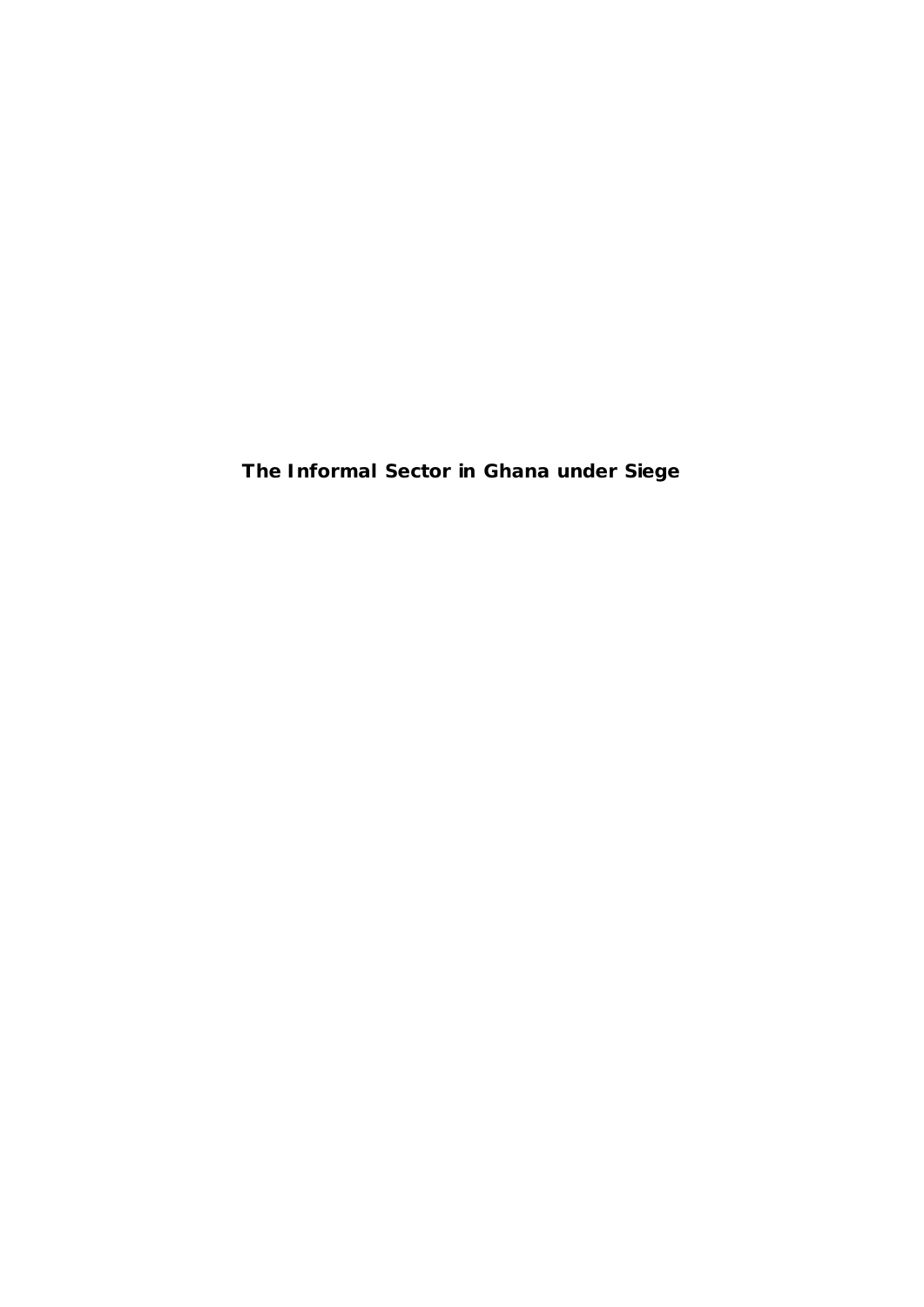### *Abstract*

*In order to develop effective policies to improve conditions for people working in the informal sector of the economy, it is crucial to understand how that sector arises, operates and relates to the state. This paper analyses the informal sector in Ghana from this perspective, drawing insight from a wide range of sources such as radio and newspaper accounts to overcome the dearth of official information on the subject. The analysis shows the limits of various approaches that have aimed at revamping the informal sector. It puts the case for a more comprehensive approach to the informal sector than has been evident in previous policies towards the urban economy.*

*Key words = Urban, Slum, Informal economy, forced eviction, Ghana*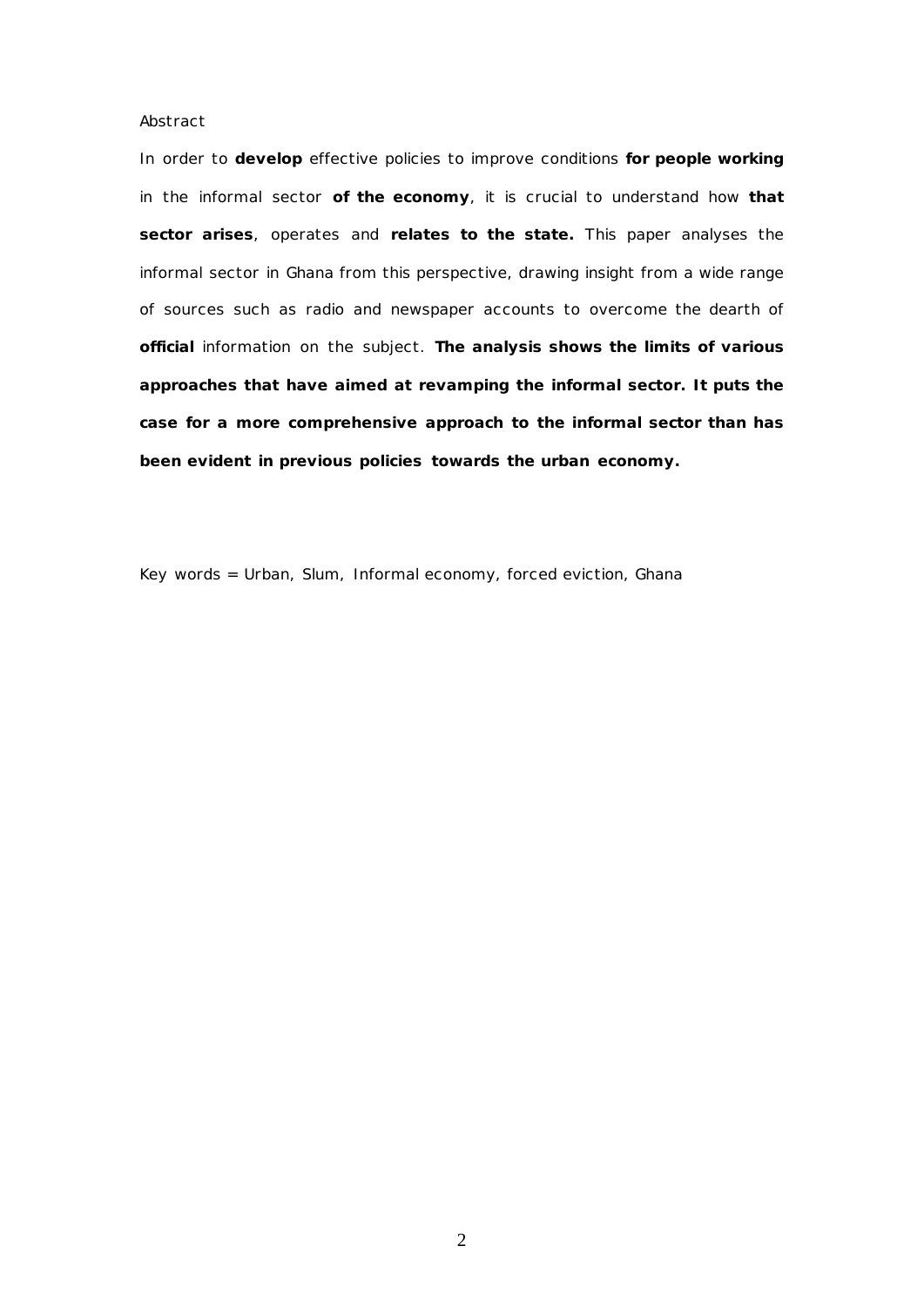### *The Local Context*

The roar of bulldozers, the clutter of the hammer, the rant of armed policemen, the screams of women, the wails of men and the tears of children – these are the images of **forced eviction[1](#page-2-0)** in urban Ghana. **M**ayors looking on unconcerned **and journalists assaulted for trying to report on the evictions** sometimes complete the **picture. The** massive number of people who **live in slums and work in the informal economy in Ghana live in constant fear of forced eviction.** Outside their homes, they are chased away from the streets and sidewalks where they eke out a living. **At work and at home, those in the informal sector are under recurrent attack.**

**The precarious existence of these marginalised people** deserves careful study because it has become chronic, attained pandemic proportions and has implications for governance in Ghana. Also, a study of the dynamics of people in the informal sector would help complement similar studies elsewhere in Africa (e.g. Potts, 2007; 2006; 2005), South America (e.g. Crossa, 2009) and beyond (e.g. **Cabannes** *et al.,* **2010;** Peters, 2009)**, helping to compare and contrast the experiences and to develop more effective urban policies than forced evictions**.

Earlier efforts to study **problems such as** forced evictions **have often looked from the legal perspective, asking** whether the state has the right to evict or whether the evictees have the right to squat. A major weakness of this law-heavy analytical framework is that it parochialises **the forced eviction problem into a situation in which,** if A has a right, B cannot have the same right. As the mayor

<span id="page-2-0"></span> <sup>1</sup> **Following the definition of the United Nations Committee for Economic, Social and Cultural Rights (CESCR),** *forced* **evictions, as used in this paper involves 'the permanent or temporary removal against their will of individuals, families and/or communities from the homes and/or land which they occupy' (CESCR, 1997).**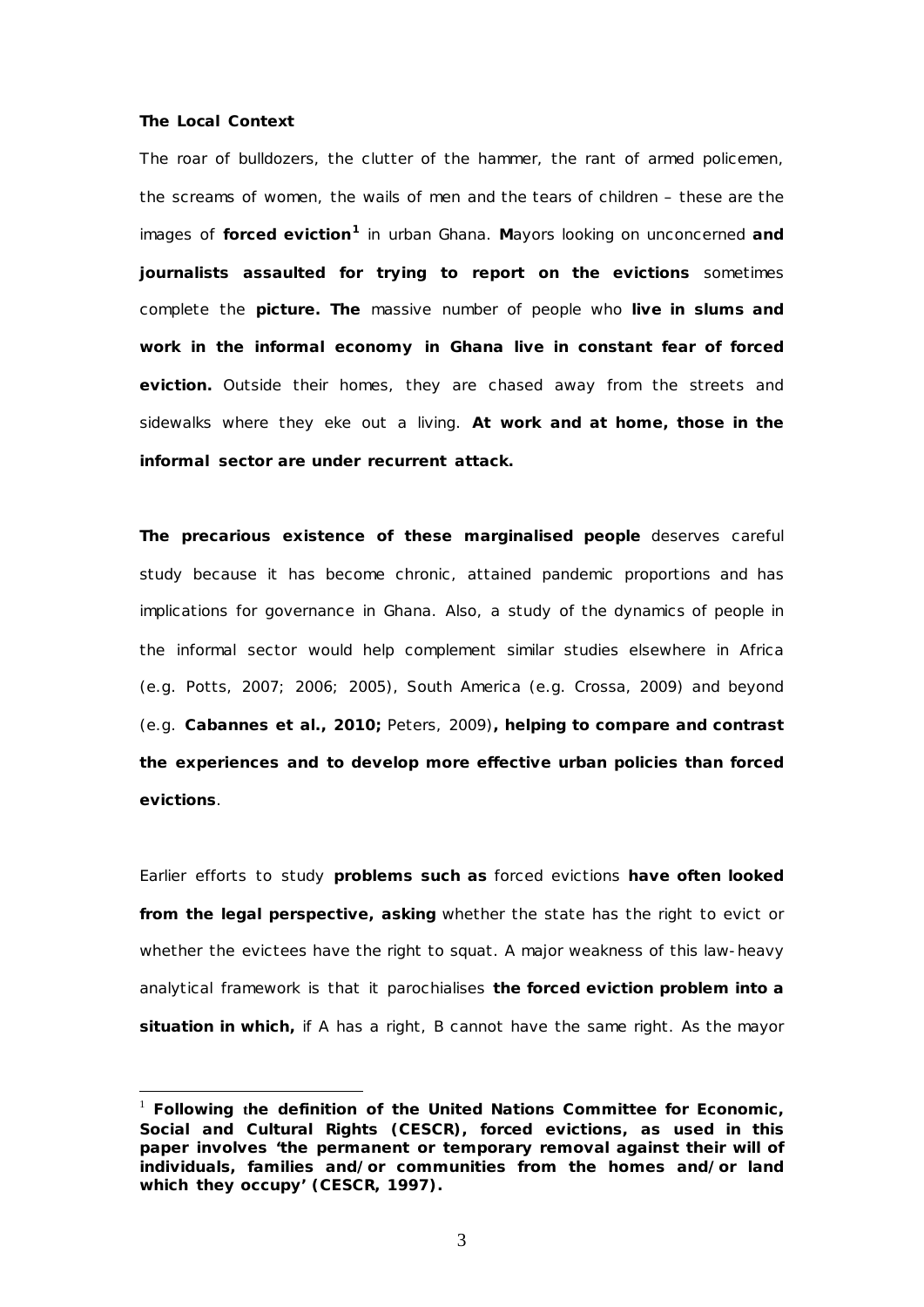of Accra puts it, if the victims have a right to squat, the city authorities too have a right to evict them (GNA, 2009).

Fortunately, a few recent studies **(e.g. Mensah, 2006; Yeboah, 1998) have examined** the problem in a broader light. However, these studies tend to examine the **informal** economy and slums as though they **were different** phenomena. For instance, Asiedu and Agyei-Mensah (2008) and Ofori (2007) analysed forced evictions of hawkers but did not examine where these hawkers live and how where they live affects what they do. Grant (2009), on the other hand, analysed forced evictions of slum dwellers without looking at how the slum dwellers make a living. Th**ese approaches pay insufficient attention to the close connections between where victims of evictions live and work. Often, the nature of work these people do determines where they live and** *vice versa* (e.g. Tipple, 1994; 1995; 2006; Yankson, 2000). **Nima, a suburb in Accra, is a case in point. Field surveys in the area by George Owusu and his colleagues (2008) show that it is predominantly inhabited by informal workers. More generally, the global survey of slum conditions by the United Nations Human Settlement Program (UN-Habitat, 2003, p.xxvi) revealed that:**

**The majority of slum dwellers in developing country cities earn their living from informal sector activities located either within or outside slum areas, and many informal sector entrepreneurs whose operations are located within slums have clienteles extending to the rest of the city.**

Therefore, though these earlier studies have been useful in shedding light on forced evictions and the nature of the informal sector in Ghana, there is an urgent need to study forced evictions and the informal sector from a broader perspective, one that brings the two targets of forced evictions together.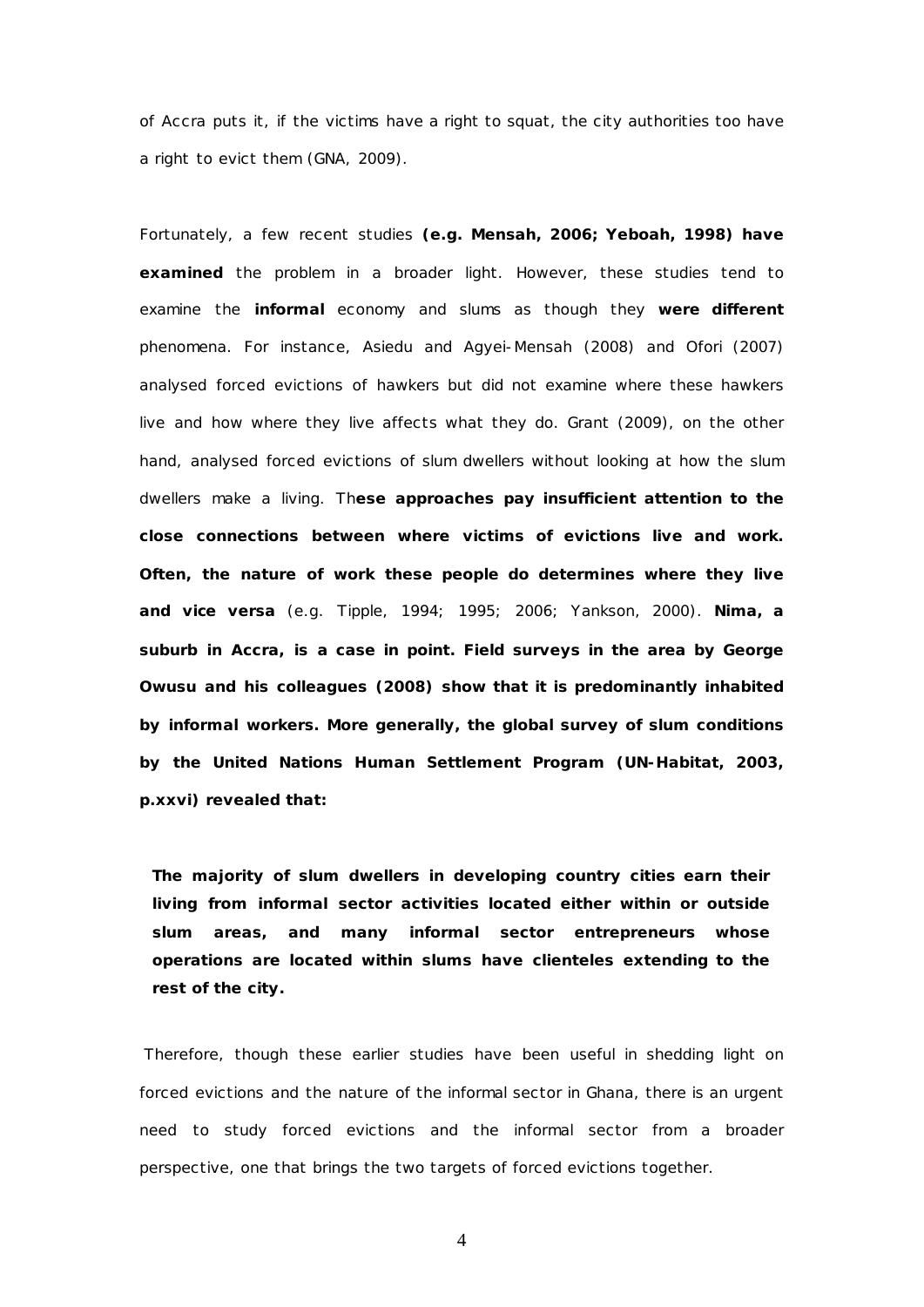This paper is a preliminary effort in this direction. It moves our understanding of forced evictions forward by using a broader political economic framework to analyse the informal sector and the problems of forced eviction. **Some of t**he evidence that supports the analysis is drawn first hand from newspaper accounts**, not published in more academic texts. Such sources are current and may not be widely known among scholars. R**esearchers specialising in African cities**,** like Prof. Saad Yahya (2006, p.127-129)**,** have endorsed this approach because, generally, official records on slums and the informal economy are deliberately diluted and restricted. Sometimes too, officials are, for obvious reasons like taxation, denied information by the slum dwellers and those in the informal economy. **Accounts** by local journalists **can** provide more valuable information**, although there is a** potential **problem of bias in reportage.** In order to minimise this problem, the accounts are drawn from a variety of newspapers **-** national, regional, private and state owned **– and these primary sources are** complemented by **drawing on** the few existing **systematic** studies on this subject.

# *The Wider Context: Informality Everywhere*

**Informality can be found in several aspects of urban life. 'Informal' means opposed to the laid down rules or the accepted norms. In Africa, where the rate of urbanisation is one of the highest globally, informality is most evident in how people obtain shelter (slum conditions) and earn a living (informal economy). With a staggering 46 per cent of the urban population in Africa living in slums, African urbanists sometimes infer that mega-cities equals mega-slums (UN-Habitat, 2008b, p. 26). Nowhere on the continent are slums as prevalent as in sub-Saharan Africa, where an estimated 62 per cent of the urban population lives in**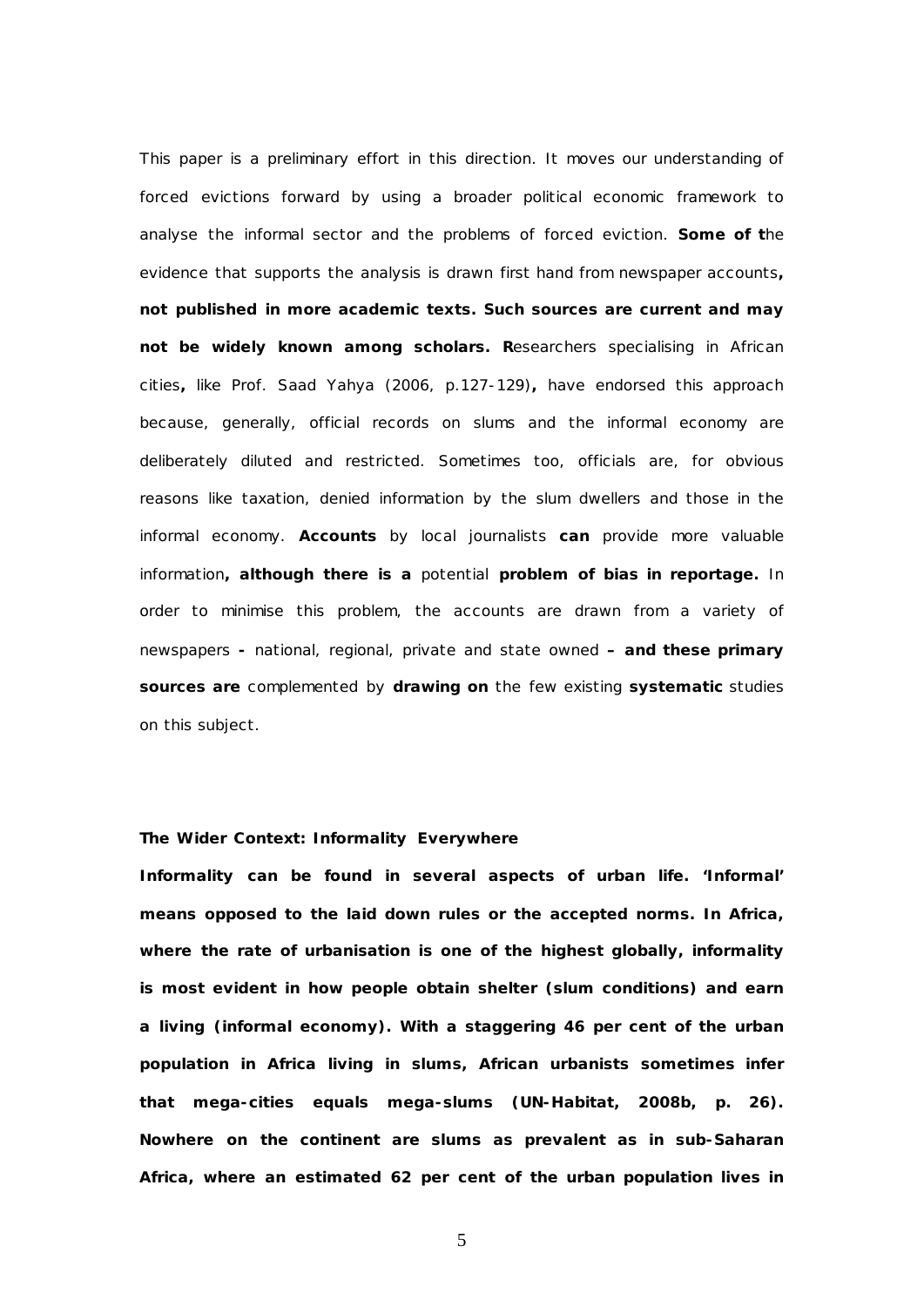**slums (UN, 2008). The slum experience is, however, not exclusively African.**

**It is estimated that, worldwide, 1 billion people - or 3 out of every 10 persons who reside in cities - are living in slums. The incidence of slums varies between developed, developing and least developed countries. The UN-Habitat (2003) calculates that 43 per cent of the aggregate urban population of developing countries lives in slums while, for countries classified as 'least developed', as much as 8 out of every 10 urban citizens lives in slums (UN-Habitat, 2003). On a daily basis, it is estimated that 120,000 people are added to slums in developing countries (Cities Alliance, 2008, p. 1). Mike Davis (2006) contends that we live on a planet of slums. Finer disaggregation of the data shows that the incidence of slums is highest in female-headed households. In Haiti, for instance, an estimated 60 per cent of female-headed households live in slum conditions (UN-Habitat, 2008a, p.xiii). A ground breaking study by the Centre on Housing Rights and Evictions (COHRE) has provided rich qualitative evidence of the various ways in which women and children in Asia, America and Africa suffer from the life threatening conditions of slums (see COHRE, 2008).** 

**A connection between slum dwelling and work in the informal economy may be inferred. Statistical information on the informal economy is relatively underdeveloped, however. The little that exists suggests that, as with slums, the problem is more pervasive in poor continents. For instance, an estimated 54 per cent of all employment in Africa is in the informal economy, while in sub-Saharan Africa, 78 per cent of all nonagricultural employment is in the informal economy. Conversely, in the Highly Industrialised Countries, only 3 per cent of employment is in the**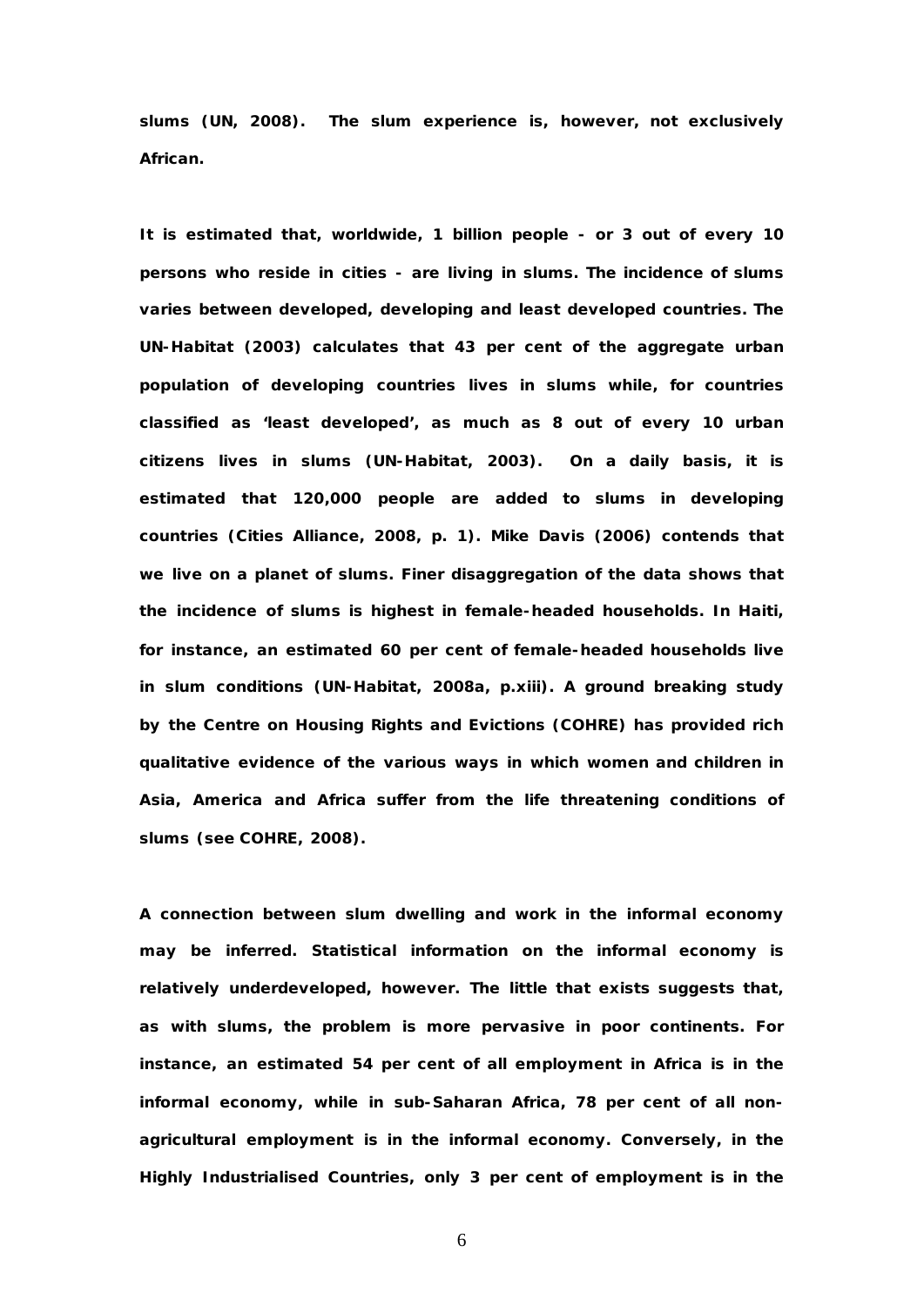**informal economy (UN-Habitat, 2003, p.103). With informality being such a significant feature of African cities, the informality itself needs further discussion.**

*The Informal Sector: A Conceptual Analysis*

The informal sector, as used in this paper, broadly refers to the slum<sup>2</sup> and the informal economy. **The two are organically related. While** not all informal workers live in slums, **their low and irregular incomes make the slums their typical living place. The concepts of 'slum' and 'informal economy', however, have distinct meanings**.

The **UN-Habitat (200[3](#page-6-1), p.103)** regards slums<sup>3</sup> as 'residential areas that lack adequate access to water and sanitation, security of tenure, poor structural quality of housing and insufficient living area'. Elsewhere, **it (UN-Habitat, 2004, p.7)** adds that slums "…include also the vast informal settlements that are quickly becoming the most visual expression of urban poverty. The quality of dwellings in such settlements varies from the simplest shack to permanent structures, while access to water, electricity, sanitation and other basic services

<span id="page-6-0"></span> $2$  University of London Professor Alan Gilbert (2007) has written a helpful critique of the uncritical use of this term. He warns that 'slum' is a dangerous term because it has negative connotations, **creates** false hopes that such settlements could be completely removed, **and** tempts mayors and some planners to try to end such settlements overnight. However, as Prof. Gilbert correctly notes, alternative terms like 'informal housing', 'irregular settlement' and 'spontaneous housing' do not convey the dynamics in such settlements either (Gilbert, 2007, p.705). Gilbert (2007, p.709) argues that the campaign to end slums should be renamed the campaign for 'better shelter'. This phrase saves us from the negative connotation associated with 'slum'. However, indicators for 'better shelter' have to be developed (perhaps using the UN 'decent housing' criteria) to make it possible for measurement purposes. That task is, evidently, too big for this paper. In my use of 'slum' in this paper, I have tried to show the complexity it entails. However, readers<br>should note the limitation to its use.

<span id="page-6-1"></span>The history and changing meaning of the term can be found in Mike Davis' *Planet of Slums* (Davis, 2006, pp. 21-22).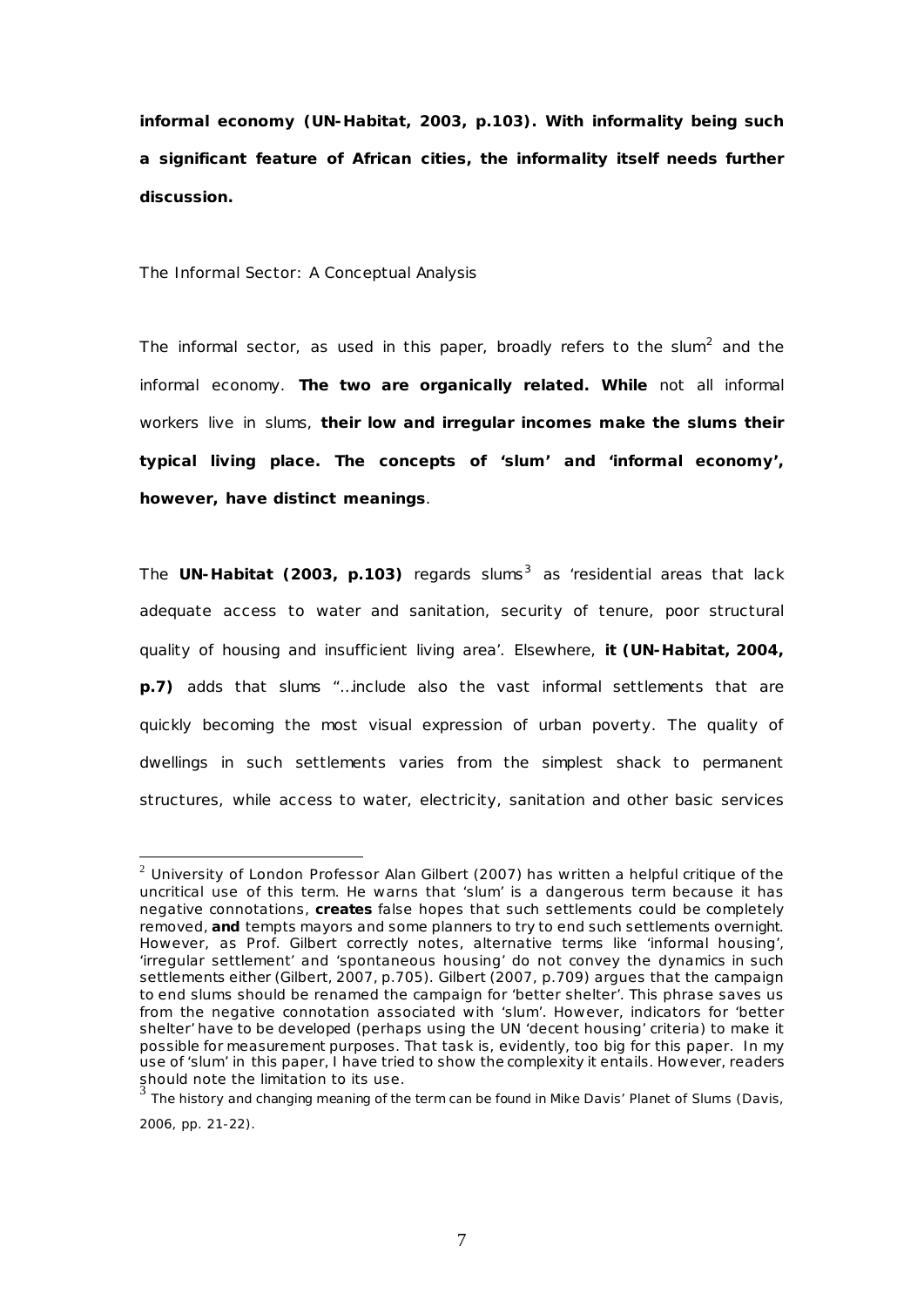and infrastructure tends to be limited. Such settlements are referred to by a wide range of names and include a variety of tenurial arrangements". The first conception emphasises the physical characteristics of slums while the second notes the socio-economic dimension. Slum settlements are a physical expression of urban poverty which, in turn, reinforces the squalid condition of the slum settlements.



Fig 1 - Diagrammatic representation of the UN-Model to Slum Analysis

Figure 1 is a graphical representation of **the physical and socio-economic characteristics of** slums. Poor access to water, **inadequate sanitation, poor quality of houses and insecurity of housing tenure** are mutually reinforcing and are often worsened by income poverty. **Slums powerfully bring to the fore the organic link between where people live and how they earn a living.**

**This relationship between where people live and where they earn a living hinges on the observation that most people working in the informal** 

Source: UN-Habitat 2004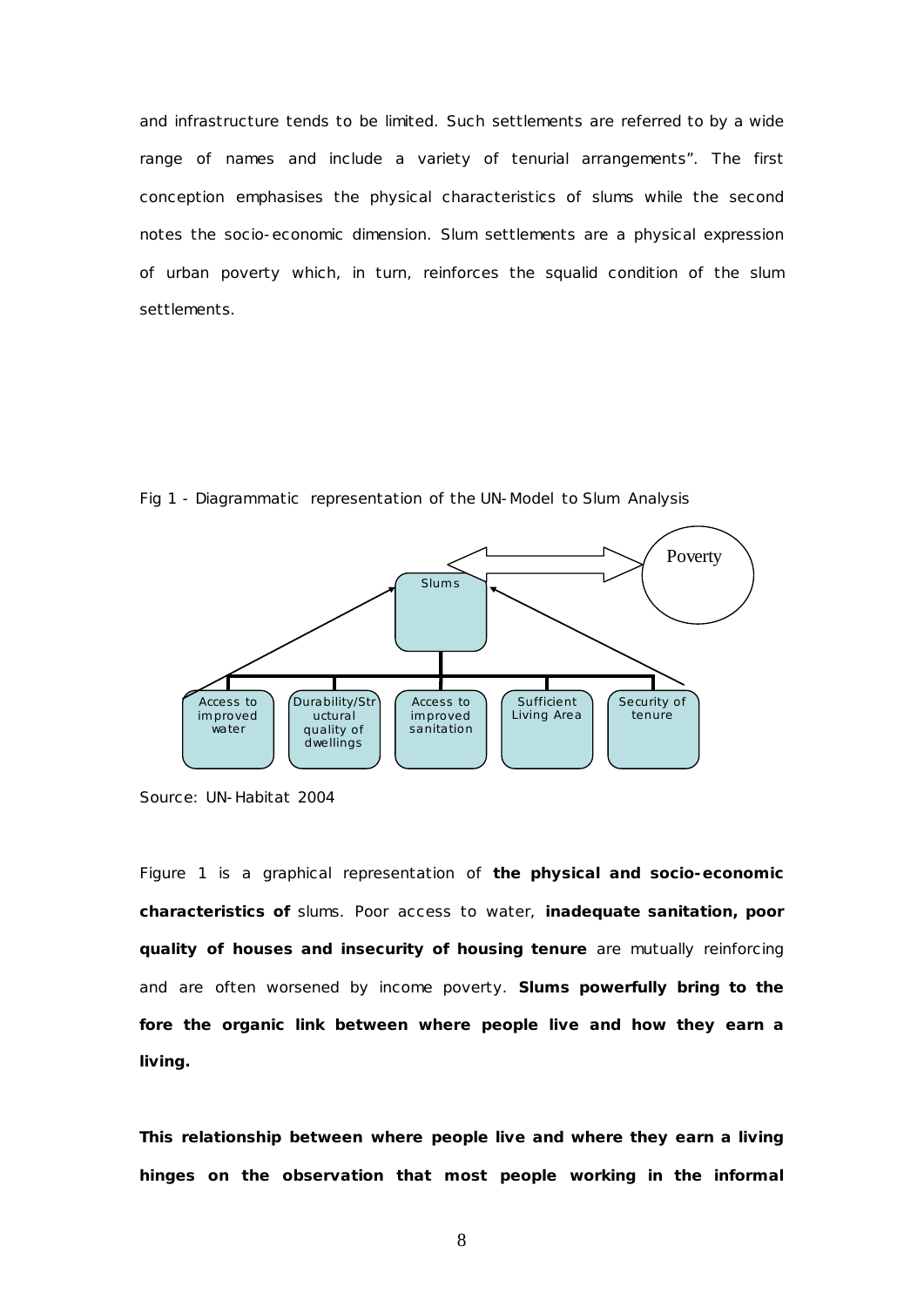**sector of the economy are poor. They seek to obtain cheaper accommodation than the type that exists in the formal sector and they work in the informal sector where they can usually avoid the costs associated with registering business in the formal sector (UN-Habitat, 2003). They can more easily** enter and exit the **informal economy** because it is generally unregulated. Work in the informal **economy** is **usually** labour intensive, uses simple technology and operates on a small scale. The type of work in this sector varies. It includes self employed non-wage labour and wage labour employed below the minimum wage with little or no benefit from the protections and social security in the formal sector. The informal economy cuts across different occupations - primary, secondary and tertiary – but in all cases the working conditions of labour are harsh (Sandbrook and Arn, 1977; Trager, 1987; Potts, 2007).

**It may readily be conceded that, i**n practice, the distinction between the formal and informal economy is not **always sharp**. One sector **may** have some features of another and some people may work in both sectors at the same or different times. For instance, an informal economy worker could be a subcontractor of a formal sector contractor (International Confederation of Free Trade Unions [ICFT], 2004) or a retailer for a wholesaler. Also, a person in the informal economy may be able to move 'upwards' into the formal sector (Asiedu and Agyei-Mensah, 2008). Similarly, a worker in the formal economy worker could be working in the informal economy on a **part-time basis**. **The common feature of informal sector activity is that** it is not covered by regulation and protection. For that reason, it is also not usually recorded in formal statistics.

These concepts **of slum-dwelling and informality** are broadly consistent with the definitions used by the Government of Ghana (GoG). For instance, the conception of slums is consistent with the definition in the National Housing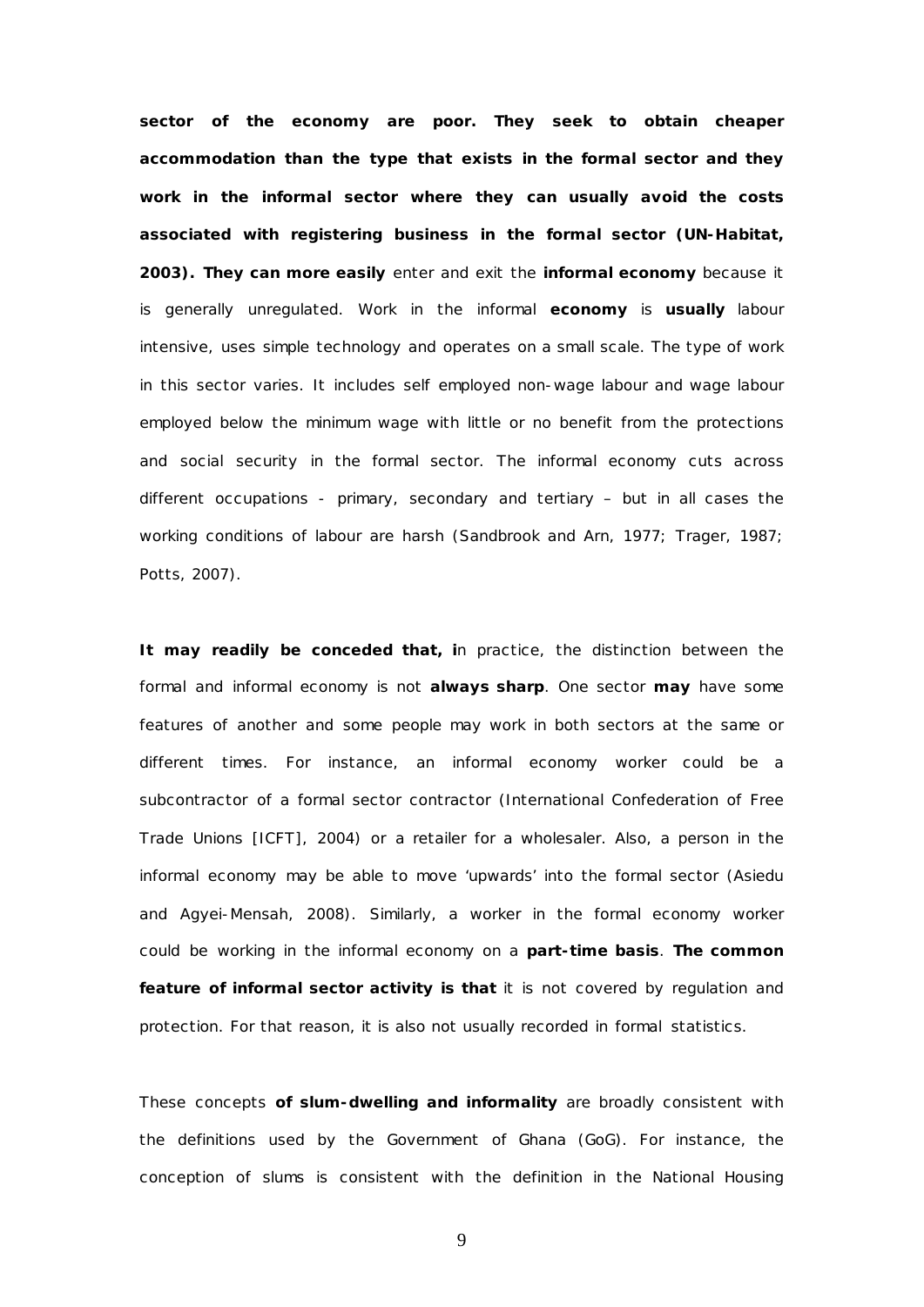Strategy of Ghana (see Jack and Braimah, 2004, pp.14-15). For that reason, housing studies in Ghana (e.g. Grant, 2009) adopt the UN-Habitat conception and statistics. The concept of 'informal sector' was first used by Keith Hart **(1973)** to describe urban economic activities in Ghana. Later, the International Labour Organisation changed the term informal sector to informal *economy* (Trager, 1987)*.* Although, the concept has expanded over time, it has not been purged of its original meaning.

**Using these concepts, it is estimated that 45 per cent of the urban population in Ghana lives in slums (UN-Habitat, 2009). These slum conditions could be any of four types of settlements: kiosks, uncompleted buildings, pavement of shops and over crowded houses of relatives (Yeboah and Appiah-Yeboah, 2009, p.3).** Currently, there are about 5.4 million slum dwellers (Boakye, 2006). **Given** that the rate of slum formation is 1.83 per cent (UN-Habitat, 2004), **an extrapolation of the current figures suggest that the size of the slum population in Ghana may double in four decades from now**. **Meanwhile, about 85 per cent of the active population in Ghana works in the informal economy.** Of this, about 60 per cent work in cities and towns (ICFTU, 2004). These include artisans, hairdressers, tailors and cobblers. In the discussion of informal economy in this paper, however, the emphasis is on those who hawk goods on pavements or streets and sell their wares in informal market places<sup>[4](#page-9-0)</sup>.

**Most people who work in the informal economy also live in slums: and most slum dwellers work in the informal sector.** In Accra, it is estimated

<u>.</u>

<span id="page-9-0"></span><sup>&</sup>lt;sup>4</sup> It is hard to know the size of people in this cohort. Some studies in Accra suggest that one alliance of street vendors' associations has a membership of about 6,000. But there are numerous vendors who remain unrecorded (Brown et al, 2009). The lack of records on the informal economy has severe implications for tax collection. Out of a total of about 5 million people who should pay income tax, only 1 million people actually pay it (Ministry of Finance and Economic Planning, 2007).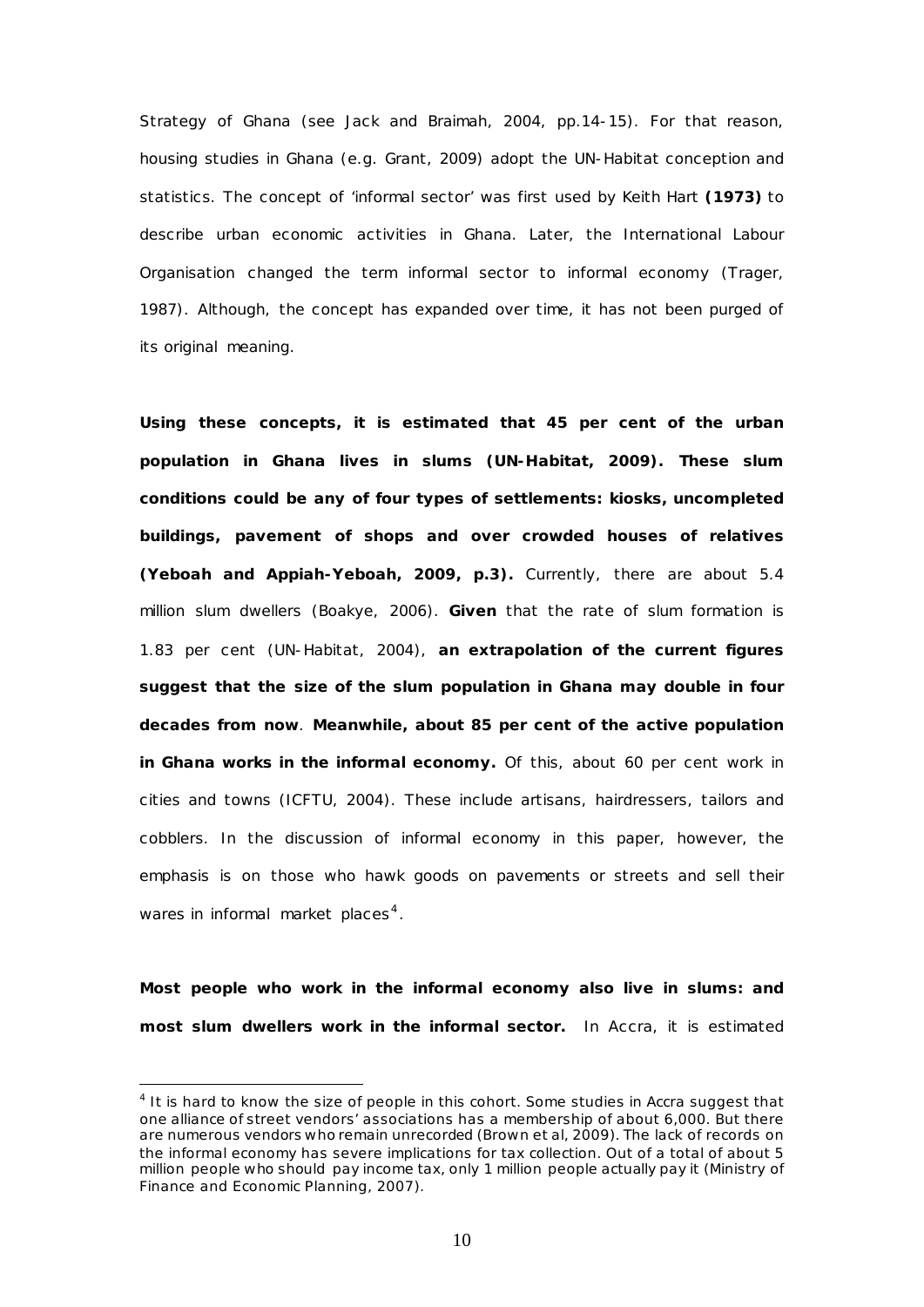that about 60 per cent of the population live and work in slums (Grant and Nijman, 2004). **In Kumasi, about 45 per cent of under aged informal workers live in slum conditions (Tipple and Speak, 2009, p.152).** Samuel Afrane, a planner and member of the National Development Planning Commission of Ghana **(cited in Atafori, 2007)**, has **confirmed** that, in terms of spatial distribution, there is a concentration of informal workers in slums. **This connectedness of 'home' and 'work' underscores the importance of examining forced evictions as an issue bearing on social and economic wellbeing. It also indicates the need for contextualising the significance of the informal sector.**

## *The History of Informal Activity in Ghana*

The *nature* of rural-urban migration has contributed to the expansion and growth of slums in Ghana. From the beginning, land was tilled for food production which was used by the household and only a little of the harvest was reserved for exchange. How much land was tilled depended on the size of one's family. However, the coming of Europeans and colonialism changed all of this. The demand for cocoa by Europeans led to the commercialisation of land. Families that could till more land were able to get more cash from the sale of cocoa. In turn, such families expanded their farms by using the services of hired labour.

The effect of the new 'cash economy' was widespread. For instance, lured by the prospects of making more money, traditional authorities started selling land to strangers and natives alike. People with more money could get more land and, hence, more money. In turn, the practice of credit became more popular. The growing indigenous bourgeoisie lent money at high interest rates setting in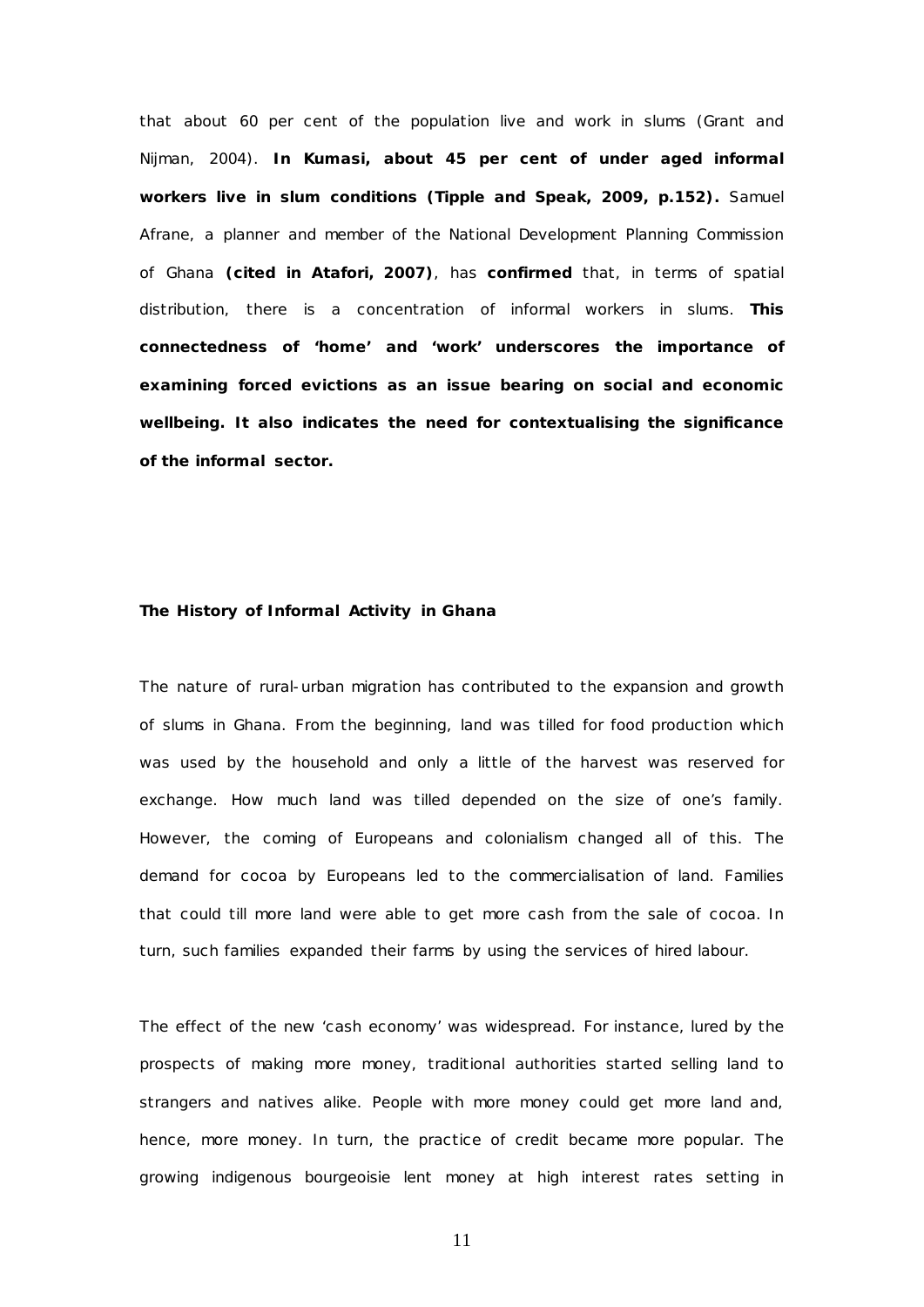motion tendencies for mortgagors who defaulted to be pushed off their land or to abandon their land and migrate to cities. Not all migrants were originally **engaged in** cocoa farming, of course. Migrants from Northern, Volta, and Upper regions were **more typically engaged in** subsistence farming, focussing on food production. Nonetheless, they suffered similar pressures. The state offered more support to the production of cash crops (for export) **and** the industries that were set up mainly required cash crops as raw materials. These tendencies led to a rise in the demand for land for cash crop farming and a fall in the demand for land for traditional food crop production. In turn, peasants were forced to migrate to cities (Sandbrook and Arn, 1977, pp. 13-21; Howard, 1978; Howard, 1980; Austin, 2005; Firmin-Sellers, 1996; Amanor, 2001; 2005; 2006).

There were pull factors too. People in rural areas perceived life in cities to be more attractive than in the country (Caldwell, 1969). This perception was strengthened by the disproportionate investment in cities over time. Economic liberalisation made it possible for **investment to be poured** into already 'developed' parts of cities like Accra (Benjamin, 2007). In 2004, for example, Greater Accra alone was home to 78.70 per cent of the 1,282 investment projects registered by the Ghana Investment Promotion Centre (see CHF International, 2004). The combination of rural push factors and urban pull factors lubricated the migration of people to cities in search of jobs (CHF International, 2004).

**The influence of neoliberalism is also significant. Neoliberalism is a concept that has multiple interpretations. It is used in this paper to connote two sets of policies. First are policies by the colonial state that: (a) hastened the rate of rural-urban migration because of concentrating most economic activities in few cities; and (b) reduced opportunities in rural areas. Second is a set of policies (sometimes dictated by international forces) implemented by the municipal, metropolitan and**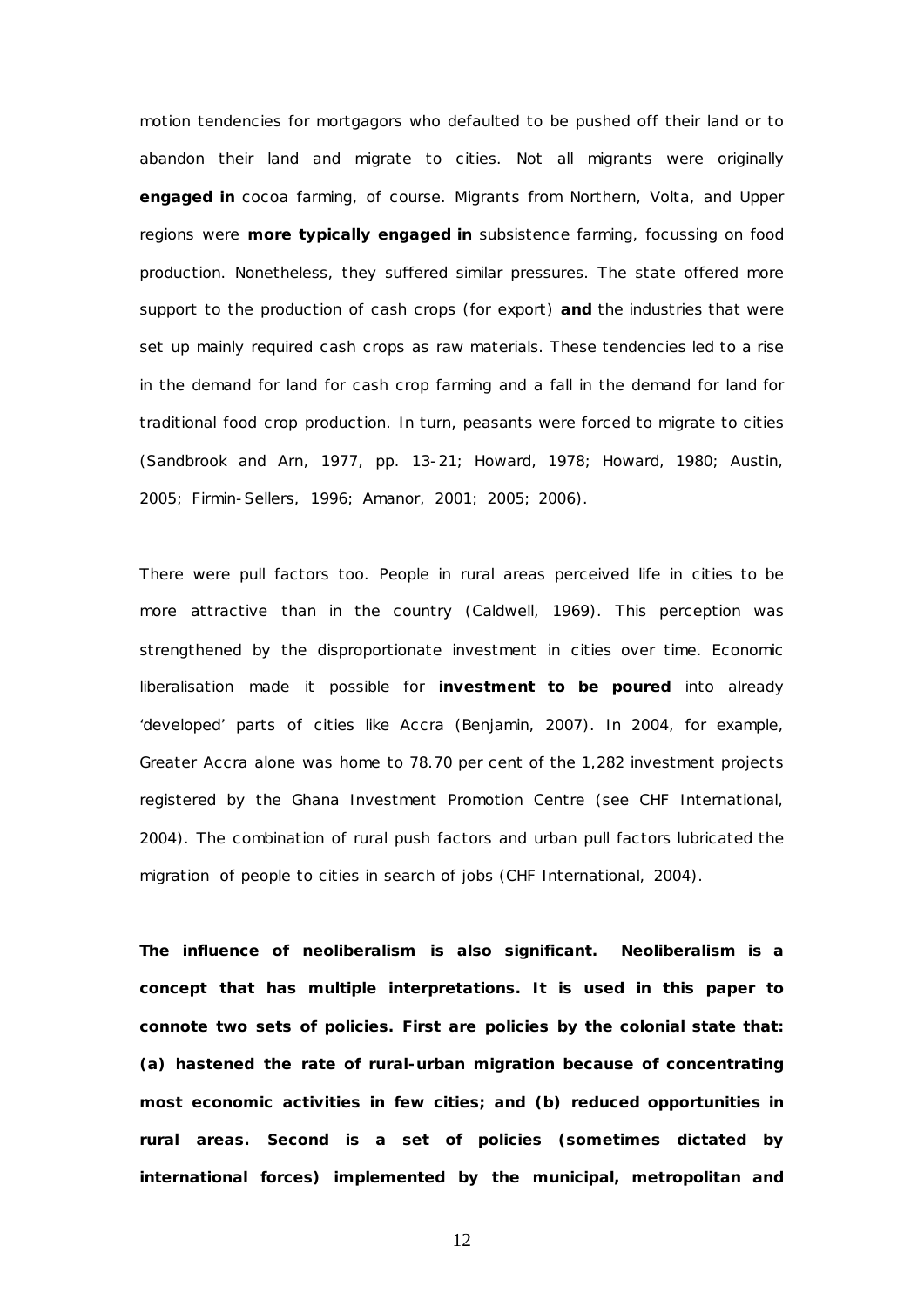**national state authorities to promote private sector investment and disinterest in creating more public sector jobs**[5](#page-12-0)**.**

The state encouraged private sector-led housing to cater for the increasing pressure on housing (Arku, 2009; Obeng-Odoom, 2009a; Asiedu and Arku, 2009). Corporate tax has been reduced from 55 per cent to 45 per cent**;** a 5-year tax holiday has been given to private real estate developers**;** houses bought from private developers have been exempted from Stamp Duty payments**;** and companies are allowed to reinvest part of their profit to offset up to 50 per cent of such investments against the subsequent year's liability (Asiedu and Arku, 2009, pp.231-232). These policies have **led to the building of more private sector**  housing estates, as shown in figure 2 below.



<span id="page-12-0"></span>**<sup>5</sup> This latter policy has a long history in Ghana. Its formal features were first recognized after 1966 when the Nkrumah government was overthrown by the National Liberation Council. Subsequent governments (both military and civilian) did not have overriding commitment to public sector development. Indeed, some, such as the Busia government (1969 – 1972), were significantly pro-market. The government led by Jerry Rawlings (1981 – 2000) was, perhaps, the most committed to some aspects of social democracy. However, local, national and international economic problems forced him to embrace structural adjustment policies. From this perspective, it is clear that Neoliberalism has a very long history in Ghana.** 

-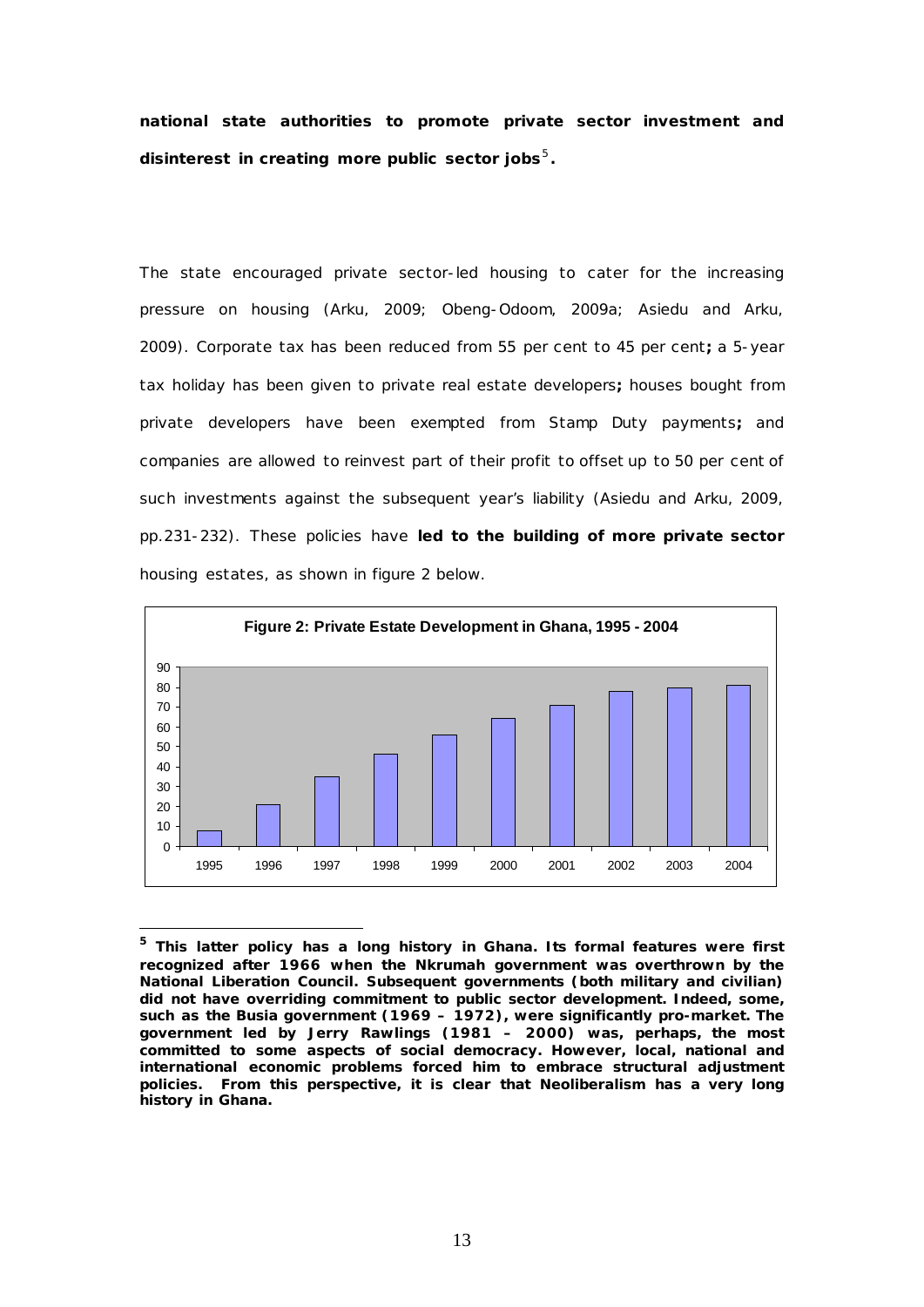#### Source: Arku (2009, p.266)

<u>.</u>

However, these houses are expensive relative to incomes. In Accra, for example, two bedroom houses are priced in the range of US\$30,000 to US\$60,000 depending *inter alia* on location, type of building finishes and type of house (**e.g.**  detached **and** semi detached **houses**). **Most** Ghanaians cannot afford these private sector houses<sup>[6](#page-13-0)</sup>. Currently, about 31 per cent of the population lives under US\$1.25 a day (Otchere-Darko, 2009) and 80 per cent of them live under US\$2 a day (Gary, 2009). The average house price/income ratio in Accra (14.0) is high compared to the average in African cities (12.5) (UN-Habitat, 1998). Out of 26 cities for which the UN-Habitat had data in 2003, only 5 (Abidjan, Tanta, Monrovia, Maputo and Jinja) had a higher house price/income ratio than Accra, and only 6 cities (Abidjan, Tanta, Monrovia, Maputo, Jinja and Antananarivo) had a higher house price/income ratio than Kumasi (11.6), Ghana's second largest city (UN-Habitat, 2003). Rental housing **also raises major problems of affordability,** given that landlords demand large advance payments (typically between 2-3 years) (Obeng-Odoom, 2009a).

The harsh housing environment makes 'informal' housing attractive. However, while cheap, informal housing provides conditions for slum growth. This tendency is **exacerbated by the policy of** extending market forces into the management of waste. When the management of waste **is** in the hands of the private sector**,** as is **becoming** the **dominant pattern** in Ghana, the collection of waste is done on **a for-**profit basis**, so** households who **cannot afford to pay for waste collection** have to live in filth. As shown in Table 1, these dynamics have become evident in Ghana where only few low income neighbourhoods have their waste collected. **The principal exception to the strong association between** 

<span id="page-13-0"></span><sup>&</sup>lt;sup>6</sup> Housing surveys in Accra by the American Geographer, Richard Grant (2009), show that these houses are usually purchased by expatriates and Ghanaians who have lived overseas for sometime, popularly called 'burgers'.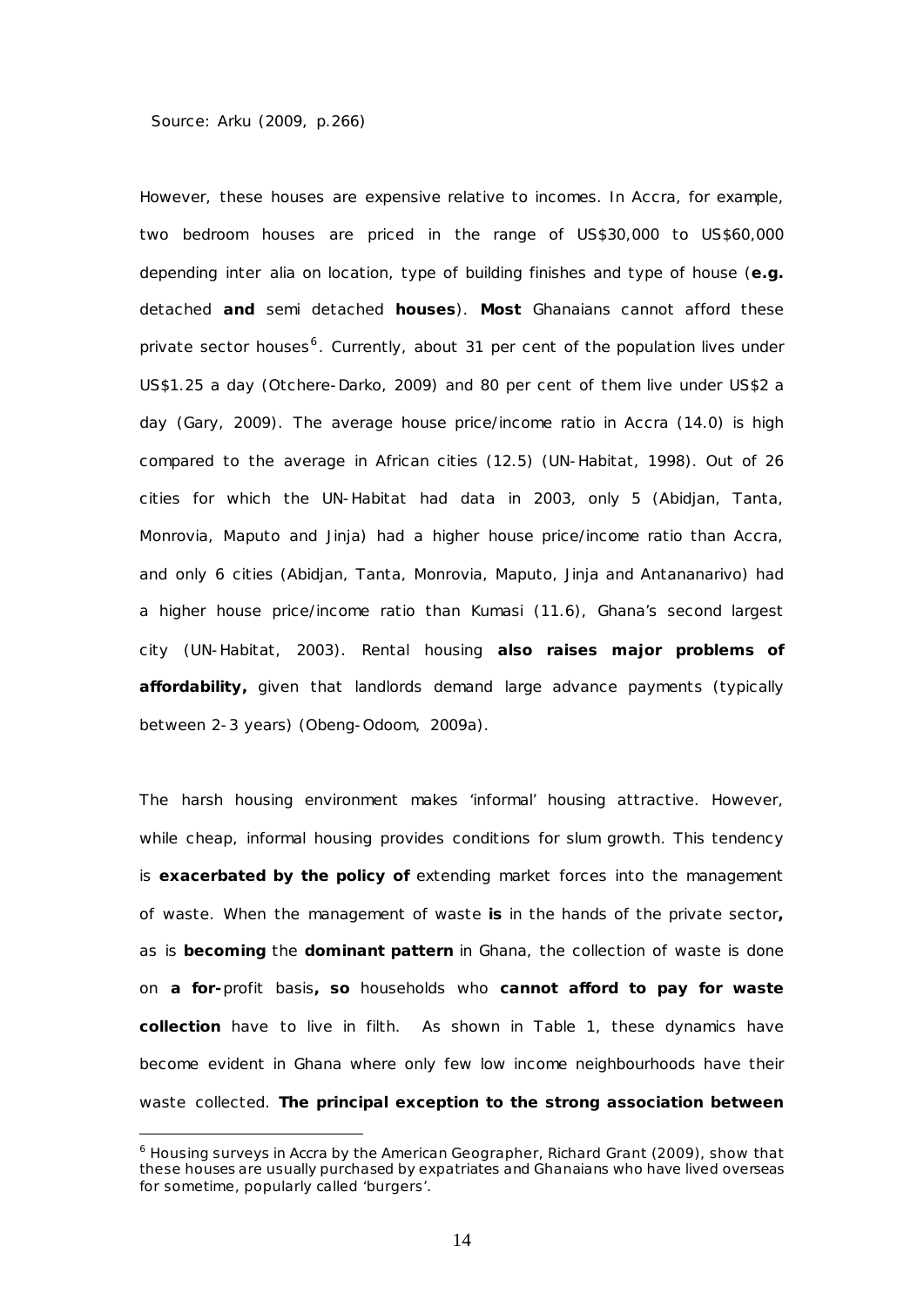**residential status and** waste collection **is in the** relatively low coverage in East Legon, however, and deserves explanation. Unlike Airport and Cantonments which were specifically developed by government for high class civil servants and the affluent, East Legon was privately developed by rich individuals. Therefore, there are still some poor earlier settlers in the area whose waste is not collected (Agyei-Mensah and Owusu, 2009).

Table 1 **Waste collection according to socio-economic status in parts of Accra during the recent (2000) population and housing census in Ghana**

| <b>Residential</b>         | <b>Collected Solid Waste Disposal</b> |
|----------------------------|---------------------------------------|
| Neighbourhoods             | System<br>$(\%)$                      |
| Migrant low-class          |                                       |
| neighbourhood              |                                       |
| Nima                       | 8.6                                   |
| Sabon Zongo                | 15.1                                  |
| <b>Accra New Town</b>      | 25.3                                  |
|                            |                                       |
| Indigenous low-class       |                                       |
| neighbourhood              |                                       |
| James Town                 | 11.0                                  |
| Chorkor Down               | 2.9                                   |
| Nungua                     | 4.6                                   |
|                            |                                       |
| Middle-class neighbourhood |                                       |
| Asylum Down                | 86.0                                  |
| Teshie-Nungua Estate       |                                       |
| Adabraka                   | 52.9                                  |
|                            |                                       |
| High-class neighbourhood   |                                       |
| Airport                    | 74.5                                  |
| Cantonments                | 71.1                                  |
| East Legon                 | 31.4                                  |
|                            |                                       |
| Accra (city-wide average)  | 20.8                                  |

Source: Agyei-Mensah and Owusu (2009)

**These inequalities in living conditions reflect the history of migrants and** poor people **being** forced to live in areas where housing is poor and municipal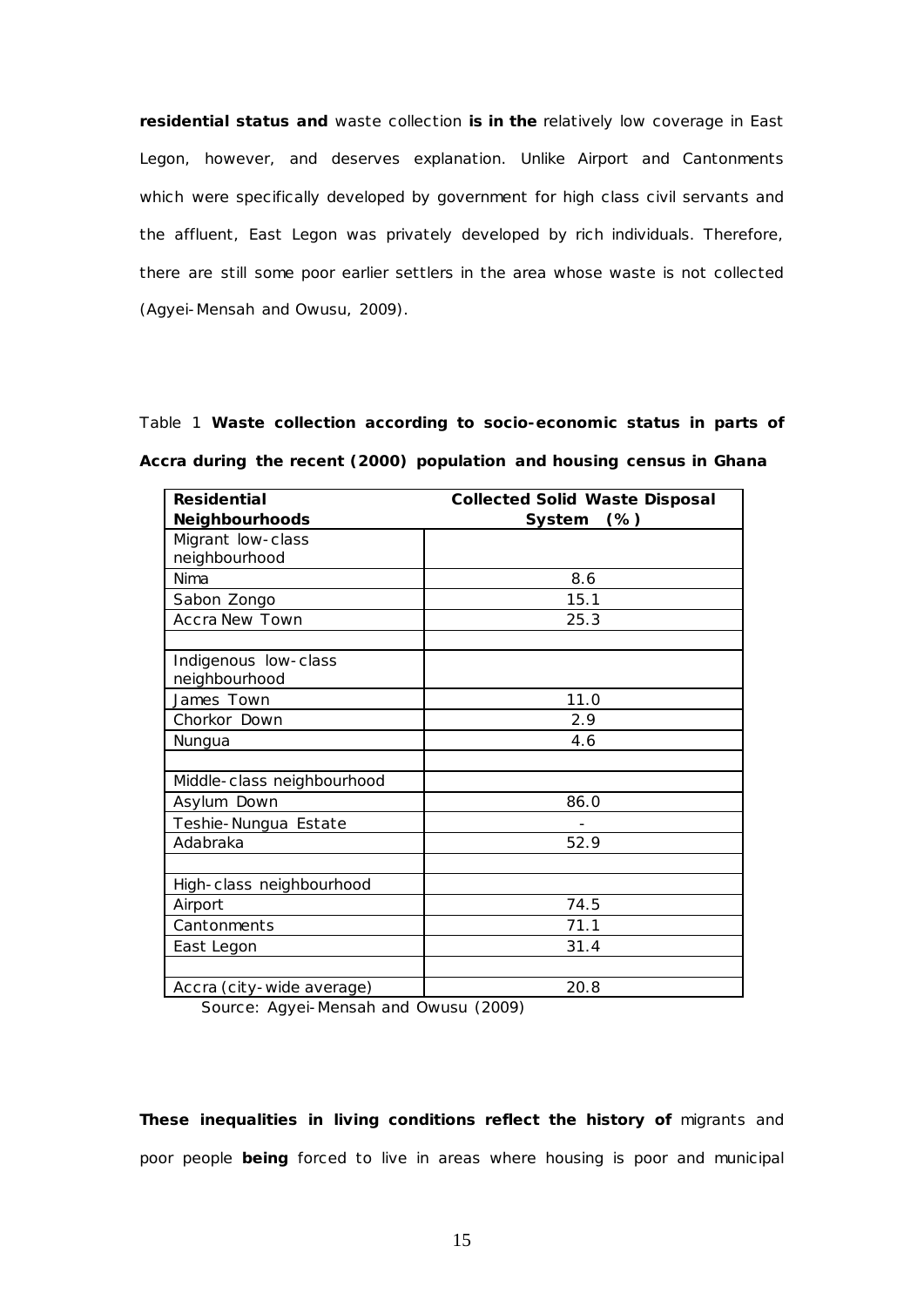services are inadequately provided. The exact chronology of events that led to the growth of these settlements could differ. Some of these settlements sprang up on public land to accommodate migrants; others were originally not slums but degenerated into slums; some others were semi-permanent settlements that sprang up around *already constructed* 'regular' housing estates and the rest started as impermanent settlements that sprang up around housing estates whose construction is *ongoing* (Grant, 2009, pp. 116-117).

The biggest slum in Ghana is in the Agbobloshie area, in the central part of Accra, where there are about 40,000 slum dwellers. The area is made up of two types of slums: one settled 'illegally' and the other allowed to degenerate into a slum (Grant, 2009). The latter, Agbobloshie, named after the Agboglo shrine, is a conglomerate of markets where foodstuffs and other commodities are sold. It is home to some offices of the municipal government and has about 15,000 people, many of whom have title to land (Grant, 2009).

The former, called Old Fadama or derogatively labelled Sodom and Gomorrah, is sometimes called the 'most polluted place on earth' (Benjamin, 2007). Old Fadama was established in 1979 by migrants and internally displaced persons from Northern Ghana. The migrants came to seek work but experienced severe hardships in the form of high price housing and food, inflation and inadequate wages (Hart, 1973) that forced them to squat on (cheap) public land. The slum expanded when the Accra Metropolitan Authority (AMA) relocated hawkers there in 1991 in a bid to rid the city of them and further expanded in 1993 when AMA moved the yam market (and, in effect, the sellers) there. **These sellers used wood, mud and concrete to build shacks for themselves** (CHF International, 2007). Currently, **the area** has about 24,165 residents, including 11, 485 women, and 5,285 children (Slum Dwellers International [SDI], 2009) though this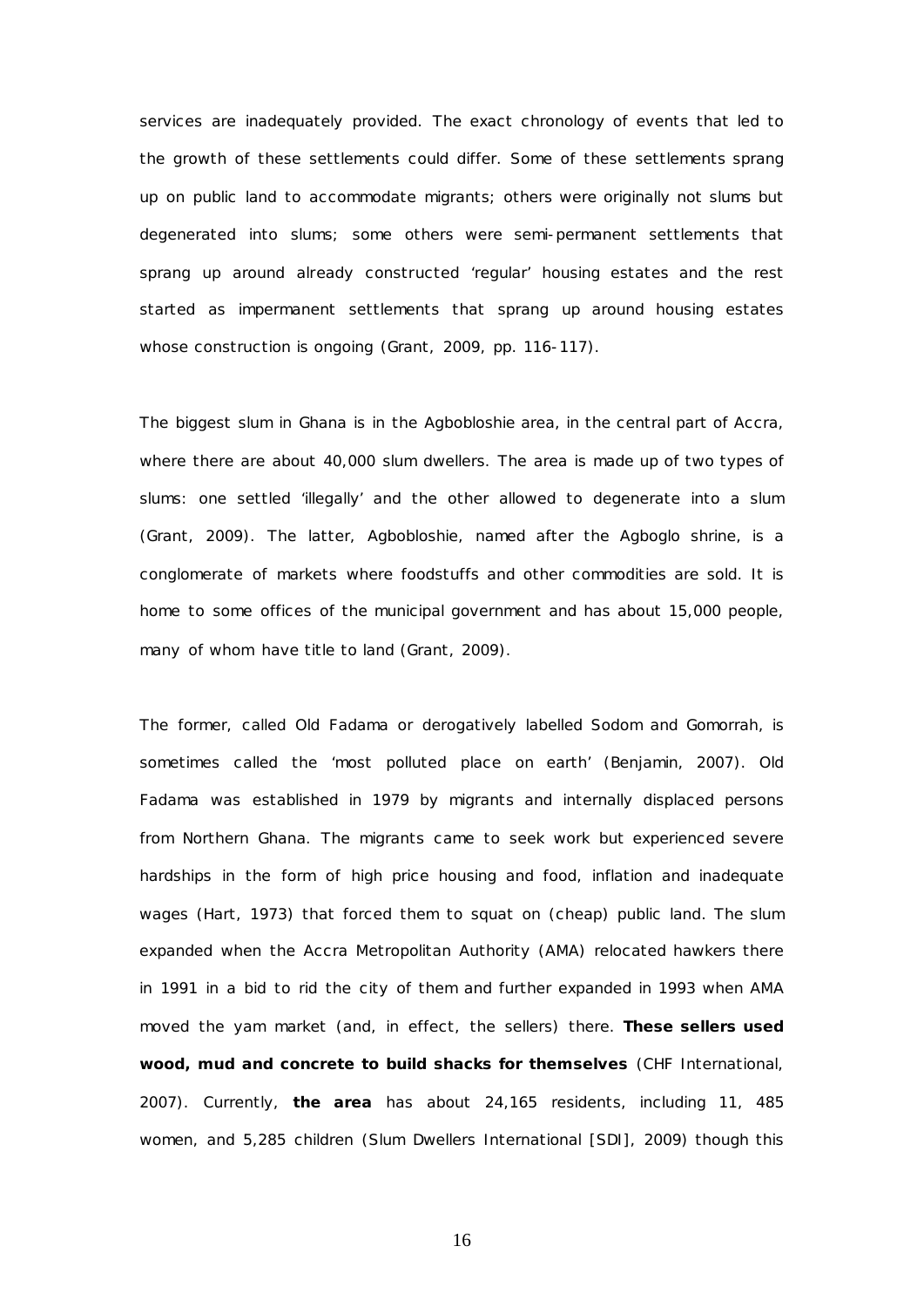number varies by night, day and season because of the in and out flow of people (Grant, 2009).

**This history of slums shows their close connections with the informal economy where m**any of the **slum dwellers** make a living. **The relationship between these two phenomena is not one of simple linear cause and effect: rather, it is a relationship of interdependence. So strong is this interrelationship that people who live in slums are sometimes denied jobs in the formal economy mainly because of where they live. The fieldwork in Nima by Owusu and his colleagues (2008, p.185) revealed these tendencies, including an in-depth interview that revealed that 'Many young people in Nima are being frustrated on the job market simply because they are from Nima'. Therefore, when discussing evictions, it is crucial to consider not only slums but also the informal economy, how it arose, how it operates and how it is perceived by the state.**

## **The Development of the Informal Economy**

**The reasons for the growth of the** informal **economy continue to be** vigorously debated. The principal polarised positions are those of the so called Dualists and Structuralists. The former argue that the sector arises during periods of economic slowdown. That is, with poor economic growth people are likely to work in the informal economy and then exit it during high growth periods. Therefore, to Dualists, the informal economy is transient and rises and falls with economic growth. Structuralists share the view that the informal economy aids economic growth and supports the livelihood of its workers. However, Structuralists argue that informal work is an integral part of the capitalist society. It is, therefore, not temporary. Contrary to the view by Dualists, Structuralists argue that economic growth within a capitalist society causes the informal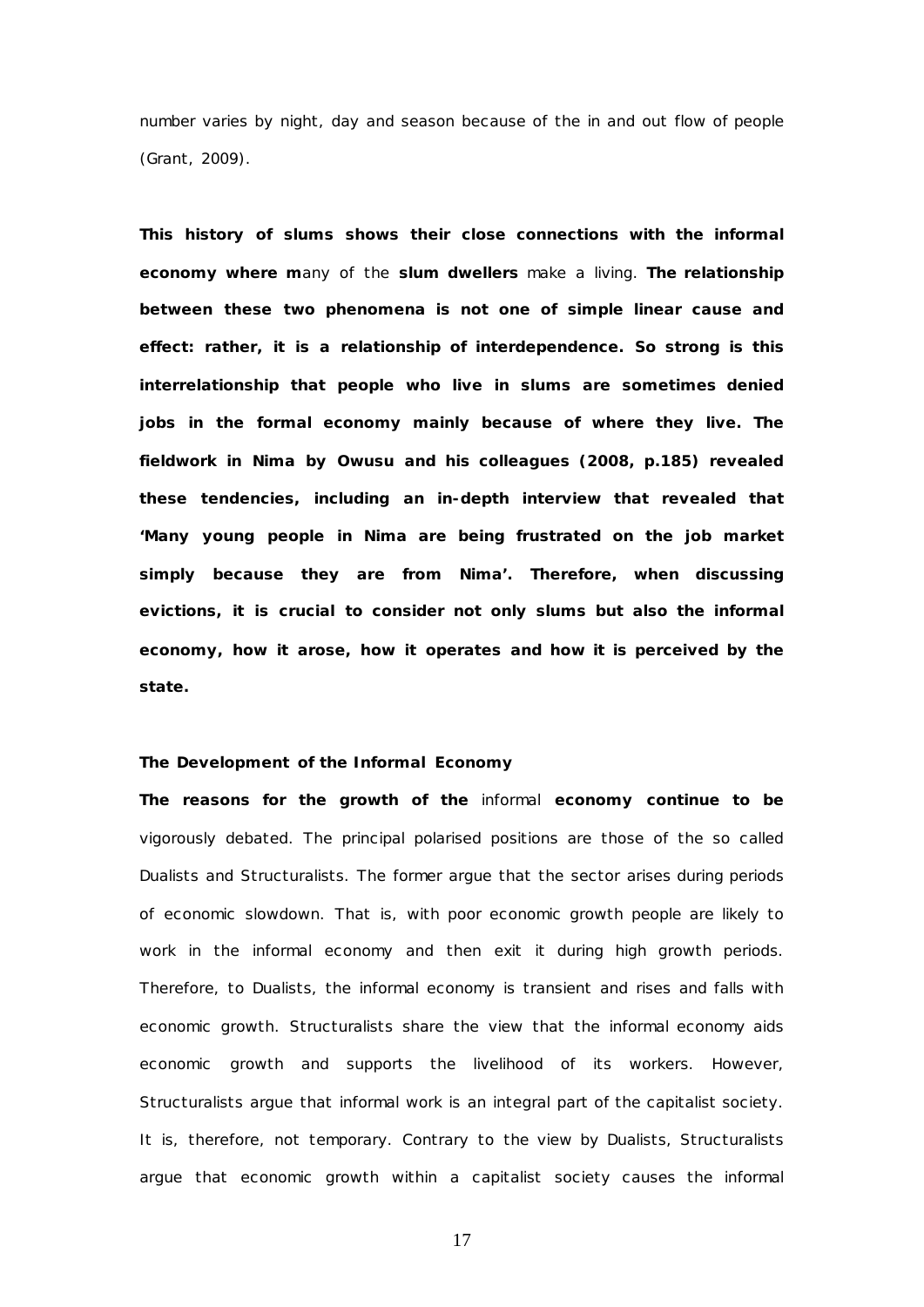economy to expand because **that sector** provides cheap labour and other resources/raw materials for the accumulation of capital in the formal economy (Mensah, 2006; Potts, 2007). As we shall see, the Structuralist conception of the informal economy better explains the Ghanaian case.

As with slums, the informal economy has its roots in rural capitalism and owes its expansion to **municipal neoliberalism**. Many of those who were pushed out or attracted to the cities could not find jobs in the formal sector and in order to survive performed useful but poorly paid services to those in the formal sector.

The sector swelled during the 1980s when, as part of the Economic Reform Program (ERP) in Ghana, the public sector was downsized and the public service began to be managed along private sector lines emphasising efficiency and cost recovery. This New Public Management (NPM), as these policies were collectively called (see Larbi, 1999 for a discussion of other aspects of NPM), led to a dramatic reduction in the share of public sector employment.

**The burgeoning informal sector has a longer history that goes back further than the 1980s, of course. Nevertheless, several writers about cities in Ghana (e.g. UN-Habitat, 2009; Owusu** *et al.,* **2008; Otiso and Owusu, 2008; Kendie, 1998; Arthur, 1991) agree that the growth of the informal sector has been more rapid in the last 20 years. Two classic surveys about migrant experiences in cities in Ghana in the 1960s (Caldwell, 1969, see, in particular pp.171 - 184) and the 1970s (Peil, 1972, pp.157-177) showed that migrants were not particularly concerned about informality. Rather, their concerns were more about the high cost of living in cities vis-à-vis rural areas and instances of overcrowding (without the additional characteristics of slums such as lack of proper sanitation and the provision of potable water). These findings are consistent with the global audit of slum conditions by the United Nations Human Settlement Program (UN-Habitat, 2003) which found that, although slums have always been seen by urban**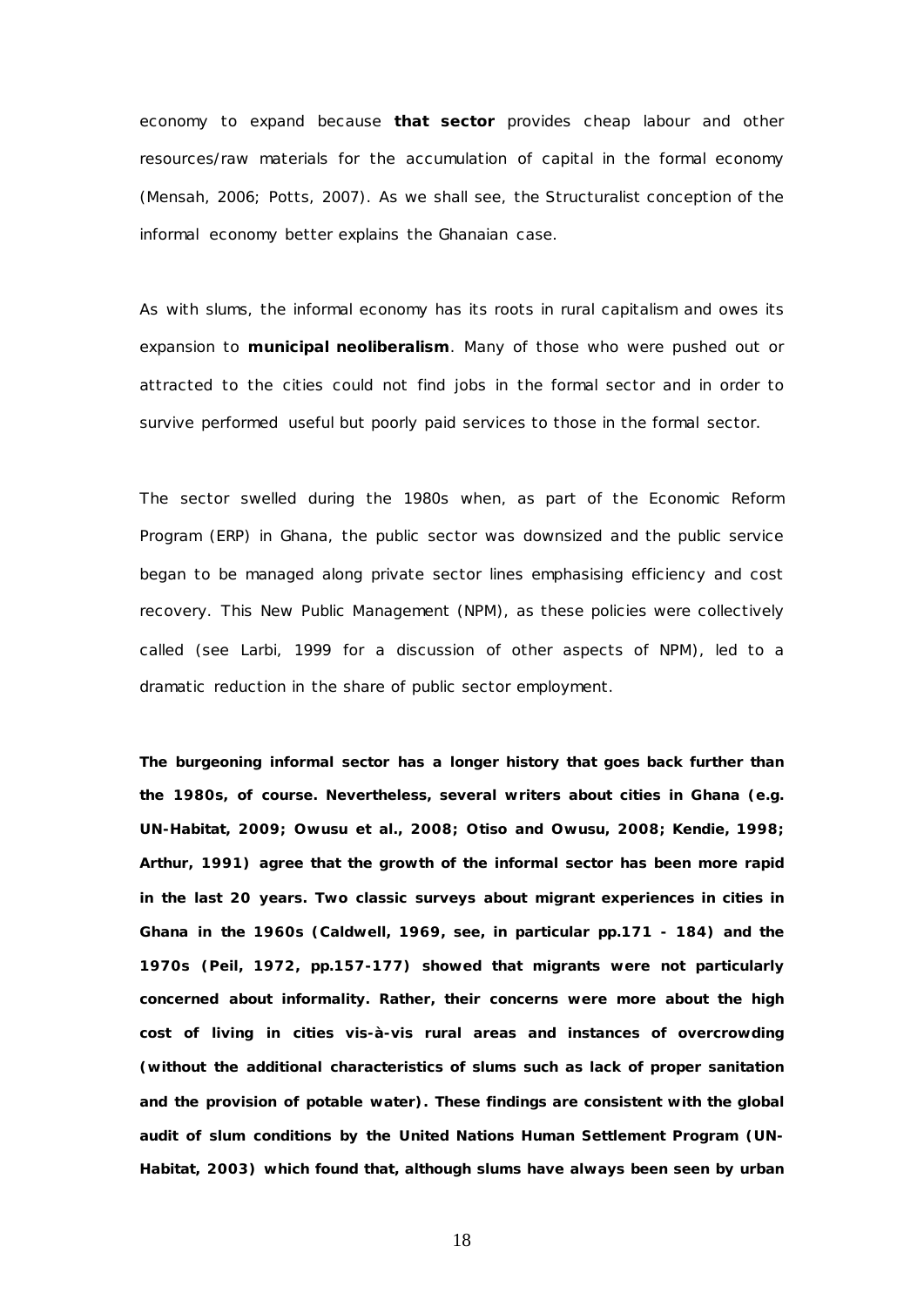**planners as a problem, the phenomenon intensified in the 1990s (see, UN-Habitat, 2003, especially p. XXV, 'key findings').**

Between 1985 and 1991, formal sector employment **reduced** at an average annual rate of 3.7 per cent (Baah-Boateng, 2004). Between 1987 and 2000, over 300 state enterprises were sold, resulting in a reduction in formal sector employment from 18 per cent in 1989 to 13 per cent in 1999. Some 70,000 people lost their jobs in the formal **economy** (Adu-Amankwa, 2007). **Others were also redeployed to other sectors of the public service and lost, as a result, about 27-48 per cent of their initial income depending on whether they were entitled to the payment of severance package (Alderman** *et al***., 1995).** Women **employees were strongly affected: in** 1987, for example, they constituted 31.7 per cent of those who lost their jobs (*The Statesman,*  2007). **A few of those people who lost their jobs found jobs in the private formal economy; most of them did not, so they had to work in the informal economy.** As a result, many people who hitherto were decently employed were forced into the burgeoning informal sector where they made a living by hawking various goods like dog chains, water and foodstuff (Baah-Boateng, 2004; Obeng-Odoom, 2009a).

**Currently, the public sector employs 28.8 per cent of the labour force; the formal private sector employs 18.9 per cent of the labour force; civil society organisations and diplomatic missions employ 1.5 per cent of the labour force and the private informal economy accounts for about 51 per cent of the total work force in Ghana. The distribution of jobs in the urban economy is similar to what pertains in the national economy: 30. 9 per cent of urban workers are employed in the public sector; 17.5 per cent work in the formal private sector; 1.9 per cent work for civil society organisations and diplomatic missions and, analogous to the (45 per**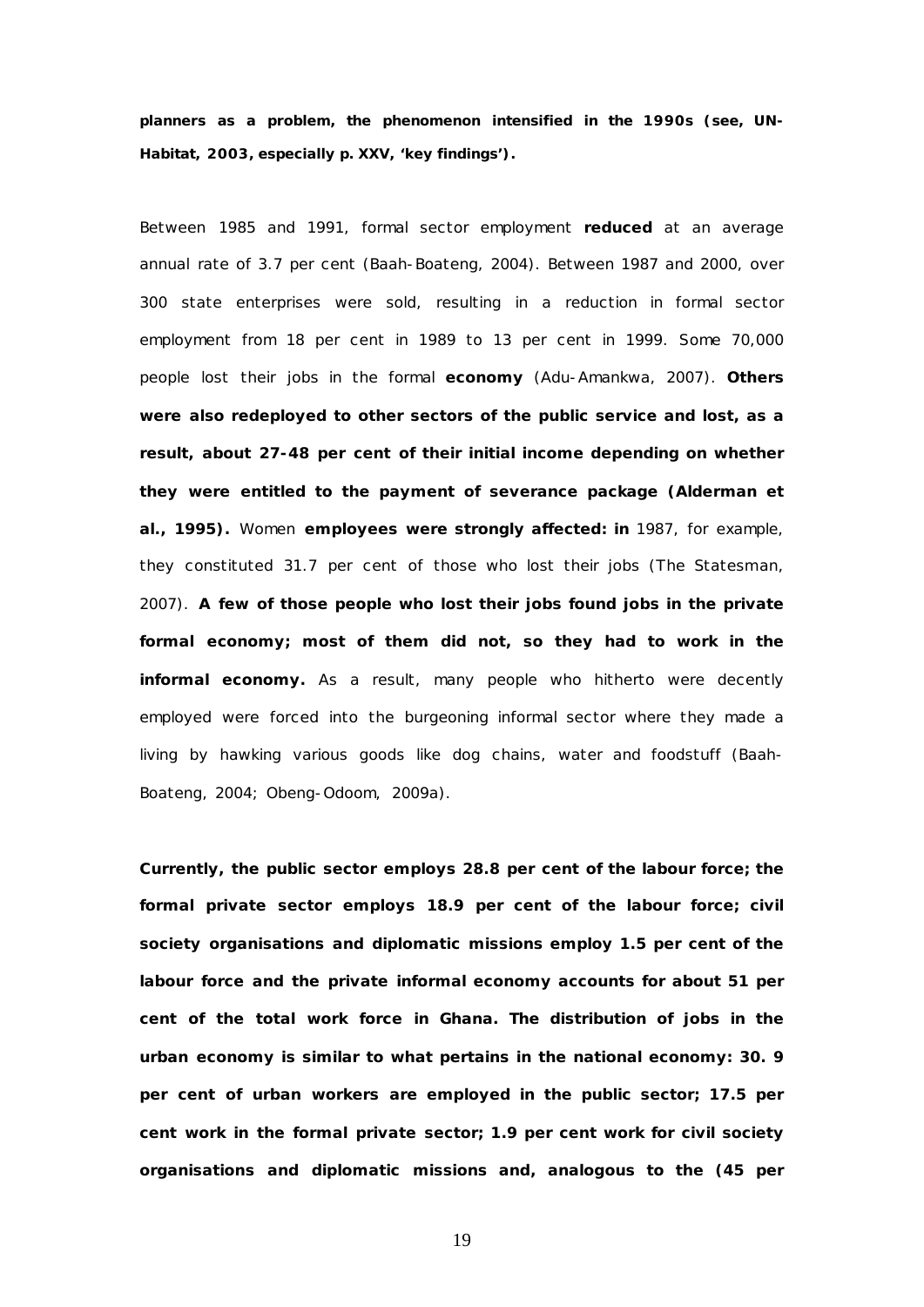**cent) share of urban population who live in slums in Ghana, 45.9 per cent of urban workers are engaged in activities in the informal economy (Ghana Statistical Service, 2008).**

There are some within the sector who make as much income as those in the formal sector and could eventually move into the formal sector with the accumulation of more capital (Asiedu and Agyei-Mensah, 2008). **However, the** informal economy workers have to work under poor conditions, like long hours and severe weather conditions, to obtain about **US\$** 2 a day (Asiedu and Agyei-Mensah, 2008). Despite positive economic growth in Ghana over the last **decade**, the informal economy has continued to expand at a rate of about 5.6 per annum, compared to less than 1 per cent in the formal sector (Barwa, 1995, p.4).

The analysis suggests that, though the Dualist explanation does help in explaining how some people in the informal economy 'filter up' the **employment ladder**, the permanence of the sector and **its expansion show** that the Structuralist view better explains the rise and nature of the informal economy in Ghana. **Moreover, a significant number of those who work in the informal economy are those who cannot afford to live in 'formal' housing because of poverty aggravated by multiple factors such as job losses during economic adjustment. Agbobloshie and Fadama are cases in point. These are areas that are inhabited mainly by migrants and those who lost their jobs in the formal sector. These people have to work 'informally' and live 'informally' in slum conditions because of their economic conditions. These dynamics make it crucial that studies of the informal sector in Ghana recognise the interdependence of home and work, a dynamic that the next section of this paper seeks to further clarify.**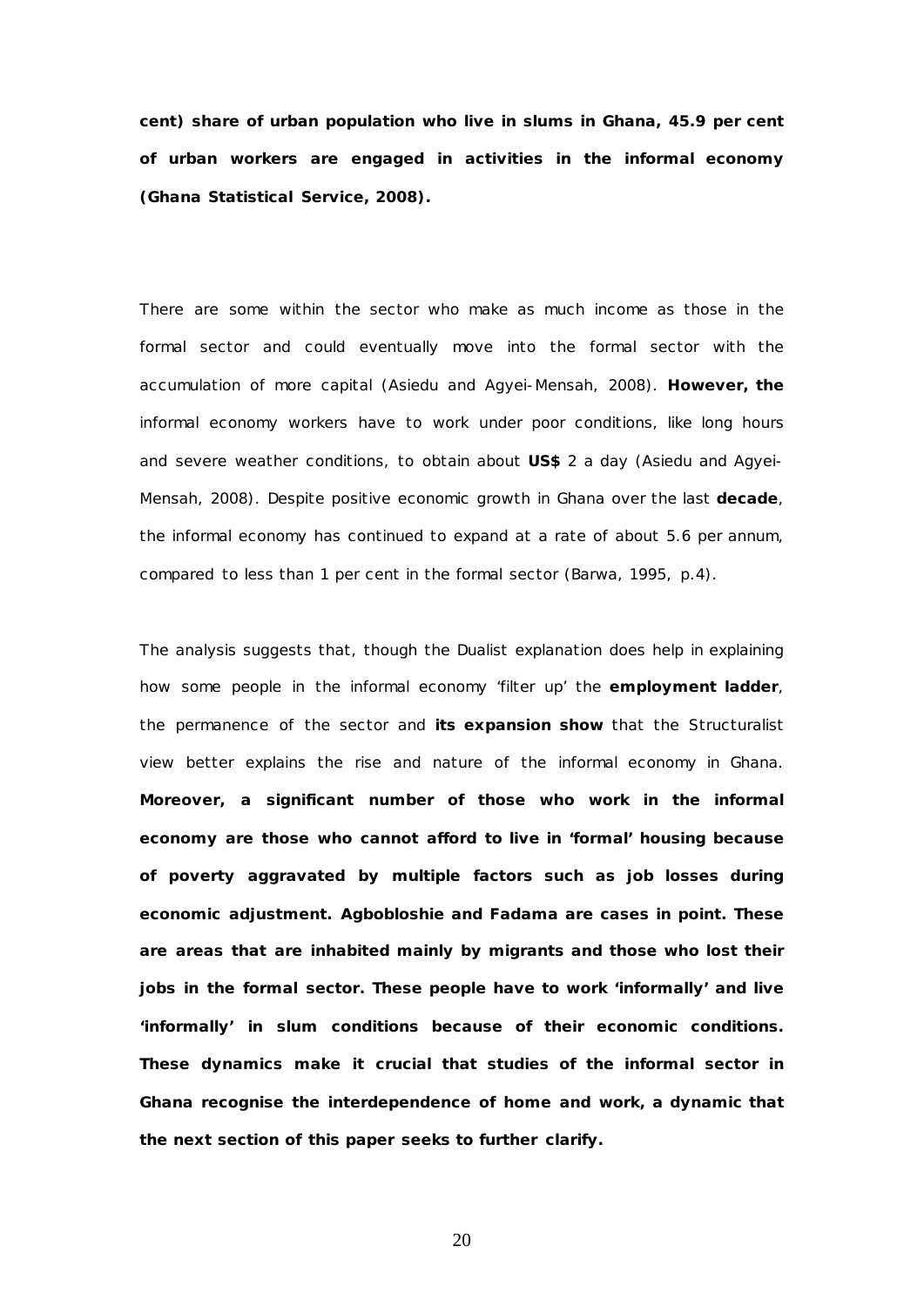# *Recent Role of The State*

<u>.</u>

In order to remedy the problem of informality, the state has taken what one Member of Parliament called 'machoistic' approach (Mensah, 2009) where an aggressive, combative and impulsive stance is taken against slum dwellers and workers in the informal economy. **These attacks are directed at both the home and work of this stratum of urban citizens. That is, state institutions attack both slums and the informal economy. The timing of these** attacks **is often triggered by events such as** anniversaries **and preparation for** visits by dignitaries. In one case, stalls at Spintex road in Accra were set ablaze by officials at AMA in order to beautify the city to welcome President Obama (Joy FM, 2009a). In other cases, **people in the informal sector were evicted in advance of visits by international dignitaries during the country's Golden Jubilee celebrations in 2007 to mark 50 years of independence from British colonial rule.**

In Kumasi, the attacks were, perhaps, most vicious during the 23 year reign (or, rather, ruin) of Mayor Akwasi Agyemang<sup>[7](#page-20-0)</sup>. Popularly known as 'Butcher of Kumasi' or 'Terror of Kumasi' or 'Okumkom', he was **notoriously** disrespectful to all but was particularly harsh **in his treatment of** workers in the informal economy, such as cobblers, market women and taxi drivers (Ellison, 2002; Daily Guide, 2002). So despotic was his reign that, eventually, the **Kumasi Metropolitan Assembly** petitioned the president to remove him as mayor of Kumasi (Joy FM, 1999). Subsequent mayors in Kumasi have been less tyrannical **but** they have all **periodically evicted hawkers - with force.**

<span id="page-20-0"></span> $<sup>7</sup>$  He served first as District Commissioner and later as mayor. He left office when the NDC</sup> lost power in 2001 having been mayor in different governments since 1979.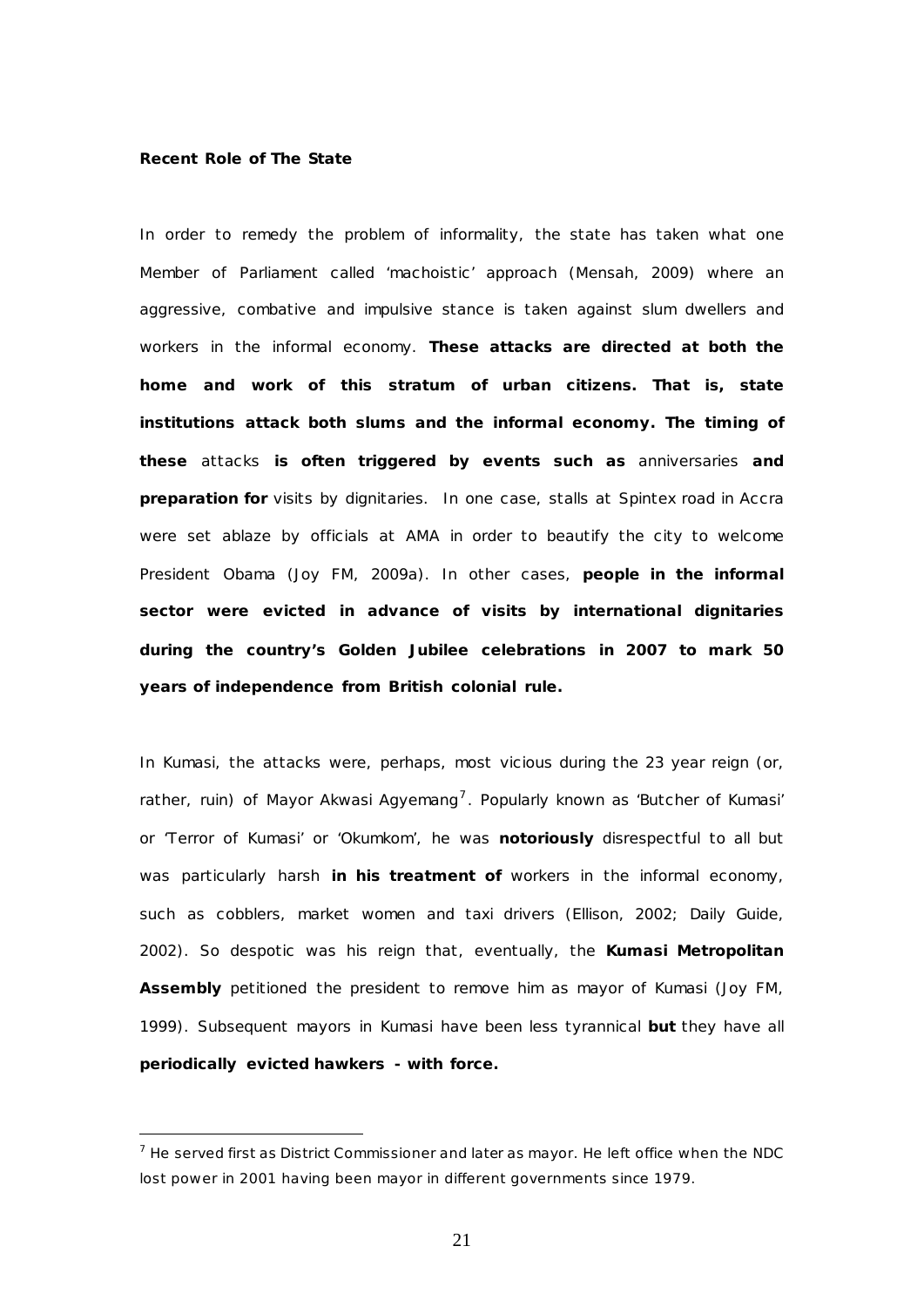In Accra, the *modus operandi* **has also been** 'machoistic', though more regularly done and **often** with little or no forewarning. As one observer has noted:

Concealed by the darkness of an early Monday morning, without warning of any kind and protected by dangerous-looking heavyweights, Accra Municipality [sic] Assembly authorities led by Mayor Alfred Vanderpuye [sic] descended on the stalls of Kaneshie Market street traders. The team proceeded to destroy the traders' stalls, many still containing valuable wares ready for sale, wreaking havoc and overturning the more fire-resistant structures. Refusing to provide sufficient explanation to the small group of understandably irate traders that had gathered, the demolition team left the site looking like a war-zone, the traders' possessions transformed into smoking rubble (Mayson, 2009).

**The brute force used for these 'decongestion' exercises** makes the authorities unwilling for anybody to publicise these acts: journalists that try to cover the forced evictions could incur the displeasure of the authorities. Such was evidently the case when a Joy FM broadcast journalist and a reporter from Radio Gold were assaulted by the AMA taskforce when they tried to cover the story of one recent demolition. According to the Joy FM reporter, 'All of a sudden, I saw four men approach me. While one ran his hands off my face, another slapped me. The third person put his hands in my pocket and picked my wallet' (Koomson, 2009).

**Considerable public revenues have been** spent on these exercises<sup>[8](#page-21-0)</sup>. One of such forced evictions in Kumasi is estimated to have cost the government 150,

<span id="page-21-0"></span> $8$  In some instances, the authorities have tried to recover the cost of forced eviction from poor traders through court fines imposed on them for defying the order of the authorities. From the Revenue and Expenditure budgets of KMA, hawkers alone (that is excluding other informal workers) contributed about 246 million new Ghana **c**edis between 2006 and 2008 which means that the authorities would lose that money if they succeeded in preventing people from hawking their wares.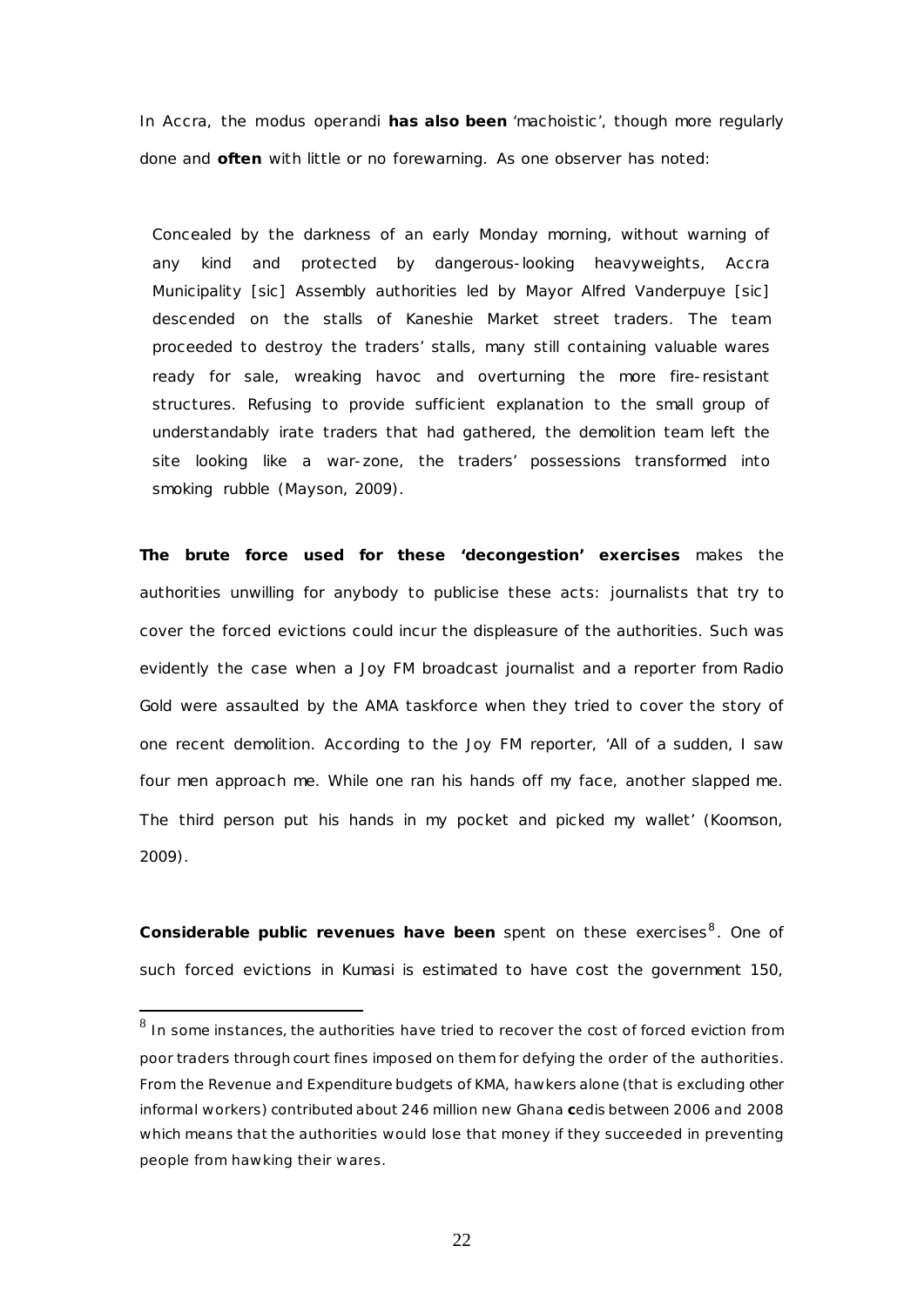000 new Ghana **c**edis in 2008 (Tawiah, 2009) and 209,850.02 new Ghana cedis in 2007 (*The Ghanaian Chronicle,* 2009). Another estimate in Accra in 2009 put the figure at 140, 000 excluding 'the demolition of structures in waterways' (*Ghanaian Times*, 2009).

It is useful to ask why all this money should be spent on evicting people when it could be spent improving the living conditions of the 'victims'? **Although the mode of destroying the informal economy and slums is similar, t**he justification for **the** attacks differs between the informal economy and slums. In the **former** case, **informal economy workers are accused of making** cities ugly and causing congestion. Hence the attacks to rid the city of **them** are labelled 'decongestion' exercises**, said to be aimed at 'beautifying' the city or**, in the case of Accra, making it a 'Millennium City' (Devas and Korboe, 2003;Obeng-Odoom, 2009c; Gadugah, 2009a). In the case of slums, officials claim that they are the breeding grounds for crime and grime. **According to an editorial in The Statesman newspaper** of 21<sup>st</sup> July, 2006:

Not only do such communities create an eyesore to the individual and the state, it also breeds criminals and anti-social elements because of the population problems attending it and the lack of facilities they engender. …..[these sharks are] synonymous with illicit sex, crime and drug abuse. It has always bred armed robbers, prostitutes, child labourers and violence. Police raids in the area, problems of poor sanitation and poverty and drudgery are a daily ritual, because of the environment and because of the unstable social setting.

Of course, there are some criminals in slums; but so are there criminals in 'regular' settlements. There is no systematic research to show the distribution of crime in different neighbourhoods. The existing studies are not disaggregated to the settlement level to permit a neighbourhood-by-neighbourhood comparison either. Studies of the nature of crime in Accra by Appiahene-Gyamfi (2007; 2003;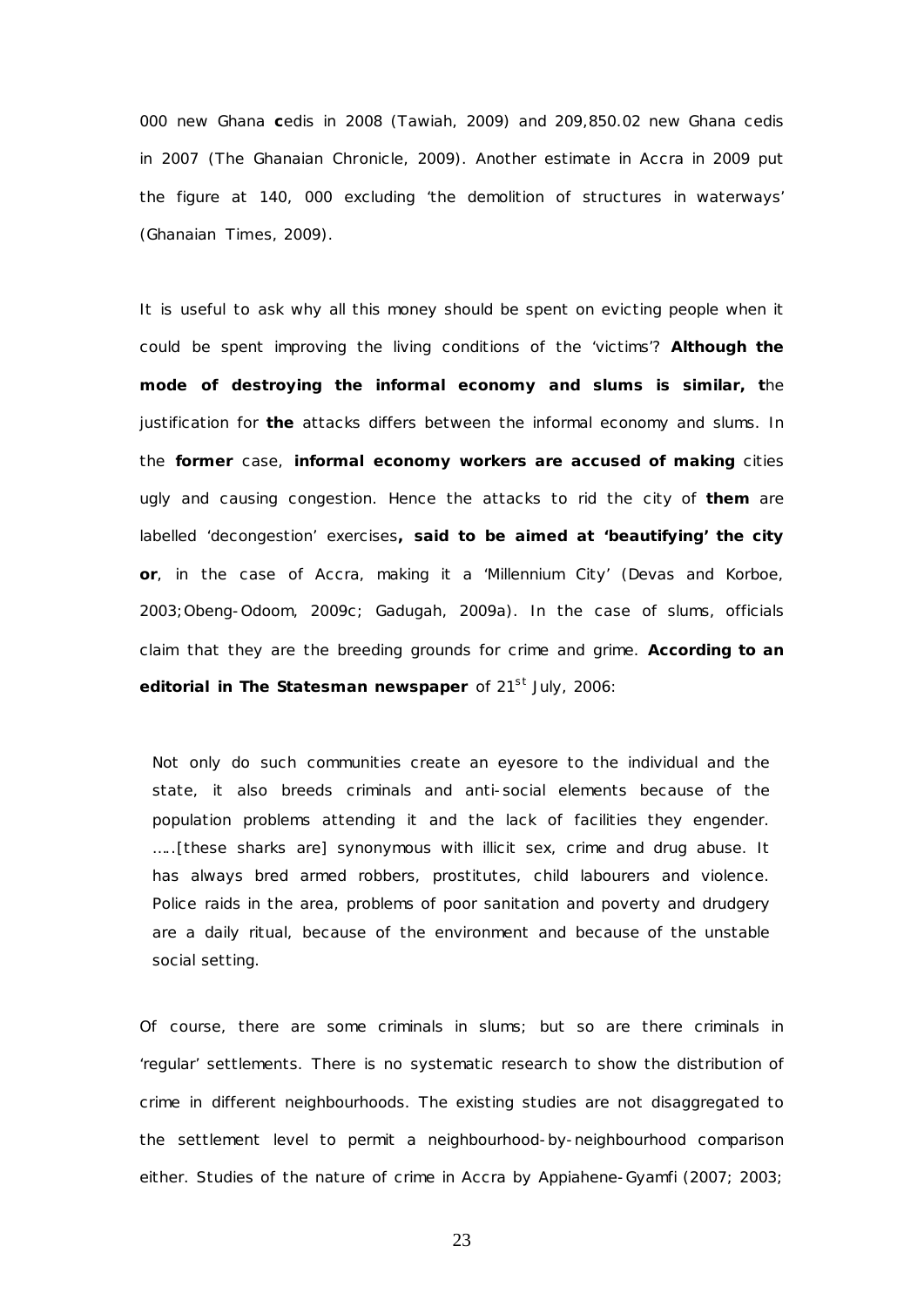1998) have consistently shown that crime is found among the uneducated, the unemployed and mostly single men between the ages of 18 and 36 with no fixed addresses. These characteristics fit the people in the slums but there are many other people with these characteristics that do not live in slums. Many of the people in slums are of good behaviour because, as some studies (e.g. Obeng-Odoom, 2009b; UN-Habitat, 2003) in a different context suggest, the existence of social controls such as fear of a bad name in the community serves as a check on anti social behaviour.

Many people in slums and the informal economy carry out indispensable tasks to keep the wheels of urban economic growth turning through the provision of food, labour and market for activities in the more formal sectors of the city economy (UN-Habitat, 2003). Some are **involved in** catering, batik making, tie/dye, beadsmaking and hairdressing (see Ansa-Koi, 2009). It is estimated that '…85 per cent of the people in Old Fadama work for their livelihood and their main sources of employment is the market' (Benjamin, 2007). Indeed, the Minister of Employment and Social Welfare, Stephen Kwao, has noted that the informal economy contributes about 40 per cent of national income in Ghana (Ghana News Agency, 2010). When we consider all this, the claim that slums dwellers are mainly criminals begins to look shaky. As one slum dweller puts it, 'We are not saying it is crime-free, [but] it is painful to hear the Minister address us as criminals' (Yankson, 2009).

It could be argued that, even if the attacks on the slum do not address existing crime, it could send strong signals to discourage dwellers contemplating it. But do forced evictions pre-empt crime in Ghana? There is no evidence to support this view. Rather, it could be contended that**,** by its activities, the state is sowing and spreading the seeds of criminality. What happens to thousands of people without homes and jobs unleashed into the urban environment? Assuming there were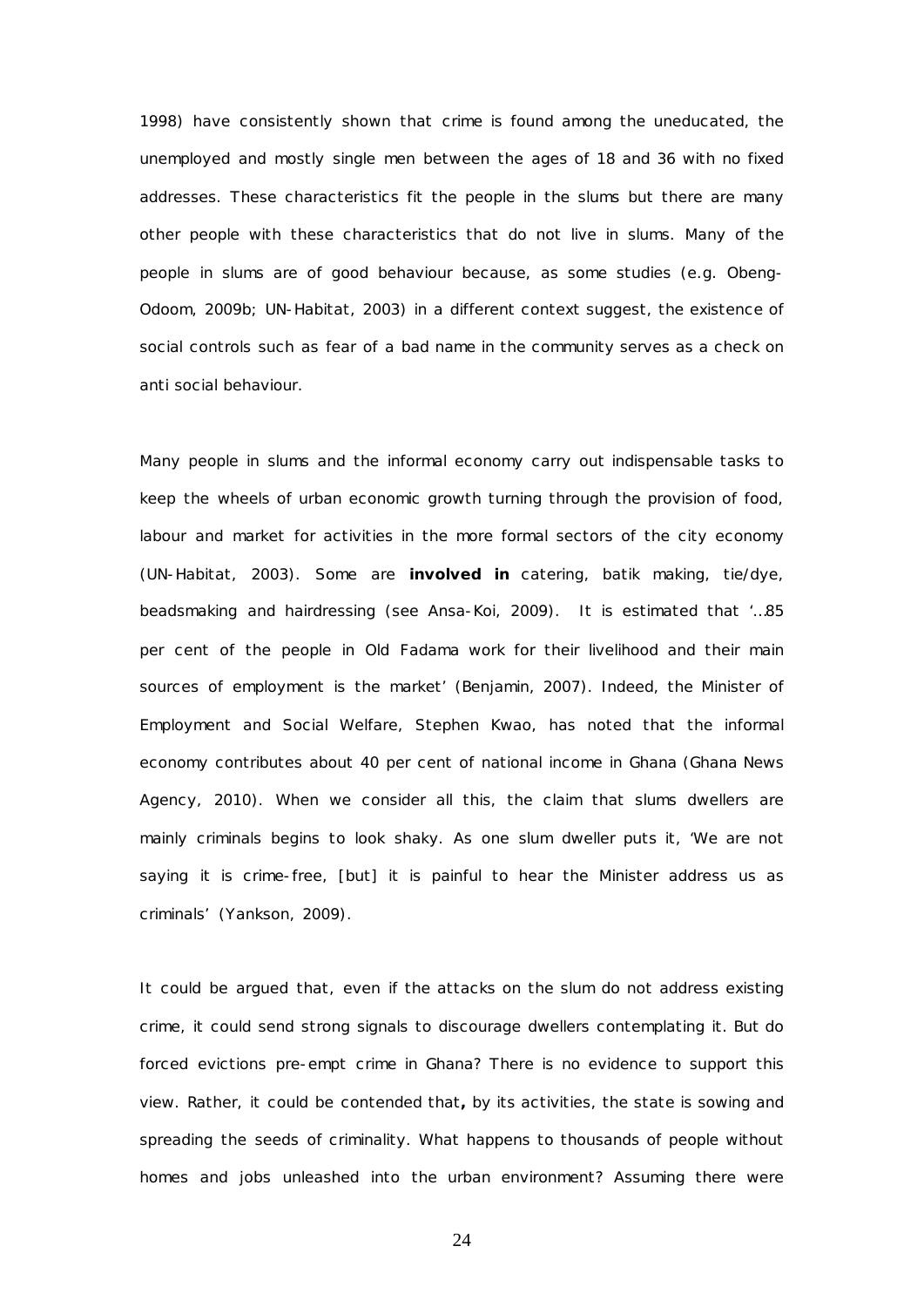criminals in the slums, would crime be abated by removing the 'criminals' from one spot, dispossessing them of their jobs and homes and spreading them across the whole city?

In fairness to the state, it sometimes provides alternative sites for those evicted. However, in almost all cases, these sites are unsuitable. For instance, **the**  government claims that it has provided alternative arrangement to house these squatters in areas like Adzen Kotoku and Amasamang **but**, according to the Director of the Metro Public Health Department of the AMA, the new place**s** can accommodate only 3,000 people. Also, the Amasamang site is reported to be the research site for the Council for Scientific and Industrial Research (CSIR) which has warned that the site is not habitable because of the presence of diseases (**arising from scientific** experiment**s**) which could be passed on from livestock to humans (Joy News, 2009b). Furthermore, out of 852 stalls needed to relocate traders in Ashaiman, the city authorities only provided 282 (*The Ghanaian Chronicle,* 2010). This inadequacy makes it 'rational' for the traders to **try to**  hawk their wares **i**n 'unauthorised places'. There is, of course, the more structural reason **that it** is the most congested areas where business is most brisk. The land use pattern in the cities which attracts **traffic to particular routes and localities** is at the root of this problem. It is these dynamics that has led Boadi-Danquah (2009) to correctly predict that 'Accra can never be decongested'.

How do the city authorities respond to these concerns with the alternative sites provided by the state? Generally, they are insensitive to the concerns. One director at AMA recently told the *Daily Graphic* that 'the government is not under any obligation to relocate the squatters'. Government is simply being magnanimous to the slum dwellers (Jafaru, 2009). The mayor of Accra is also reported to have said that evictees will not be compensated and cannot be guaranteed relocation**,** though transport will be given to any slum dweller **who**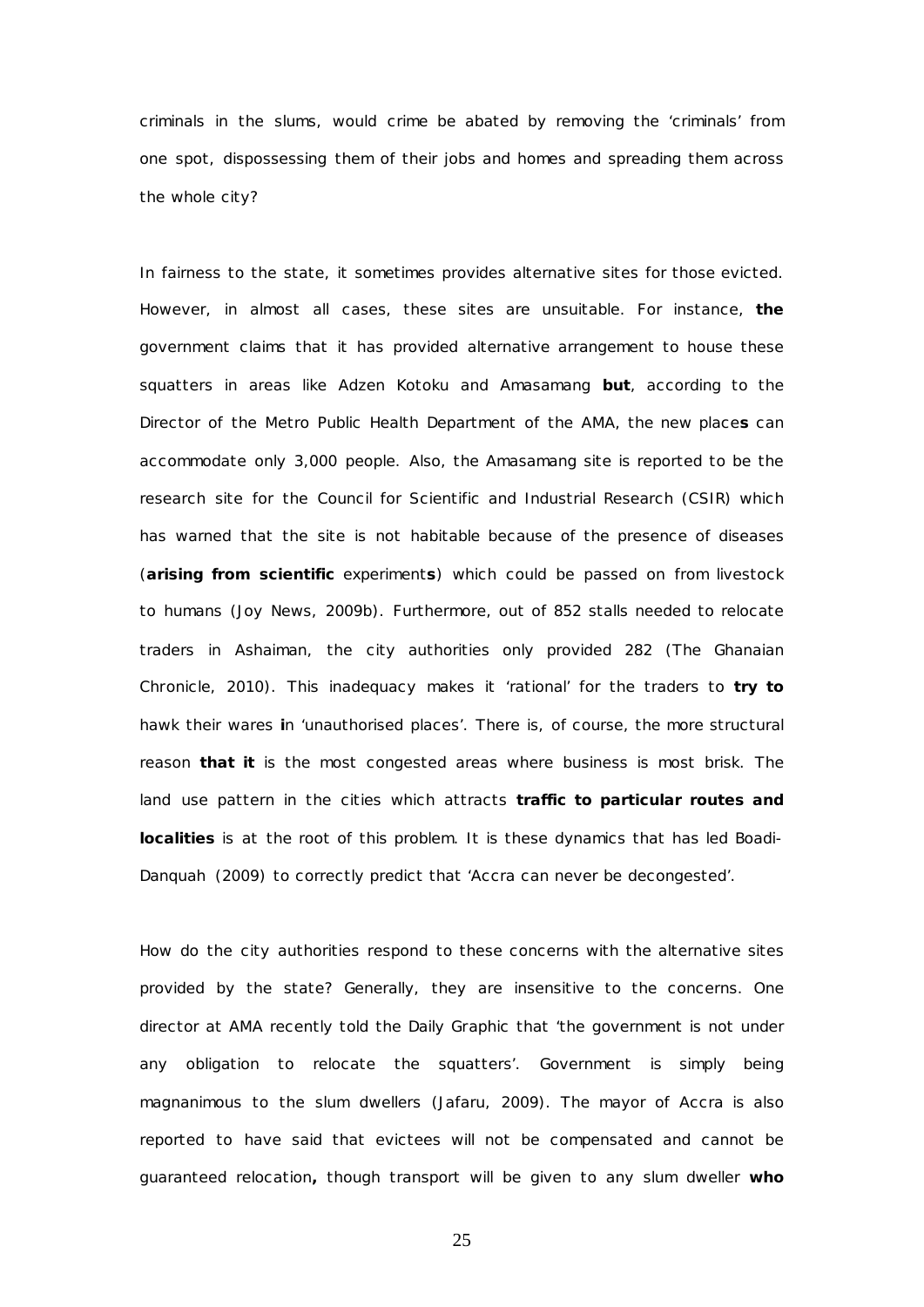requests it (Ghana News Agency [GNA], 2009). **This stance by the state raises the question of how forced evictions have impacted the livelihoods of 'victims'.**

One useful way to answer the question is to use the *Sustainable Livelihood Framework* (SLF) developed by the UK Department for International Development (DFID) (DFID, 1999). **The SLF asserts that the assets of people can be looked at from five different standpoints that collectively form the** *Asset*  **Pentagon:** Physical (P), Social (S), Natural (N), Financial (F) and Human (H). Physical Assets come in the form of infrastructure (like roads, buildings, clean water and sanitation), tools and technology (farm implements, equipment, seeds and pesticides). Human Capital is, *inter alia*, in the form of education, good health and skills. Natural Capital connotes assets like secure access to land. Social Capital signifies the **networks people have, their families** and associations to which **they belong**. Finally, Financial capital comes in the form of money or its equivalent, be it money saved or regular inflow of money. These assets are directly influenced by shocks (like natural disasters and political instability), seasonality (like population change and oil prices or food prices) and **longerterm** trends (like economic and national/international political trends). **Figure 2 shows the posited interrelationships.**

Figure 2: Sustainable Livelihoods Framework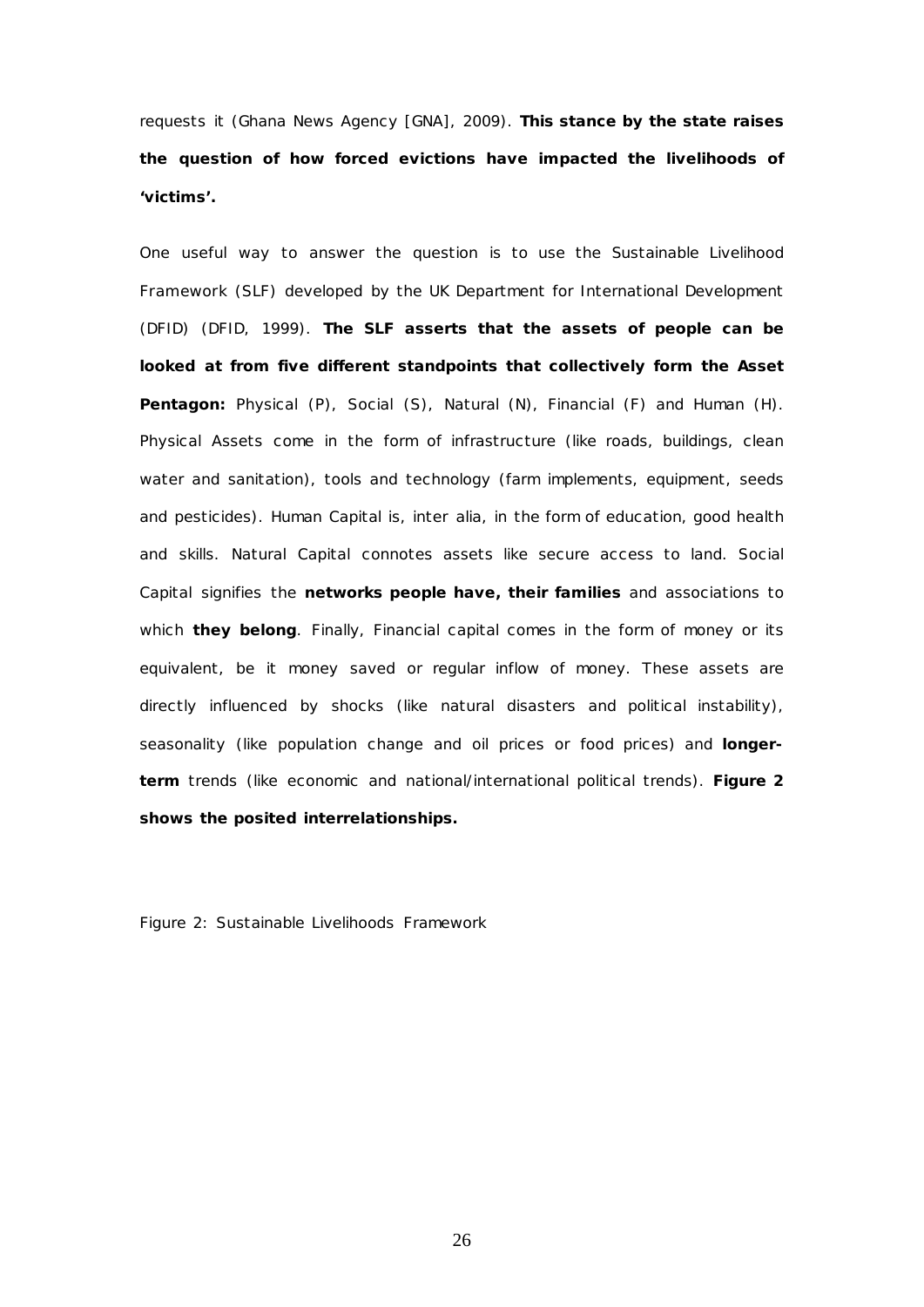

Source: DFID 1999

**This** diagrammatic representation **shows that** assets influence and are influenced by government policies, institutions, culture, the private sector and laws. **These** government policies, institutions **and laws together with the influences of the private sector and culture** have a bearing on the shocks, trends and seasonality. It is the interactions among the**m** that determine which **strategies people use to produce livelihood** outcomes such as expanded incomes. These livelihood outcomes determine the size/shape of the asset pentagon (DFID 1999).

Using this framework, Mensah (2006) has shown that the confrontational style of the city authorities in Kumasi has made slum dwellers and informal workers more vulnerable through shocks and these have, in turn, affected the assets of the victims in the form of poor sanitation, loss in money from destruction of goods, disruption of social contacts, fear of eviction and consequent insecure tenure and poor health. **The resulting problems range from shelter losses to livelihood deprivation, a loss in either of which has implications for the other. Hence, eviction of slum dwellers is organically related to the eviction of**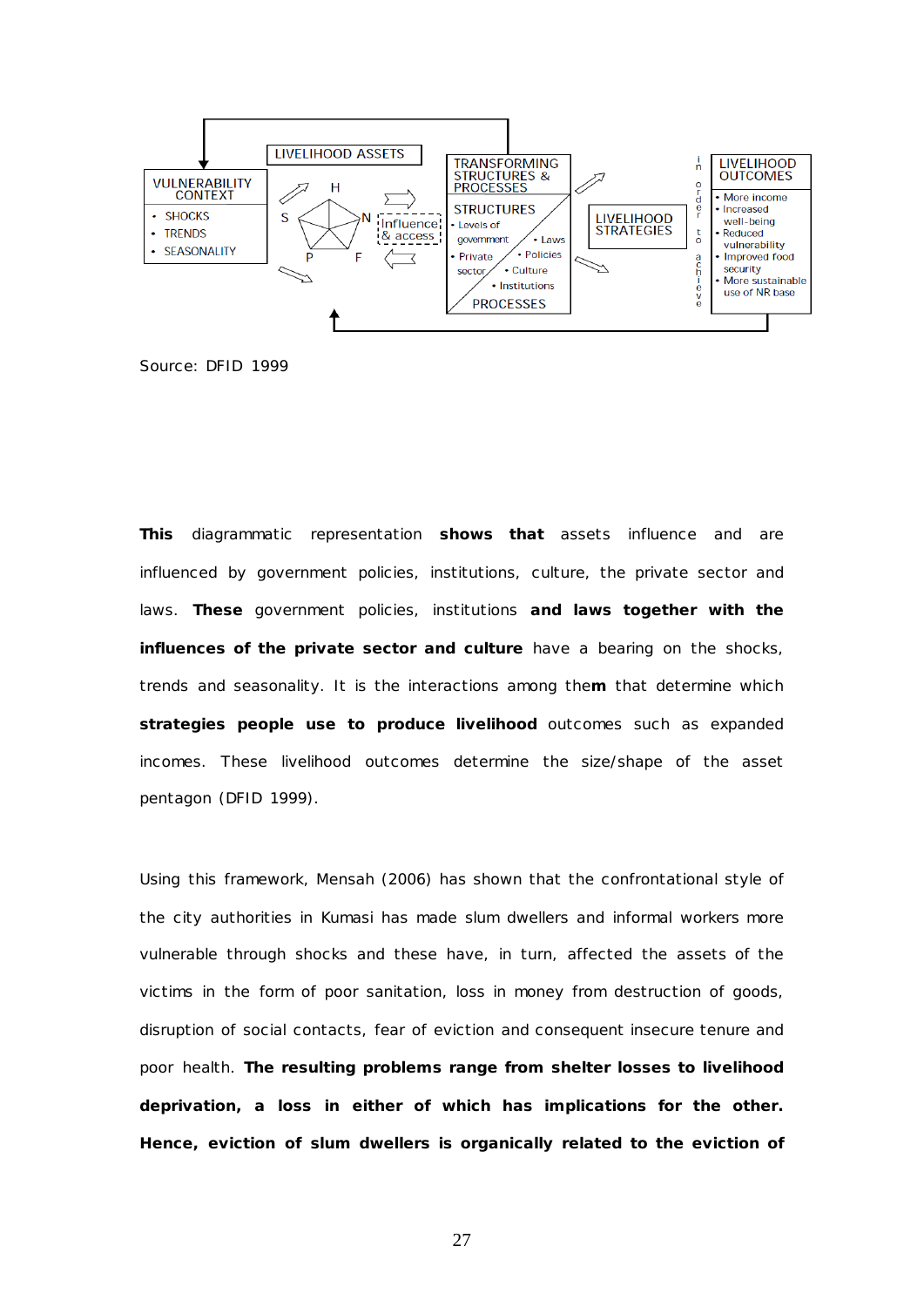**informal workers.** It is useful to analyse how these victims respond to these attacks and their **effects on their livelihoods.**

### *Recent Encounters between 'Informal People' and the State*

Victims of **the** forced evictions have used various strategies**, including demonstrations, disobedience and adaptation strategies. Some examples of each of these reactions are given below.** 

In some instances, there have been demonstrations to protest forced evictions. Taxi drivers protested against tyrannical practices in Kumasi in the 1990s. In one of such protests, the mayor pulled a gun on the taxi drivers. To the surprise of the mayor, the taxi drivers charged at him, forcing him to flee for cover in a nearby house. In another instance, that same mayor ordered that the house of a political opponent be demolished. **When protestors marched to his office seeking to get him to rescind his decision, he pulled a gun and fired a warning shot to threaten them.** Instead of fleeing, however, the protestors charged at him, disarmed him and set his vehicle ablaze. Again, he took to his heels (Aryittey, 1999, p.182).

In Accra, thousands of head potters known locally as *kayayei* staged a demonstration in September 2009 over **a** government threat to evict them from the slum **colloquially** called 'Sodom and Gomorrah'. They even called a short strike not to **convey** any load in order to carry a strong message to government not to mistreat them. They carried placards with messages like 'We are peaceful citizens', "President Mills live up to your 'I care for you' promise". According to their spokesman, they were appealing to government to desist from actions that would turn them into 'refugees in their own country' (Essel, 2009).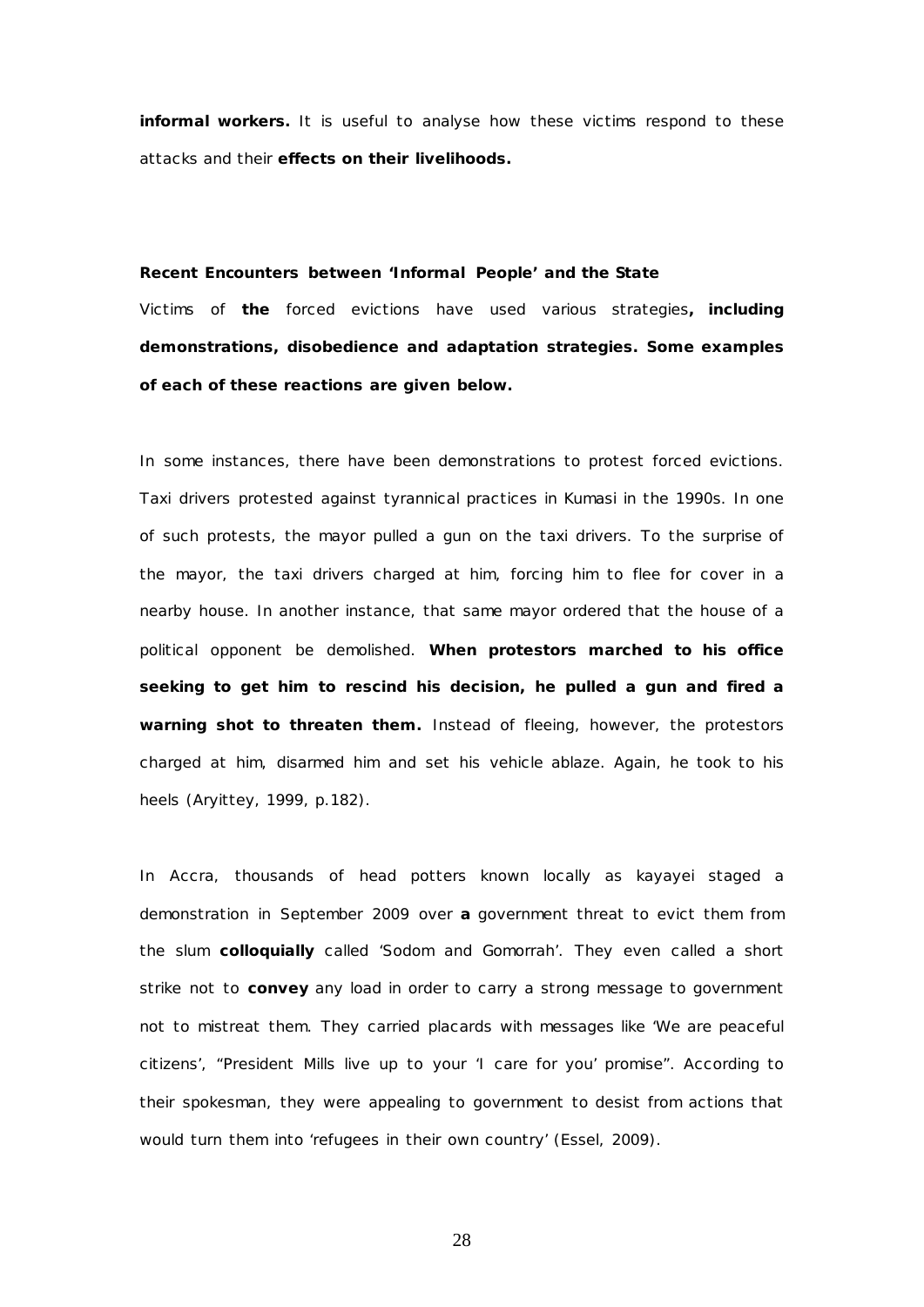In other cases, traders have **dared to disobey** the authorities**, refusing to move.** Such was the case on Saturday 21<sup>st</sup> November, 2009 when traders physically challenged AMA officials and sought to prevent them from carrying out the **eviction** exercise. The AMA officials were forced to halt the exercise though they claimed, when contacted by journalists, that they were only pausing to restrategise[9](#page-28-0). Later**,** more violent ejections took place, some starting at 4 am and carried out **by** heavily built men with the mayor as 'commander-in-chief'. Incapable of physically challenging the team, the market women and youth threw stones at the mayor who also suffered obscene insults<sup>10</sup> (Danso, 2009). Similar confrontations have taken place since that incident. On Thursday, February 18, 2010, squatters and traders threw stones and other 'deadly' items at the police and AMA officials who were carrying out a demolition exercise at the Achimota old station, near the railways, in Accra. 30 people were injured in the clash, including two people - one policeman and one AMA official – who were nearly lynched. It took police reinforcement to rescue the 'demolition squad' (Essel, 2010; Twum, 2010).

**These acts of disobedience reflect particular reasons for protest.** Three of them are particularly evident. The first and foremost reason is that the victims have no alternative source of livelihood or accommodation. As some 'returnees' opined when asked by a journalist why they had returned despite the forced eviction, they said government should provide alternative jobs so that they would leave the streets (Gadugah, 2009b). This problem is accentuated by intergenerational pressure on some of these people. One study found that about 69

<span id="page-28-0"></span> $9$  This information came from a news item on Joy Midday News on Saturday 21st November, 2009 and read by Bernard Nasara Saibu.

<span id="page-28-1"></span> $10$  One interesting area that future researchers could look at is how these workers organise. Brown *et al.* (2009) suggest that some workers in the informal economy are highly organised with market queens (or leaders). From this, we could infer that some of these protests are planned. However, for other workers who join no associations, formal planning may not be the way they come to protest. **It could be spontaneous 'uprising' or they follow the 'leads' of the more formal groups. More research on protest by informal workers would improve our understanding of these dynamics.**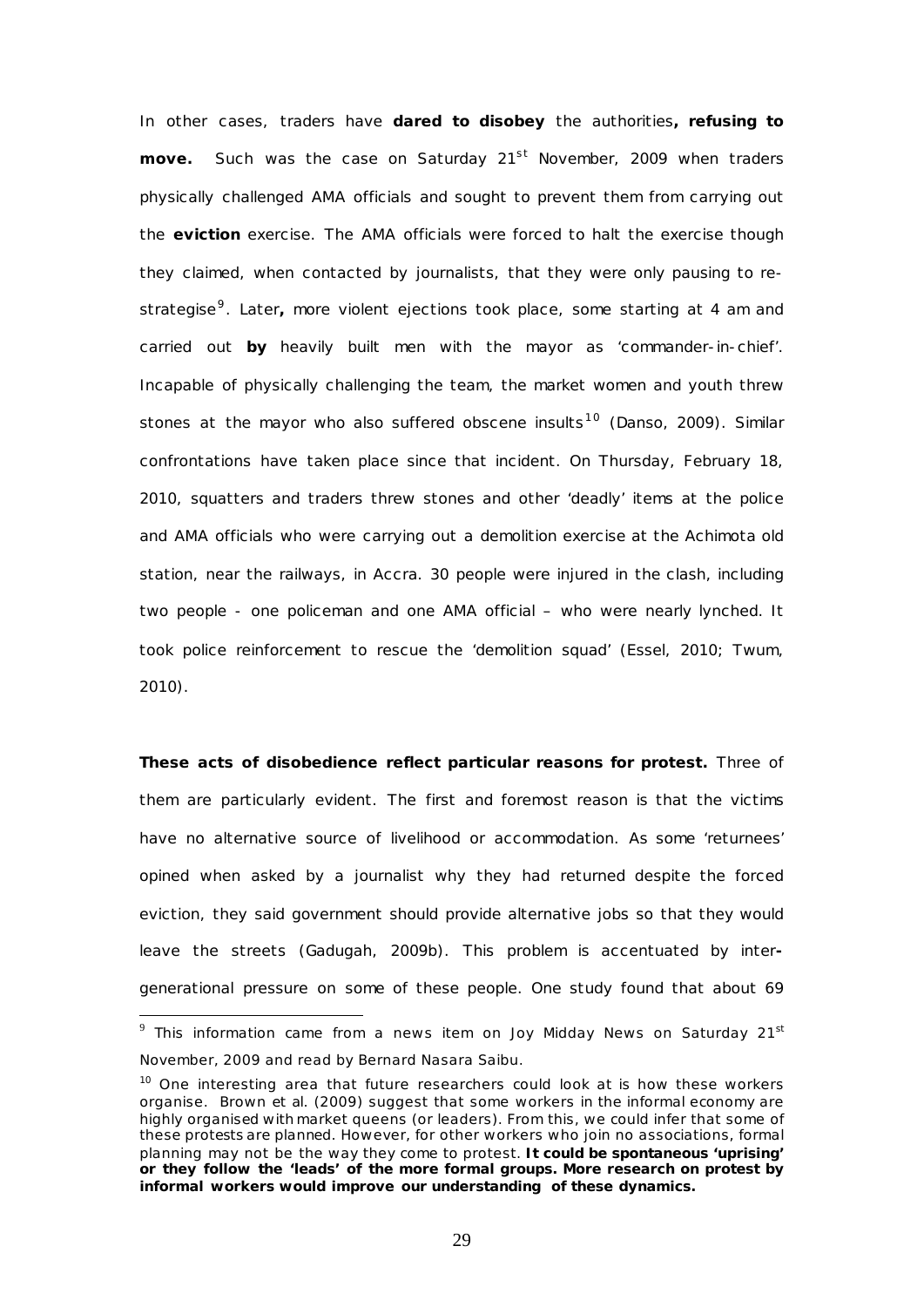per cent have economic dependents (Asiedu and Agyei-Mensah, 2008). Endorsing the decision of the traders to return to the streets, one popular social commentator has observed that '[t]he structure [the city authorities] are putting up [for the evictees to relocate to] even pigs will not go there so why should Ghanaians go there? There is no toilet, no water, there is nothing so why should they go there[?]' (Daabu, 2009)

A second reason is the charge that the city authorities take bribes from them and **confiscate assets illegally**. One observer saw the security guards of the city authorities 'just snatching young peoples'[sic] wares, their phones, and just bunch them together and throw into their vehicle.' Obviously frustrated by what he saw, he described it as 'thuggery' (Daabu, 2009). The mayor of Accra has expressed concern about such allegations**,** noting that 'we do not want this to be an avenue for some people to enrich themselves' (*The Ghanaian Chronicle,*  2009). In Kumasi, the Mayor has recently interdicted a member of the **'**decongestion' team who is alleged to have extorted several thousand of cedis from traders. The matter has also been referred to the Bureau of National Investigations. The city authorities in Kumasi claim that, though they receive several allegations of extortion by members of the **'**decongestion**'** team, most of them are unsubstantiated (Peprah, 2010).

There are also allegations that the city authorities eject these informal workers only to re-allocate the same places to their own cronies. The chairman of the Ashaiman Peace Traders' Association, for instance, has recently alleged that about 400 plots demarcated for stalls for members of the **A**ssociation could not be accounted for by the city authorities. Officials have denied any wrongdoing but have assured the traders that they would be allocated plots elsewhere (*The Ghanaian Chronicle,* 2010). These allegations have been made by many other traders in James Town and Korle-Gorno in Accra (Joy FM, 2009c). Other cases of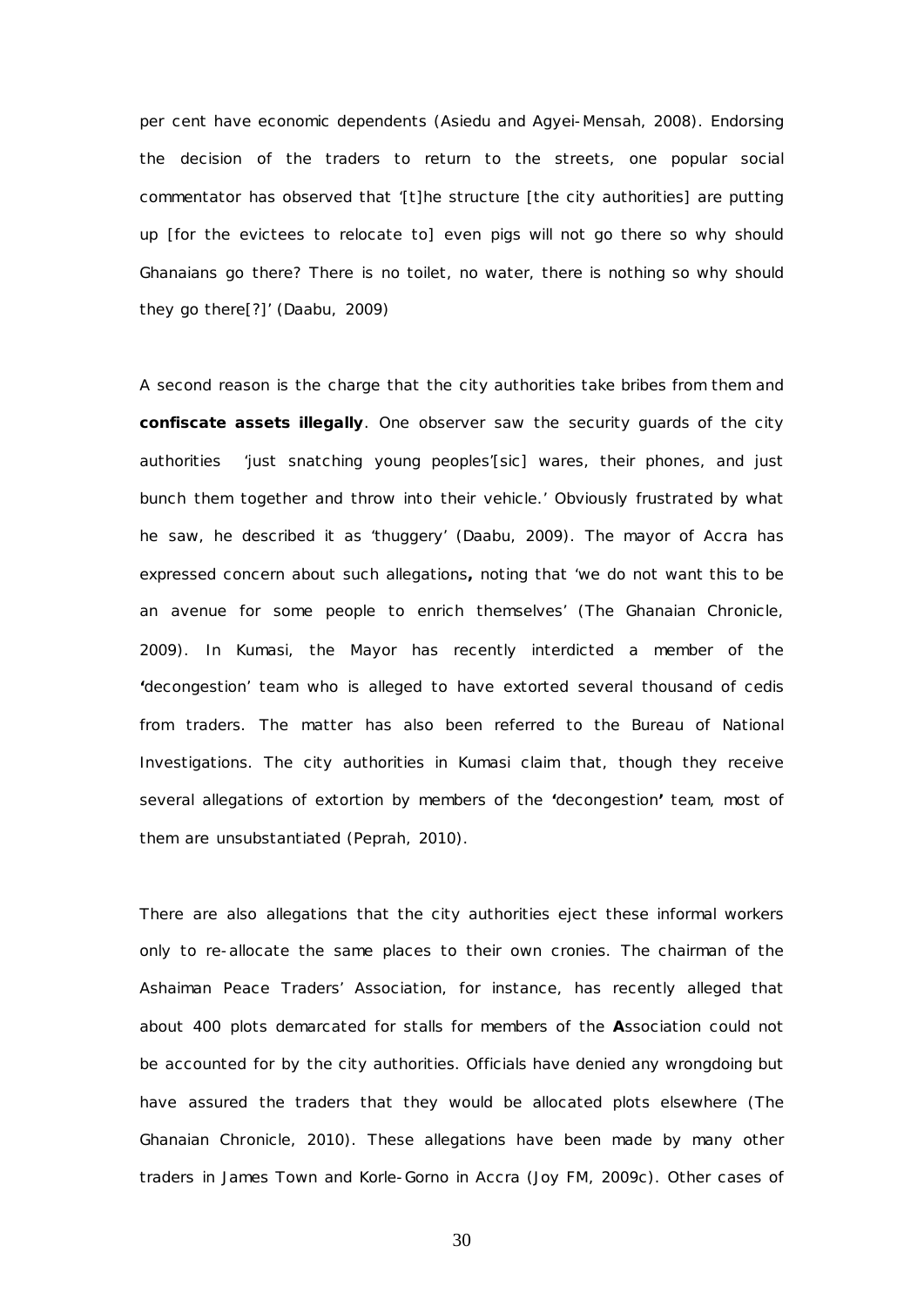corruption and fraud **(**or *kuluulu,* in local parlance**)** have been uncovered elsewhere (e.g. *The Ghanaian Chronicle,* 2009; Prempeh, 2008).

A third reason **for the protests** is that the 'victims' feel they are being pushed out for bigger and more highly influential businesses or for the more privileged people in society to benefit. A recent case in Tema **illustrates** this. Squatters at Tema Community 3 Site 'B' are reported to have resisted attempts by the Tema Development Corporation to eject them for Korean investors to establish a sports stadium in the area which is legally marked out for the project (*Daily Graphic, 2010*).

For all these reasons, these ejections **seldom have** lasting impact. Evictees have often returned only few days after the forced evictions while the city authorities look on hopelessly (Gadugah, 2009b). Resistance, however, comes with cost. The few assets these poor people have are **often** destroyed by the authorities.

How then, have the poor adapted? To survive these forced evictions, **the** slum dwellers and informal economy workers have resorted to some **distinctive**  strategies. In Agbobloshie, for example, the slums dwellers operate a welfare package to support one another (Joy News, 2009d). Also there are about 55 savings and housing schemes with a total membership close to 5, 000 (Braimah, 2009). **The** residents have created 15 access roads for emergency vehicles and purchased drainage materials worth US\$3,700 to improve drainage in the area. In addition, residents are monitoring the area to prevent the indiscriminate disposal of refuse and waste to enhance sanitation and drainage in the community (UN-Habitat, 2007). Furthermore, there have been efforts to organise and internationalise their activities. In this direction, there has been a lot of support from a host of local and international civil society organisations. Among them are People's Dialogue on Human Settlements (PD), Centre on Housing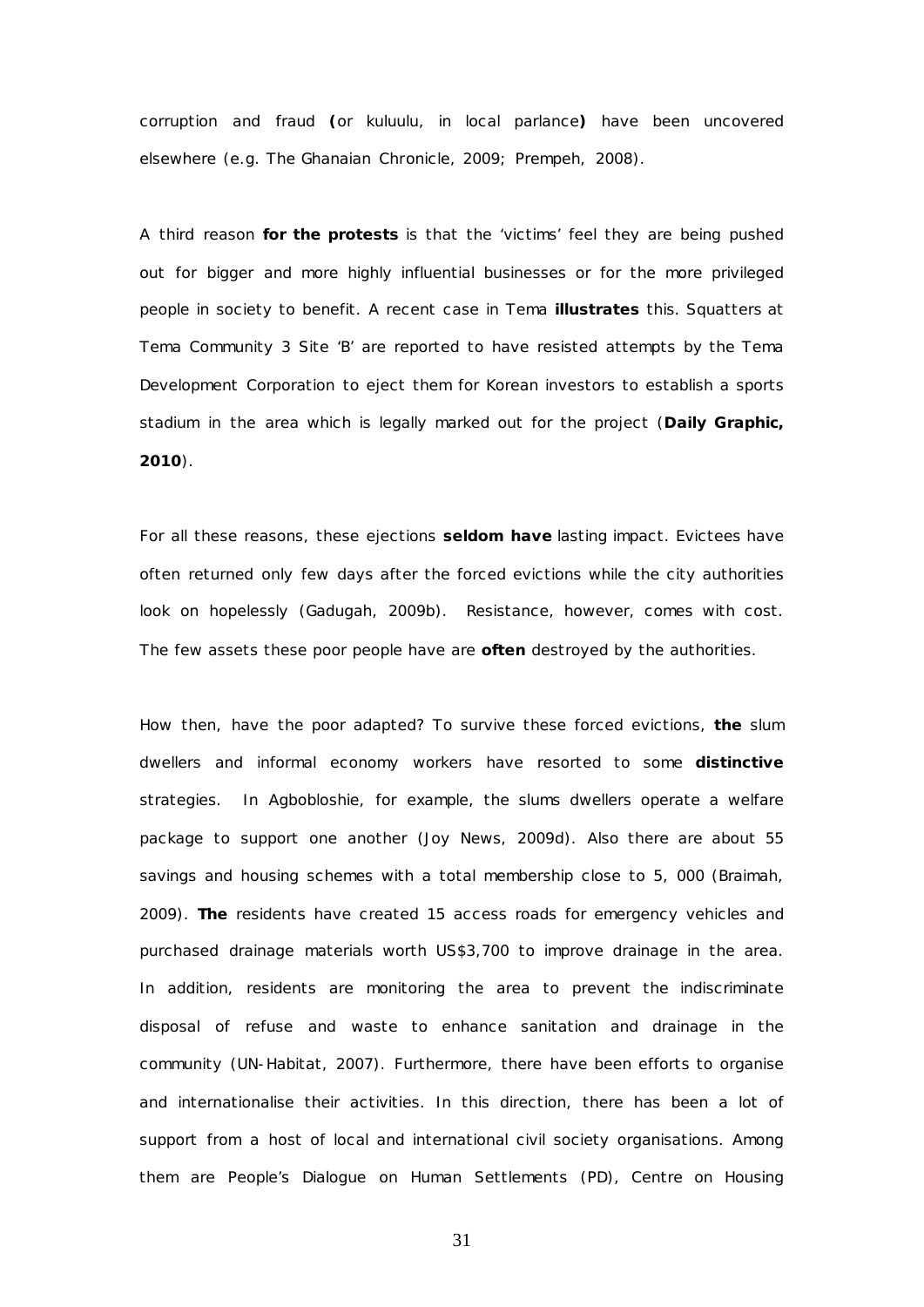Rights and Evictions (COHRE), Ghana Federation for the Urban Poor (GHAFUP) and Shack/Slum Dwellers International (SDI). Through the activities of these civil society organisations some slum dwellers have challenged some of the forced evictions in the Ghanaian courts<sup>11</sup>, travelled to cities like Nairobi to exchange ideas with other slum dwellers about community organisation and urban rehabilitation (Grant, 2009; Braimah, 2009). These organisations are also involved in advocacy for**,** and enumeration of**,** the communities they work with.

The evidence is clear**ly that municipal Neoliberalism, as practised in Ghana,** creates more problems than it purports to solve. The effort by the state to rid the cities of the informal sector and the slums has failed. Slums and the Informal sector are manmade so they could be unmade (Yahya, 2006**, p.121**). **However, attempting to unmake them through neoliberal policies intensifies an**d merely moves the problem around. This failure has clear echoes of the point made by Frederick Engels more than a century earlier when criticising the 'Hausmann' strategy of clearing cities like Paris of slum dwellers. In the words of Engels (1872):

… quite apart from whether this is done from considerations of public health and for beautifying the town, or owing to the demand for big centrally situated business premises, or owing to traffic requirements, such as the laying down of railway, streets etc. No matter how different the reasons may be, the result is everywhere the same: the scandalous alleys and lanes disappear to the accompaniment of lavish self-praise from the bourgeoisie on account of this tremendous success, but they appear again immediately somewhere else and often in the immediate neighbourhood.

<u>.</u>

<span id="page-31-0"></span><sup>&</sup>lt;sup>11</sup> The courts have so far been unsupportive of the arguments by COHRE which often rests its case on international human rights law including the right to adequate housing. That was evidently the case on 24<sup>th</sup> July, 2002 when the High Court, Accra ruled that the government was right in carrying out its planned evictions (See, for example, Thiele, 2003).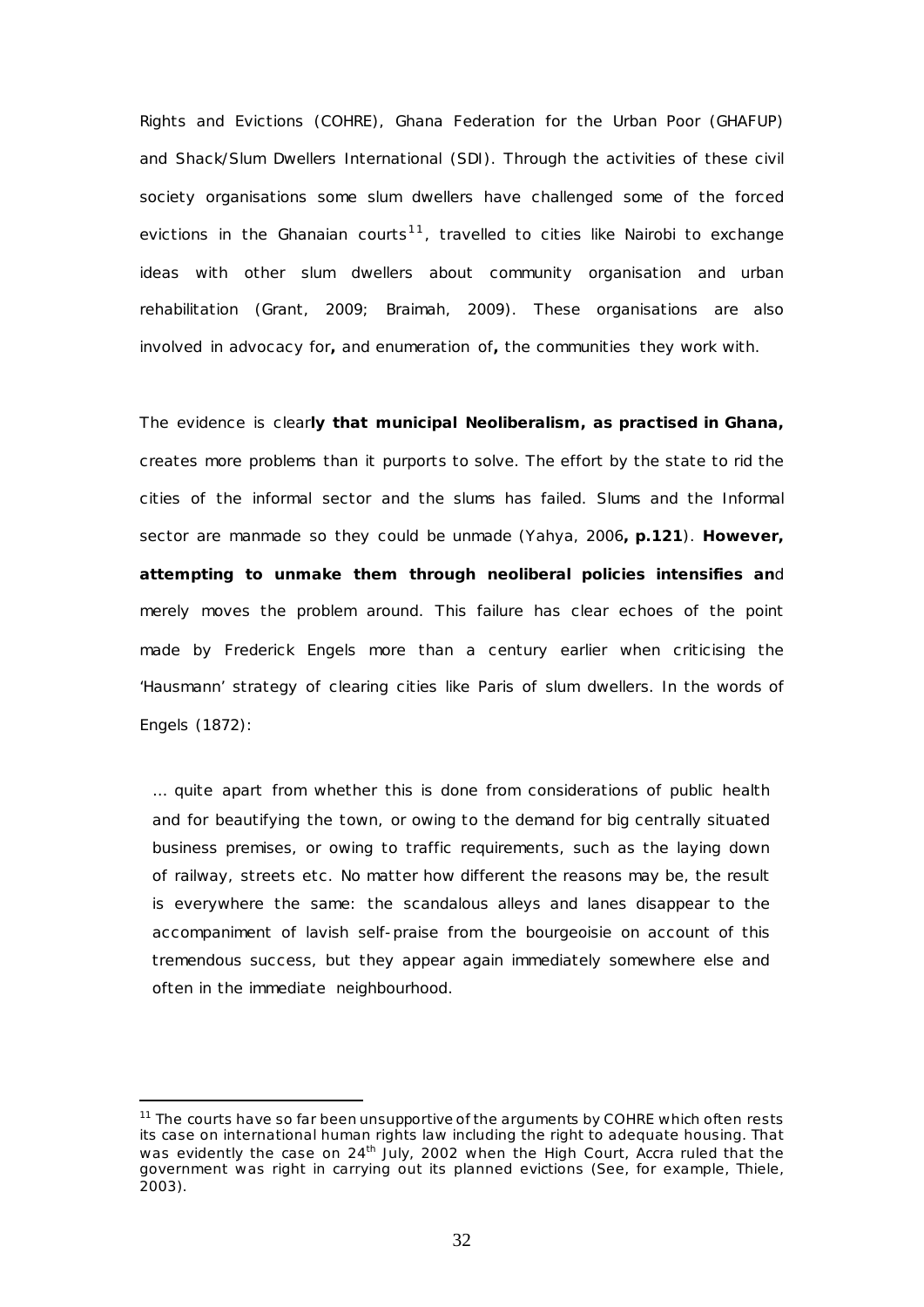#### *Alternative Approaches*

The challenge of developing strategies to deal with slums and informal economic activities remains. **Any attempt to overcome this challenge must recognise the close relationship between where informal workers earn their living and the nature of their accommodation.** Broadly speaking, there are **three** strategies. The first emphasises a minimal government intervention and a largely community driven approach or, as some call it, a self-help approach to solving the problem. The second approach is the so called operational or practical approach of designing and putting up buildings, establishing businesses and trying to recreate the whole local environment. The **third**, and most radical, solution involves **a more comprehensive assault on the underlying political economic problems** of exploitation, inequality and poverty (Yahya, 2006, pp.146-147). It is useful to briefly reflect on each of these potential solutions in order to judge their relative effectiveness in tackling the informal sector debacle.

The thinking that the solution to the problem of the informal sector as a whole is to leave it alone with minimal government intervention **was popularised** by the architect John Turner (Turner, 1976). Though Turner himself claimed that he subscribed to neither socialism nor capitalism, and, in turn, did not feel that scholars in either of these camps would agree with him (Turner, 1976, p.8), it is **clear** that his work is in tune with **neoliberal policies and their underlying**  atomistic analysis. **'**Housing by people**'** is not radically different from housing by markets. **It is** a 'neoliberal wolf dressed up as a populist sheep' (Berner and Phillips, 2005, p.20). **The** most **persistent** exponent of neoliberal development economics, the World Bank**,** actively promoted Turner's ideas. Robert McNamara, who was president of the World Bank around the time that Turner's work was published, and the **staff of the** Bank's Urban Development Department actively promoted the idea (Davies, 2006) **and supported** such self-help projects with aid - hence the name 'aided self-help' (Drakakis-Smith, 1986). It is a popular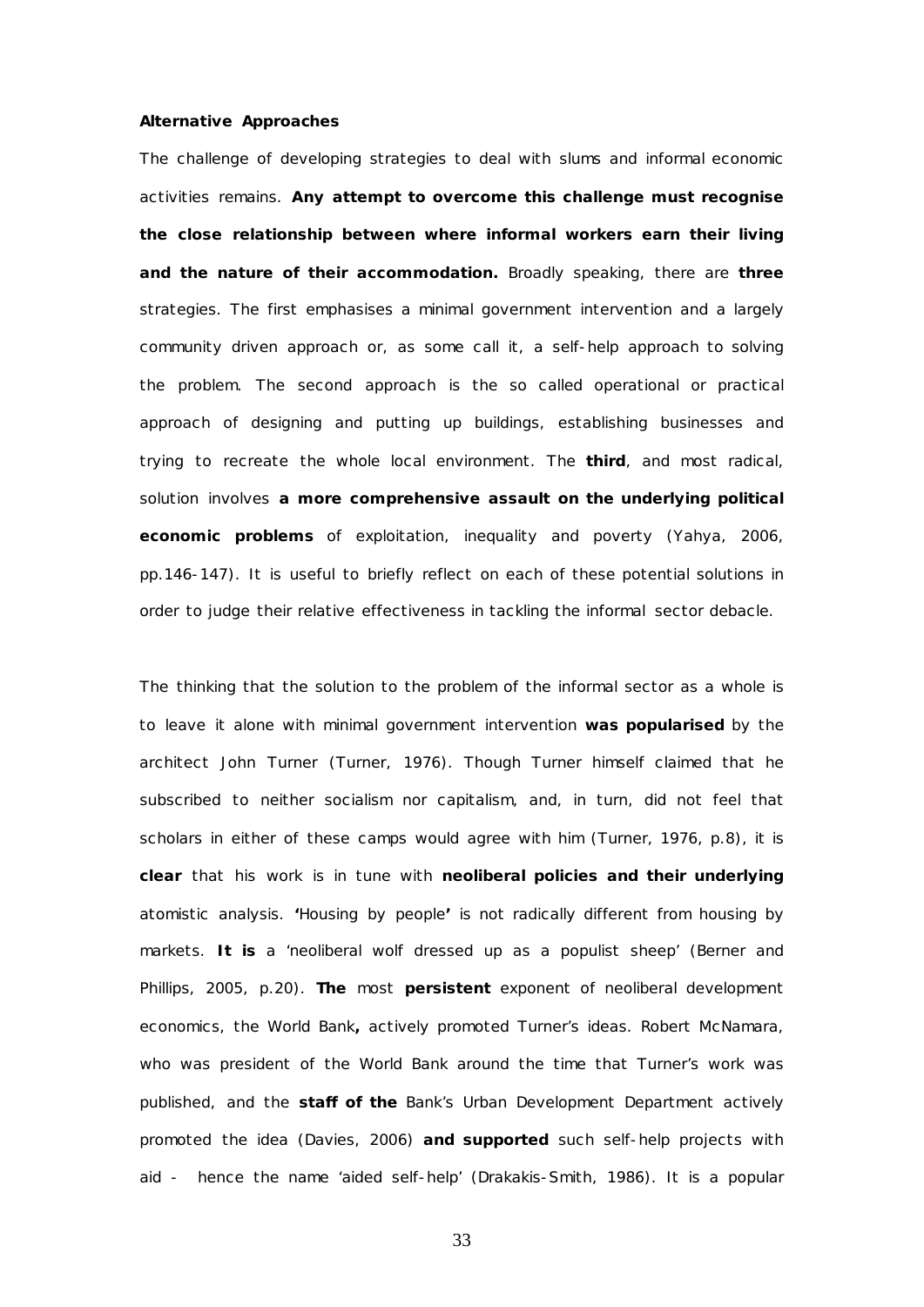option for government and the international development community because it is cheap and **puts** no pressure on government. Nonetheless, aided self help has formidable challenges. 'Letting the poor be' diverts and divests the state of the responsibility of providing public housing and thus accentuates **housing-induced** inequality. Also, the poor may not be able to develop enough decent housing for themselves. In Ghana, quasi self help housing projects are **usually** of poor quality and **are not well** maintained. In the case of the Habitat for Humanity Housing Scheme in Kumasi, for example, 80 per cent of the houses develop cracks soon after completion (Obeng-Odoom, 2008).

The 'practical approach' consists of looking at the indicators of slums and trying to solve them one by one. It includes **the formal registration of title to land, which is** said to **facilitate** access to credit (De Soto, 2001) and subsidies to buy formal homes (Gilbert, 2007). It is the kind of solution often found in the international development reports and the one advocated by the UN in its **Millennium Development Goals (**MDGs). As stated by the UN in its 2008 MDGs report: 'Simple, low-cost interventions to correct these specific deficiencies would go a long way towards improving the lives of many slums dwellers' (UN, 2008, p. 43). **The policy approach** has its own challenges too. One **arises from** its 'public administration' approach of correcting symptoms, not causes, of the problem. Many questions are left unresolved. Why do people have insecure tenure? Why is sanitation bad in slums? More crucially, it seems to be quiet on the **informal** economy **and ignores** the relationship between the **two.** Can one **resolve** slum problems without **simultaneously addressing** problems in the informal economy? In his magisterial study of third world cities, the eminent development **geographer**, David Drakakis-Smith**,** put it simply but clearly **when he argued** that '…it is not possible to understand the nature of squatter or slum settlements on the basis of their appearance. Slums, in particular, because of their central location**,** tend to be characterized by very close economic ties with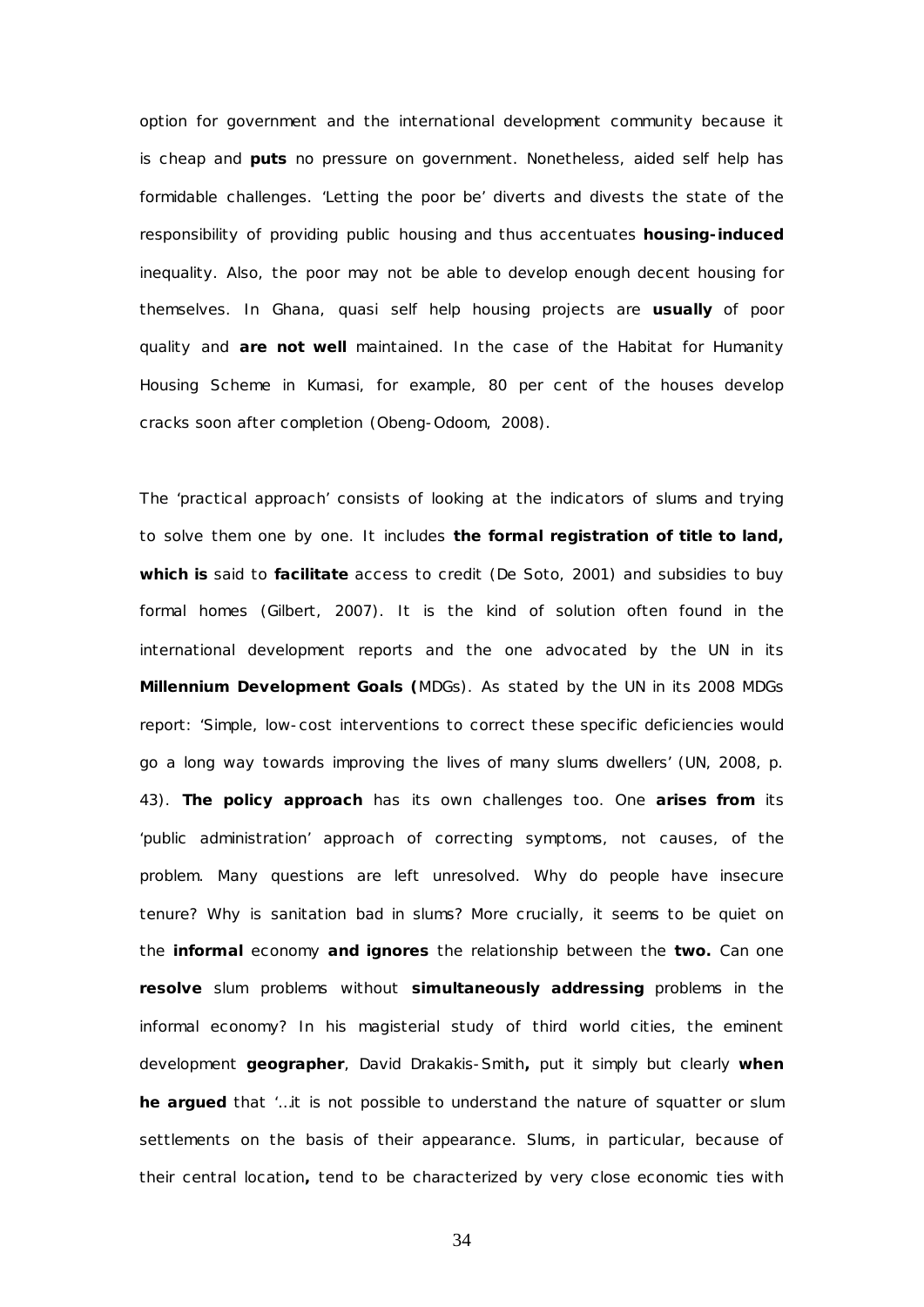the central business districts and frequently house many family businesses' (Drakakis-Smith, 1987, p.94).

A more **radical approach derives from the** Marxist tradition. It asserts that the root cause of the twin problem of the street economy and the slum is the class nature of the housing question. Those who stand to gain from the *status quo* such as financial institutions offering mortgages, developers, landlords and the owners of capital, **defend it**, but those who aspire to better their wretched conditions of life would normally **want to overthrow** th**at** system. As Engels (1872) **originally argued**:

In order to make an end of this housing shortage there is only one means: to abolish altogether the exploitation and oppression of the working class by the ruling class. What is meant today by housing shortage is the peculiar intensification of the bad housing conditions of the workers….And this housing shortage gets talked of so much only because it does not limit itself to the working class but has affected the petty bourgeoisie also.

As long as the capitalist mode of production continues to exist, it is folly to hope for an isolated solution of the housing question or of any other social question affecting the fate of the workers. The solution lies in the abolition of the capitalist mode of production and the appropriation of all the means of life and labor by the working class itself.

This implies a change in how production is organised in society, from one in which the means of production **are** held by individuals, to one in which production is socially managed. This would mean that all people have work and they have a say in what is produced, how much is produced and for whom it is produced. That is, there would be **comprehensive** workplace democracy. In terms of housing, it **c**ould mean **the abolition** of other tenures **apart** from public housing. **Democratic community processes would then determine** what type of housing is needed in the community and which facilities are needed. **It is a**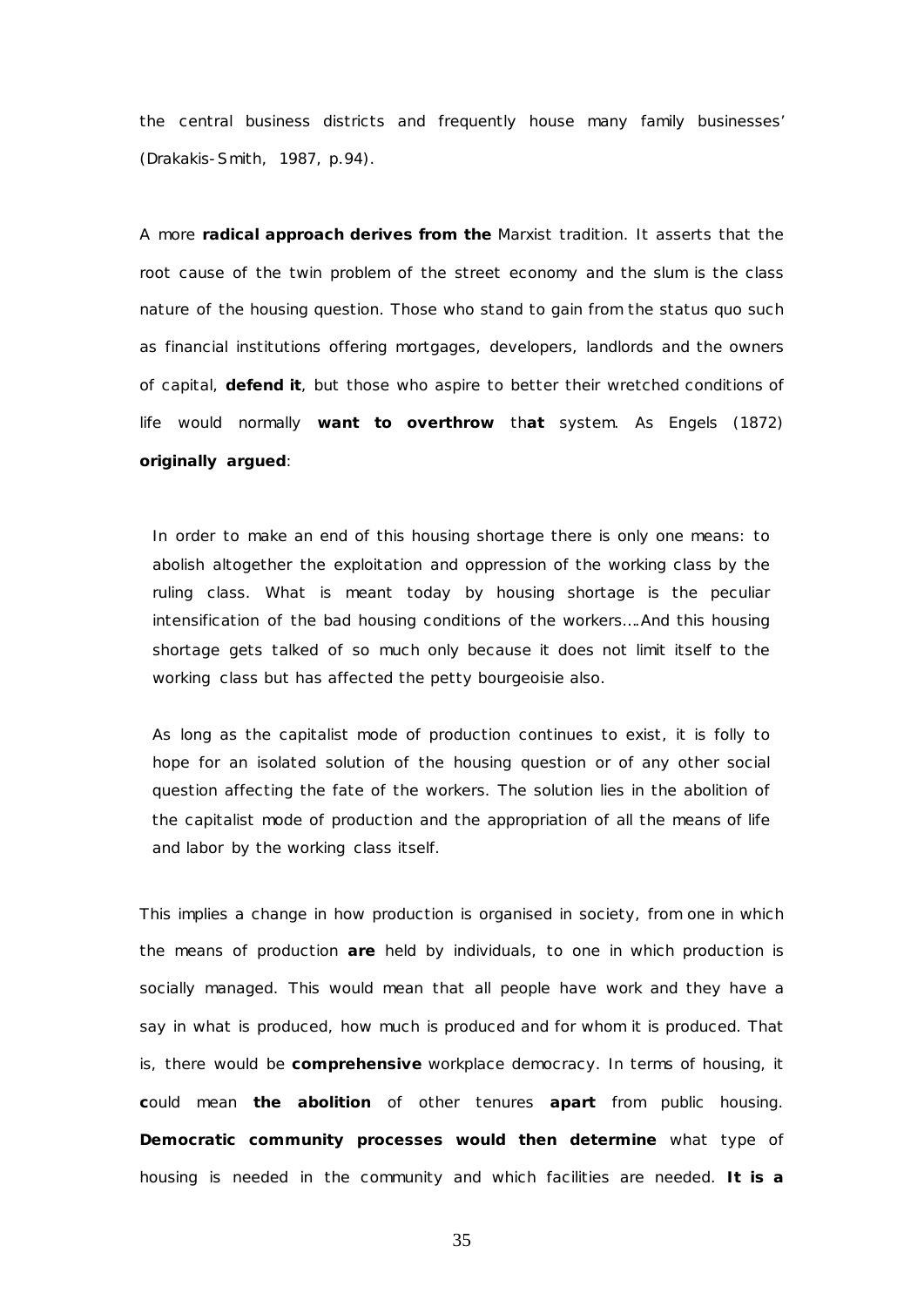project of social management **that** would not mark the end of the rights to private life **but would strengthen** the social unit for communal living (Cowley, 1979, p.146). Under a socially managed economy, there **would** be more cooperation between and among individuals **and, in turn**, the society would gravitate towards more **equality**.

These ideals may look utopian, naive and, even, 'impractical'. **Proponents argue that** if they do, it may be because of the stark inequalities, selfishness, greed and individualness that the capitalist mode of production **currently imposes and encourages** (Cowley, 1979, p.147). It may appear naive because of the propaganda that a 'tragedy' awaits all communal ownership, **echoing** the highly influential but historically misleading theory of the tragedy of the commons (See the numerous cases that disprove this 'tragedy' in Ostrom, 1990).

However, the Marxist **approach** has its own problems too. One of them is that **collective decision-making is** time consuming. When decision making is in the hands of a few individuals, as in when developers unilaterally decide what type of housing a whole community needs, it is much quicker to arrive at 'solutions'. Participatory approaches to community planning**,** as in when a decision has to be made by members of the community**,** normally take more time. Also, the concept of 'community' itself is problematic . As Erhard Berner and Benedict Phillips asked in one of their papers in *Community Development Journal:* does 'the community' mean everyone, the majority, the men, older ones, the more eloquent or the well built ones? (Berner and Phillips, 2005, p.23). There are other problems. To bring about social management, there is the need for a complete **change** from the existing capitalist system. This rupture will not come about without a struggle. That struggle needs solidarity but how easily can this **solidarity be obtained?**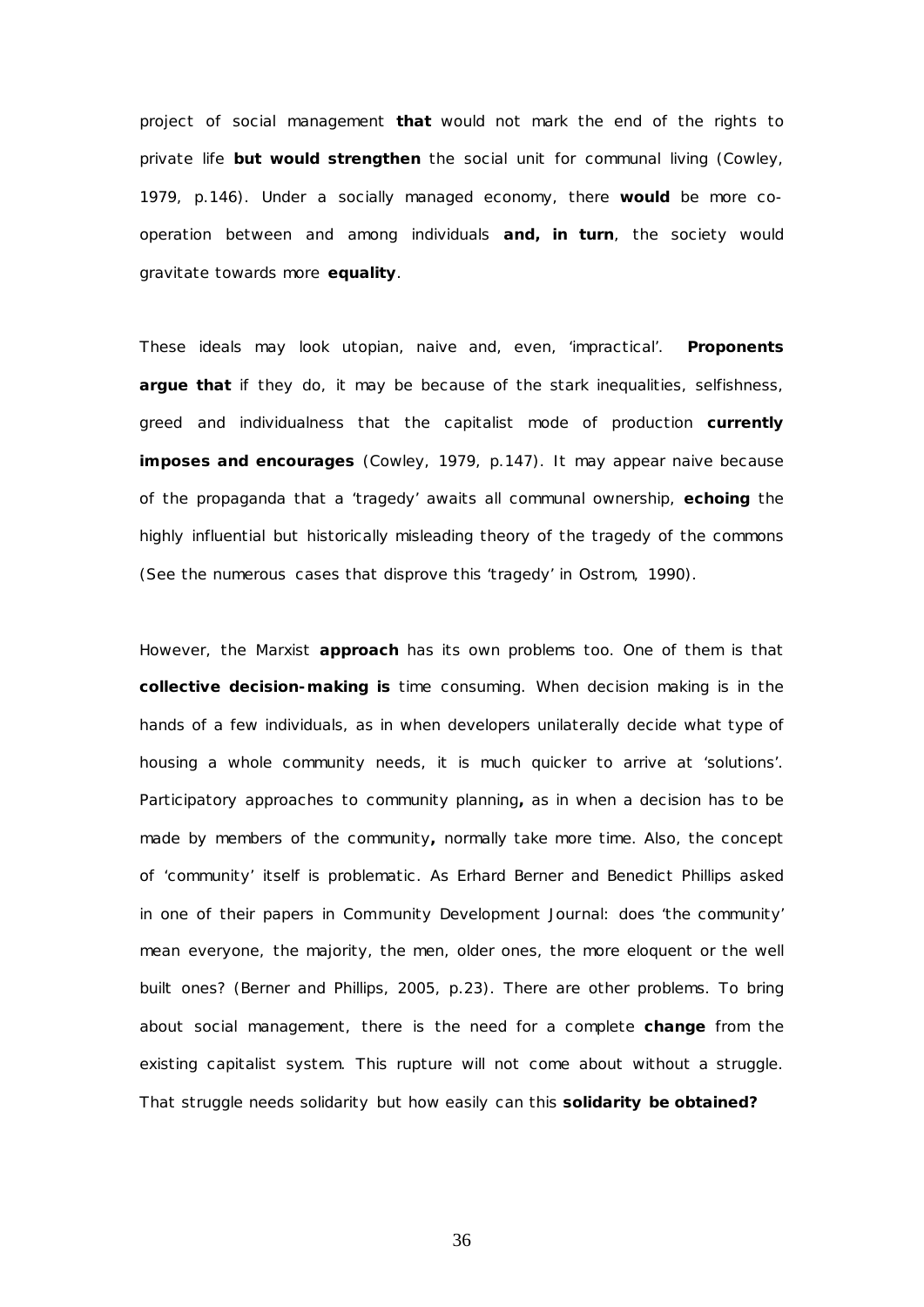Take the case of slums. The slum dwellers do not constitute **a** homogenous group. There are the poor entrepreneurs and the very poor. Expressions like 'informal petty bourgeoisie' and 'informal proletariat' have been used by several researchers to describe the class nature of informality. **I**ncreasing competition and decreasing co-operation **may be observed** in the slums, **leading to** the erosion of solidarity in the slums (Davies, 2006). As Drakakis-Smith (1987) argued, it is wrong to view the informal sector, *en masse,* as revolutionary. However, it is also wrong to think of the sector as conservative, *stricto sensu,* given the evidence of disobedience, demonstration and squatting that we have already discussed.

So what is the practical way forward? **Some a**spects of the socialist alternative *are* practical. There is nothing as practical as knowing the structural causes of the contradictions within the informal sector and, subsequently, advocating the extinction of such causes. The question then should be, 'what are the intermediate steps to be taken t**owards the ideal?**'

It is a question **on** which institutional and Neo-Marxist political economists have provided much insight. Michael Kalecki (1990), for example, **argued** that full employment is possible provided government wills and plans to employ every available labour power. Opposition to full employment, Kalecki argued, **arises**  because businesses **may** fear a loss of profit, **if** the sack can no longer be used to discipline labour. Also, the social position of the boss is likely to be reduced in such a situation. However, the state could be pressured to provide full employment. That is, the government of Ghana could provide full employment through public investment (**in sectors such as**, schools, hospitals and affordable housing), public subsidies through borrowing (spent on subsidising necessary goods, family allowances etc) and active redistribution of wealth from the rich to the poor (through **policies such as** tax on undeveloped land) (Kalecki, 1990). By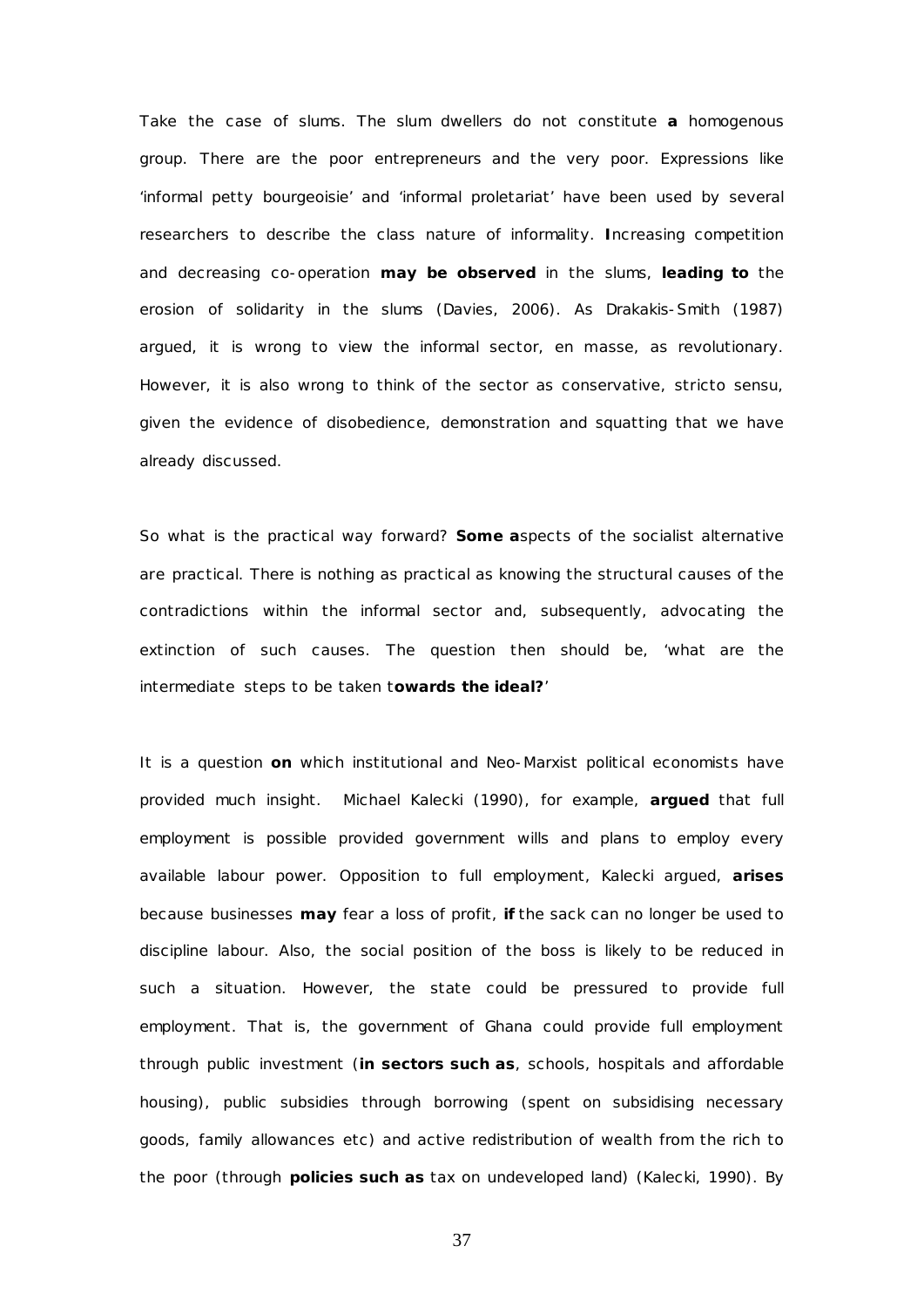taking a leading role in **directly** providing housing and employment, the state could better address informality. **Ensuring** secure tenure **would mean** the freedom from fear of forced eviction either from a slum or the streets (UN-**Habitat,** 2007). **In these ways, the government could find better use for public revenue than using it to make life unbearable for the poor.**

This conclusion **indicates the need for a** transitional arrangement, whereby stronger state support and public expenditure is diverted from 'social control' to redress the root causes of poverty that underpin slums and informal economic sector activities. **The emphasis should be jointly on the two phenomena. As this article has sought to demonstrate, there is a robust link between the two, and the agenda for reform should see slums and the informal economy as similarly closely related. By the same token, it is important to acknowledge that the features of the state that have been described** in this paper stand in the way of embracing the more progressive policies. **The politics of change, therefore, has to consider whether** the organisation of the informal sector **can put pressure on the state to set in motion a 'struggle in and against the state' to dismantle or weaken its capitalistic or bureaucratic aspects (see, for example, Stilwell, 2006, p.237-238 for a general discussion of such struggles).**

**The economic journalist, Philip Mattera (1985, pp.124-127), pointed out that there are several problems with organising people in the informal economy***.* **First, they tend to be dispersed and heterogeneous. Second, some of the informal economy workers may be afraid of being detected or evicted if they are seen to be involved in 'revolutionary' activities. Third, a self delusion of being self-employed could make them disinterested in collective organisation. Nonetheless, recent efforts by the Trades Union Congress (TUC) of Ghana to empower the informal**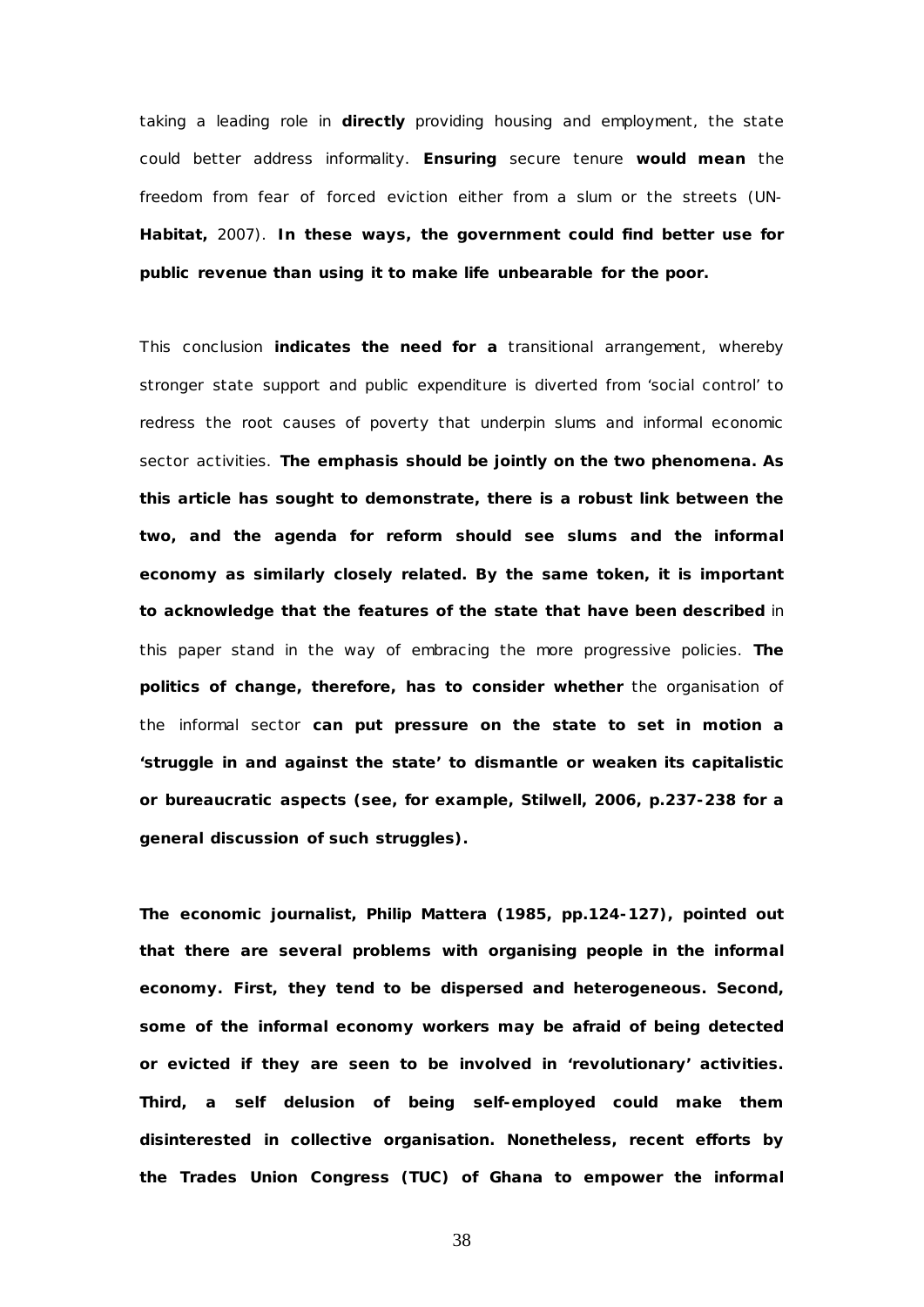**sector workers by developing 'a manual for legal and social protection for workers in the informal sector' (Awuah, 2010) brings some hope.** 

However, the TUC seems to be assuming that informal sector workers are exploited *only* by other 'bosses'. Because of that, **the** TUC is **primarily** concerned with empowering workers against their employers. While this strategy may work in the formal sector and for informal workers employed by others, the majority of hawkers, market women and dog chain sellers in the informal sector are 'selfemployed'. Their exploitatation is, therefore, caused by the entire system. Additionally, TUC focuses mainly on the 'economics' of the problem without looking at the other two aspects – physical housing conditions and legal tenure of the three-dimensional problem of informality.

It seems that **the hope** for exerting pressure on the state does not lie 'outside' the ranks of the 'victims' of forced evictions, but, within **them, in** the reactions to the instances of forced evictions analysed in this paper. It is these tensions and contradictions that could potentially lead to a remedy of the dehumanising conditions in the **slums and the informal economy, two organically linked aspects of the** informal sector.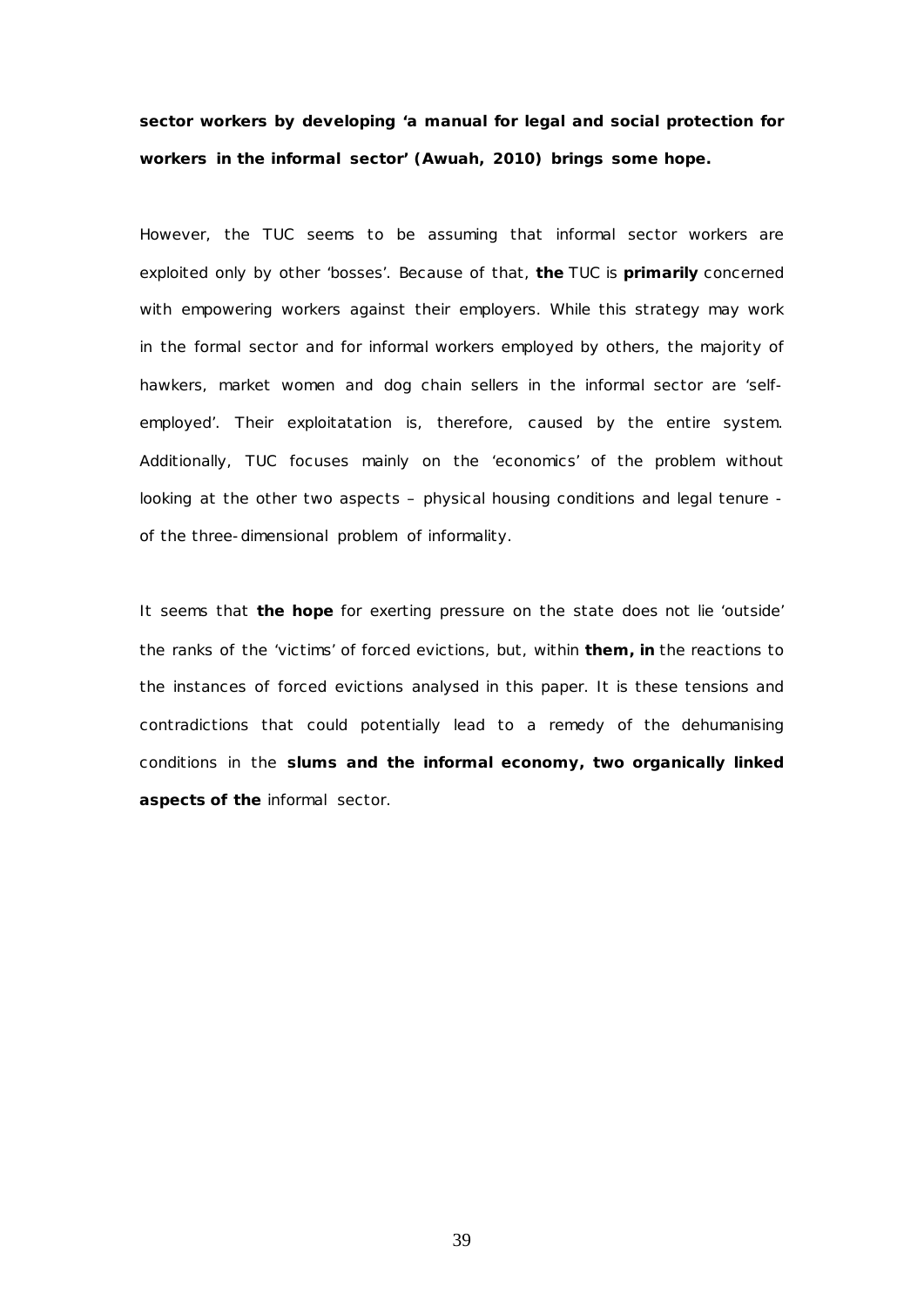# *Acknowledgment*

*I am most grateful to Prof. F.J.B Stilwell for his helpful advice and guidance throughout this study. Sabina Zulovic , and Owusu Mensah, Priscilla Lee and Kim Neverson also provided helpful comments to improve a very early draft of the work. The comments of the anonymous reviewers for Journal of Developing Societies are also very much appreciated. Any disparity between the intentions of these people and realisation in this paper is solely mine.*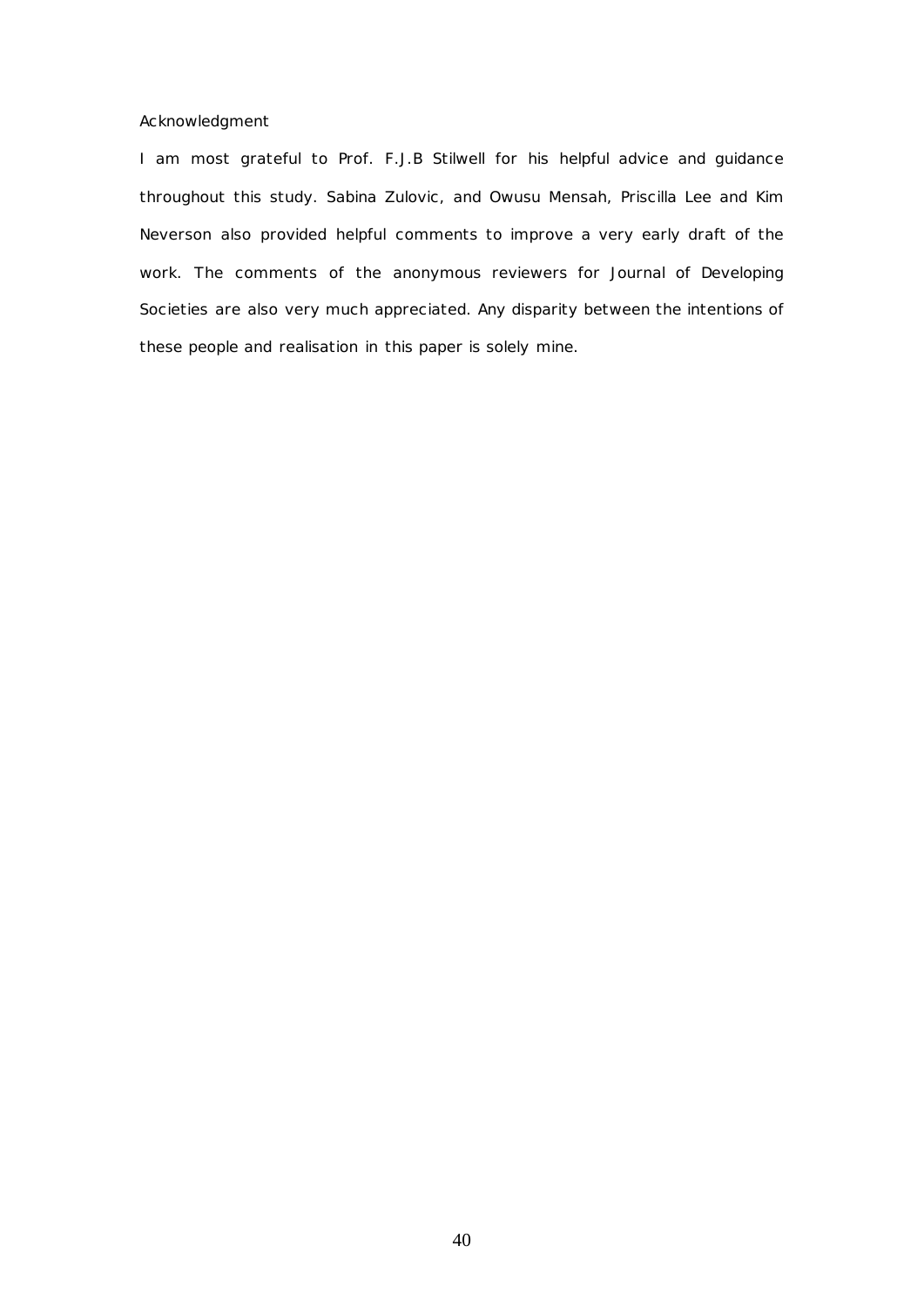Adu-Amankwa K, 2007, 'May Day Address' speech delivered by Kwasi Adu-Amankwa, Secretary-General of Ghana Trades Union Congress, Independence Square, Accra, May 1 , 2007.

Agyei-Mensah S and Owusu G, 2009, 'Segregated by neighbourhoods? A portrait of ethnic diversity in the neighbourhoods of the Accra Metropolitan Area, Ghana, *Population, Space and Place,* DOI:10.1002/psp.551

Alderman H, Canagarajah S and Younger S, 1995, 'A comparison of Ghanaian civil servants' earnings before and after retrenchment', *Journal of African Economies,*  vol.4, no.2, pp.259-288

Amanor K, 2005, 'Night harvesters, forest hoods and saboteurs: Struggles over land expropriation in Ghana' in Moyo S and Yeros P (Eds), *Reclaiming the land: The resurgence of rural movements in Africa, Asia and Latin America,* Zed Books, London and New York, pp. 102-117.

Amanor K, 2006, 'Family values, land sales and agricultural commodification in Ghana', *at the frontier of land issues, Montpellier, pp*. 1-13.

Amanor K, 2001, *Land, labour and the family in Southern Ghana: A critique of land policy under neo-liberalisation,* Nordiska Afrikainstitutet, Uppsala.

Ansa-Koi S, 2009, 'Free skills training for Agbobloshie residents', *myjoyonline,*  <http://news.myjoyonline.com/business/200909/35310.asp> (accessed on 3 November, 2009).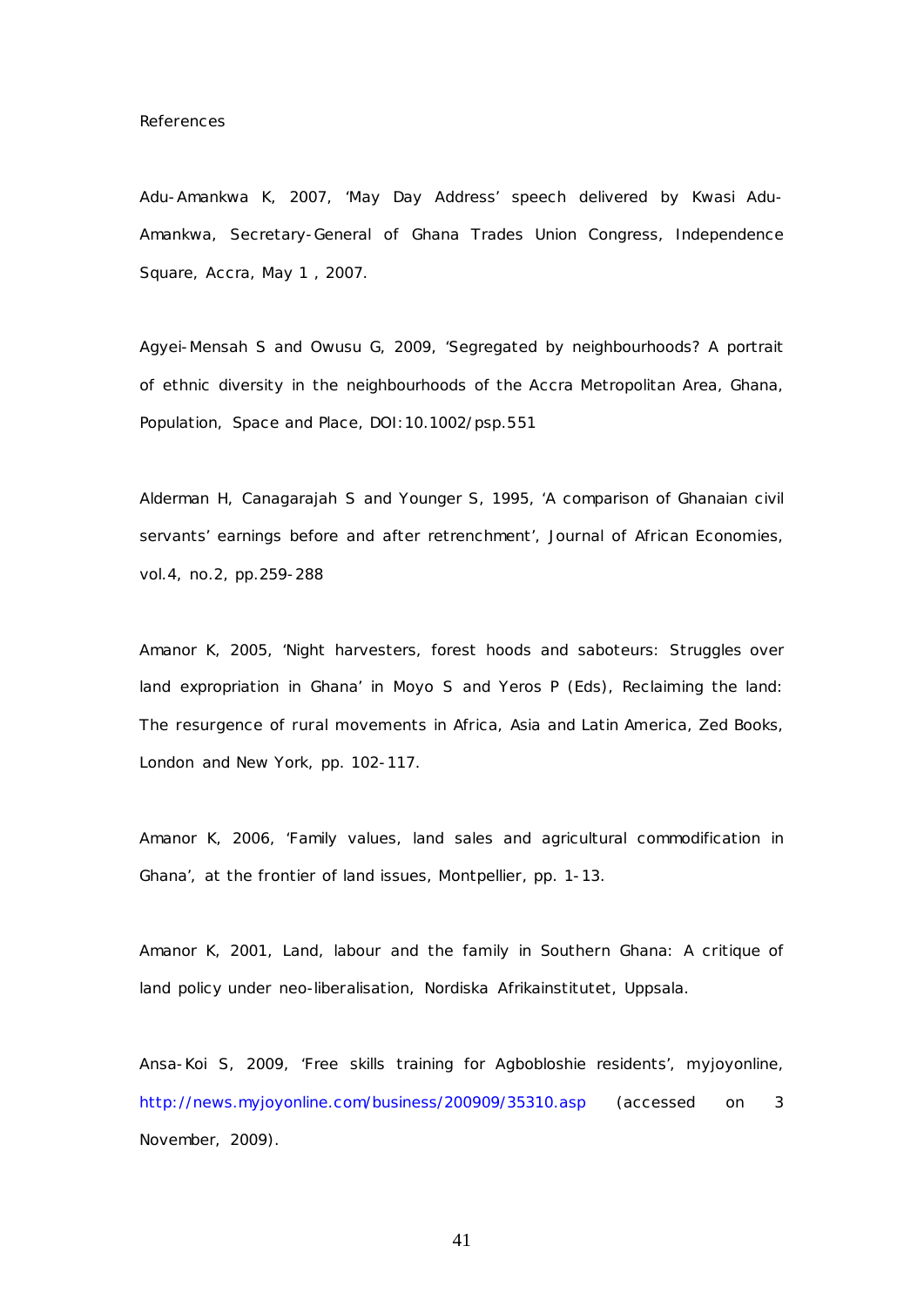Appiahene-Gyamfi J, 1998, 'Violent crime in Ghana: The case of robbery', *Journal of Criminal Justice,* vol.26, no.5, pp.409-424

Appiahene-Gyamfi J, 2003, 'Urban crime trends and patterns in Ghana: The case of Accra', *Journal of Criminal Justice,* vol. 13, pp.13-23.

Appiahene-Gyamfi J, 2007, 'Interpersonal violent crime in Ghana: The case of assault in Accra', *Journal of Criminal Justice,* vol.35, *pp.419*-431

**Arthur J, 1991, 'Interregional migration of labor in Ghana, West Africa: Determinants, consequences and policy intervention',** *The Review of Black Political Economy,* **Fall, pp.89-103.**

Arku, G., 2009, 'Housing policy changes in Ghana in the 1990s', *Housing Studies*, vol.24, no.2, 261-272.

Aryittey G, 1999, *Africa in chaos,* St. Martin's Press, New York.

Asiedu A and Arku G, 2009, 'The rise of gated housing estates in Ghana: Empirical insights from three communities in metropolitan Accra', *Journal of Housing and the Built Environment,* vol. 24, pp. 227–247.

Asiedu A and Agyei-Mensah S, 2008, 'Traders on the run: Activities of street vendors in the Accra Metropolitan Area, Ghana', *Norwegian Journal of Geography,*  vol. 62, no.3, pp. 191-202.

Atafori A, 2007, 'Land economist: address failure in spatial planning for informal sector', *The Statesman,* 4 June, 2007.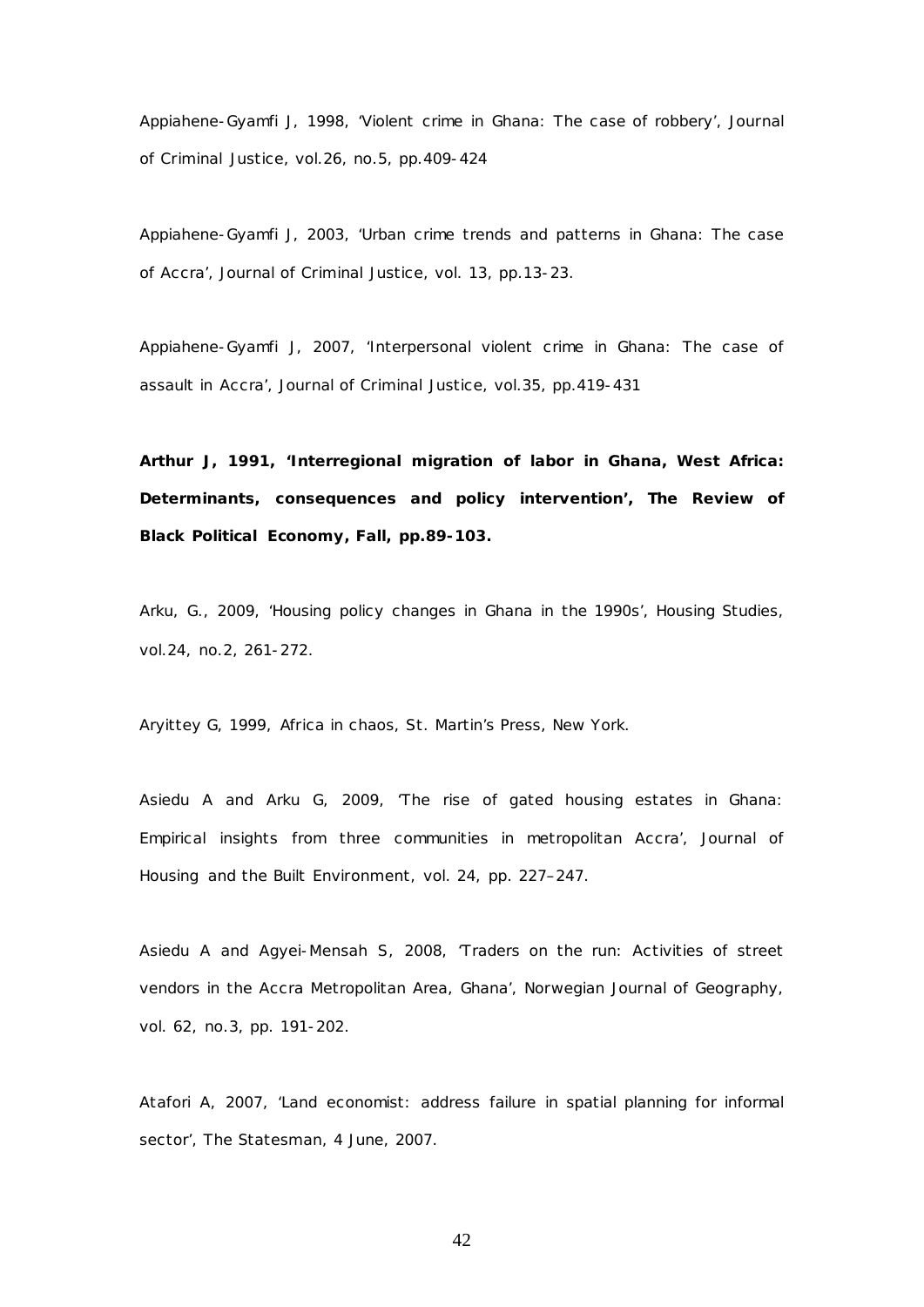Austin G, *Labour, land and capital in Ghana: From slavery to free labour in Asante, 1807 -1956,* University of Rochester Press, New York.

Awua E, 2010, 'TUC Protects Informal Sector', *Daily Guide,* 22 January, 2010. Baah-Boateng W, 2004, 'Employment policies for sustainable development: the experience of Ghana', paper presented at *National Workshop on an employment strategy organized by government of Ghana/UNDP/ILO* on May 7, 2004, Accra.

Barwa D, 1995 'Structural adjustment programmes and the urban informal sector in Ghana', *Issues in Development,* Discussion paper 3, International Labour Office, Geneva, July, 1995.

Benjamin C, 2007, 'The relocation and reinvention of Old Fadama', *The Statesman,* 15 January, 2007.

Boadi-Danquah E, 2009, 'Accra can never be decongested', *myjoyonline.com,*  **<http://news.myjoyonline.com/features/200907/32867.asp>** (accessed 5 November 2009).

Boakye C, 2006, 'Government reserves 50,000 acres for housing investors', *The Statesman,* 29 November, 2006.

Berner E and Phillips B, 2005, 'Left to their own devices? Community self-help between alternative development and neo-liberalism', *Community Development Journal,* vol. 40, no.1, pp. 17 -29.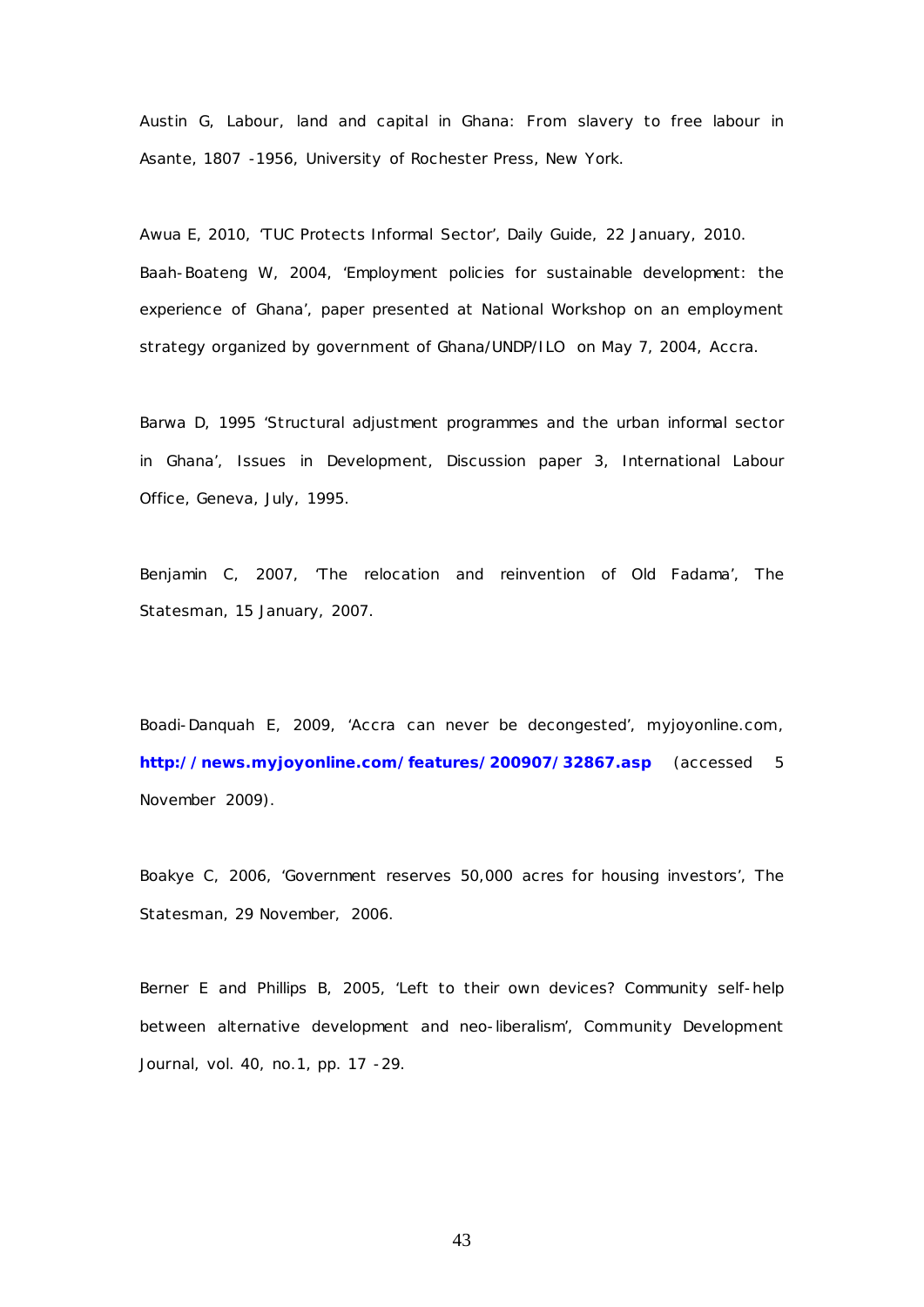Braimah F, 2009, 'People's Dialogue on Human Settlements (PD) & The Ghana Homeless People's Federation (GHPF)', **<http://www.sdinet.org/documents/doc1.htm>** (accessed 30 October, 2009.

Brown A, Lyons M, Dankoco I, 2009, 'Street Traders and the Emerging Spaces for Urban Voice and Citizenship in African Cities', Urban Studies, DOI: 10.1177/0042098009351187, pp.1-18.

**Cabannes Y, Guimarães S, Cassidy J, 2010,** *How people face evictions,* **Development Planning Unit, University College London, London.**

**Caldwell J, 1969,** *African rural-urban migration: The movement to Ghana's towns,* **Australian National University Press, Canberra.**

CHF International, 2004, 'Strategic Assessment of the affordable housing sector in Ghana', CHF International, Accra.

**Cities Alliance, 2008,** *2008 Annual Report,* **Cities Alliance, Washington DC.**

**Centre on Housing Rights and Evictions (COHRE), 2008,** *Women, slums and urbanisation: Examining the causes and consequences***, COHRE, Geneva.**

Cowley J, 1974, *Housing for people or for profit?*, Stage 1, London.

Crossa V, 2009, 'Resisting the entrepreneurial city: street vendors' struggle in Mexico city's historic centre', *International Journal of Urban and Regional Research,* vol. 33, issue 1, pp.43-63.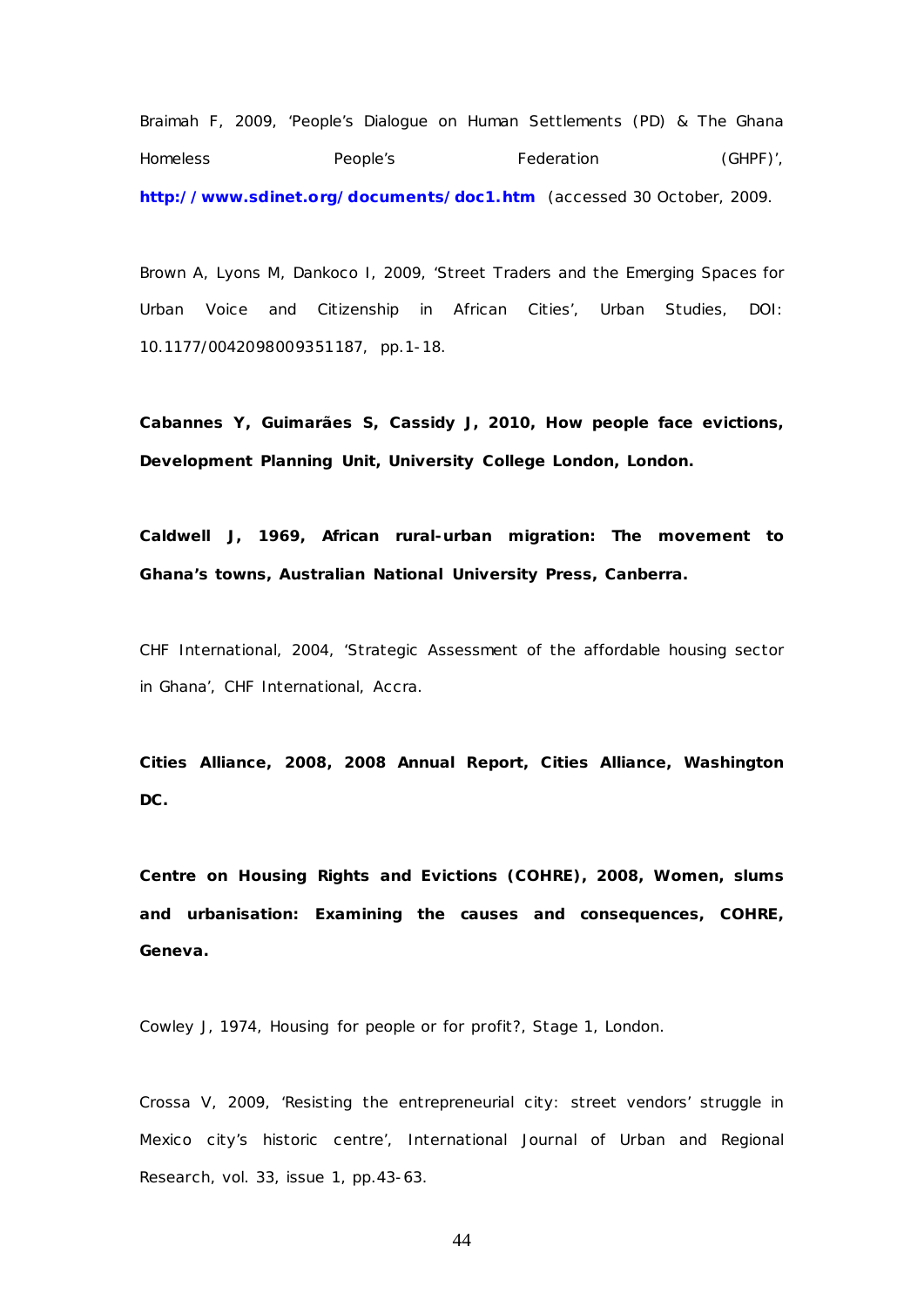Daabu M, **2009,** 'God bless Prez Mills for stopping decongestion –Kofi Wayo', *myjoyonline.com,* **<http://news.myjoyonline.com/news/200912/39633.asp>** (accessed 12-22-09)

Daily Graphic, 2009, 'Places of convenience now death traps', myjoyonline.com, **<http://news.myjoyonline.com/news/200910/36829.asp>** (accessed November 1, 2009).

Daily Graphic, 2010, 'Squatters resist sports priject [sic] in Tema', *modernghana.com,* 

**[http://www.modernghana.com/sports/258497/2/squatters-resist](http://www.modernghana.com/sports/258497/2/squatters-resist-sports-priject-in-tema.html)[sports-priject-in-tema.html](http://www.modernghana.com/sports/258497/2/squatters-resist-sports-priject-in-tema.html)** (accessed on January 13, 2010).

Daily Guide, 2002, 'NDC must forget 2004 - Okumokom', *ghanaweb.com,*  **[http://www.ghanaweb.com/GhanaHomePage/NewsArchive/artikel.php](http://www.ghanaweb.com/GhanaHomePage/NewsArchive/artikel.php?ID=27913) [?ID=27913](http://www.ghanaweb.com/GhanaHomePage/NewsArchive/artikel.php?ID=27913)** (accessed November 3, 2009).

Danso S, 2009, 'AMA boss attacked', *Daily Guide,* 15 December 2009.

Davis M, 2006, *Planet of Slums,* Verso, London.

Devas N and Korbo D, 2008, 'City Governance and Poverty: the case of Kumasi', *Environment and Urbanisation,* vol. 12, pp. 123-135.

DFID, 1999, *The Sustainable Livelihood Framework: Sustainable Livelihoods Guidance Sheet,* DFID, London.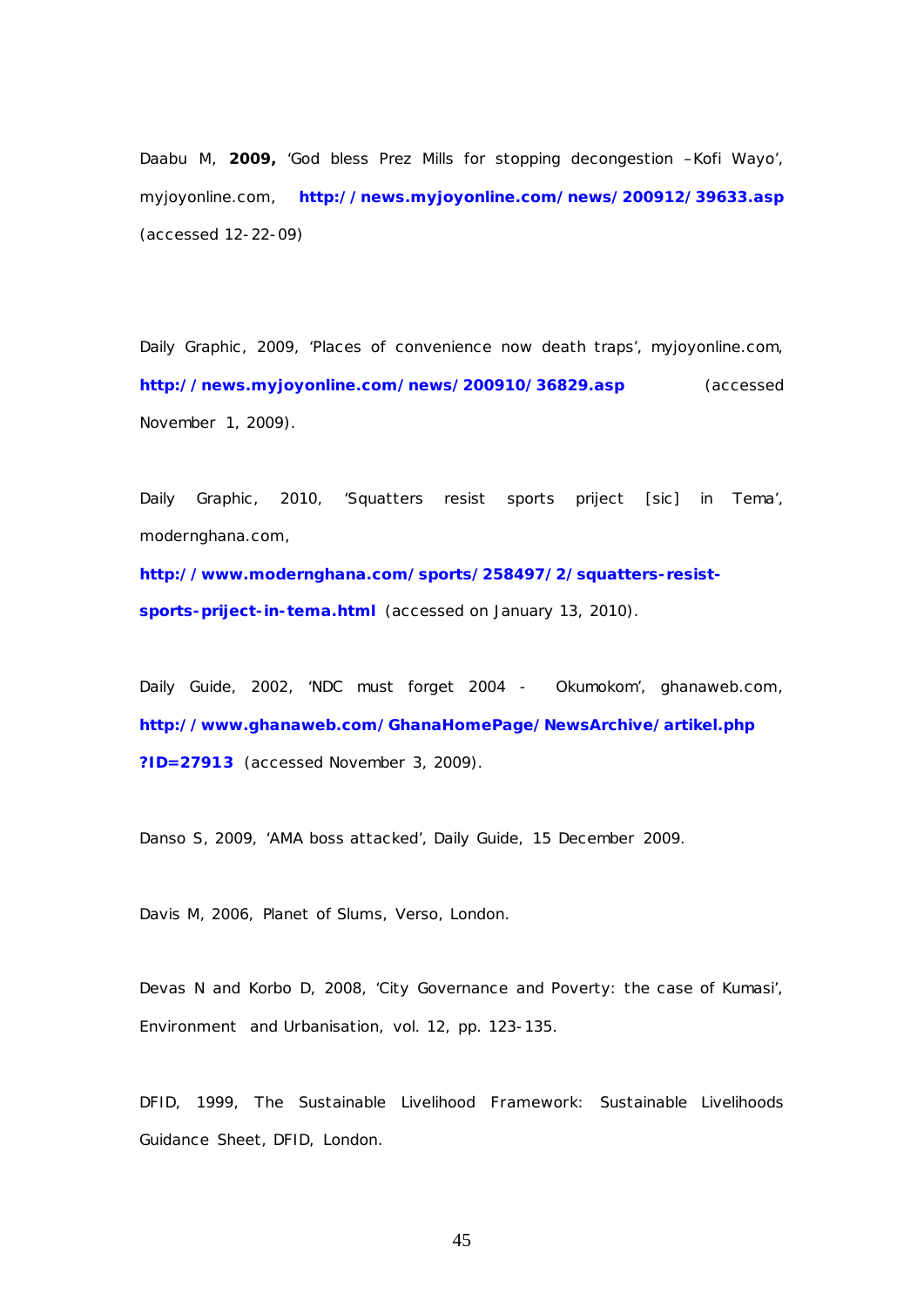Drakakis-Smith D, 1987, *The Third World City,* Methuen and Co. Ltd, London.

Ellison K, 2002, 'Rejoinder to 'NDC must forget 2004 – Okumkom', *ghanaweb.com,* 

**[http://www.ghanaweb.com/GhanaHomePage/features/artikel.php?ID=](http://www.ghanaweb.com/GhanaHomePage/features/artikel.php?ID=28074) [28074](http://www.ghanaweb.com/GhanaHomePage/features/artikel.php?ID=28074)** (accessed on November 3, 2009).

Engels F, 1872, *The housing question,* Co-operative Publishing Society, Moscow.

Essel I, 2010, 'Traders clash with police at Achimota', *myjoyonline.com,*  **<http://news.myjoyonline.com/news/201002/42276.asp>** (accessed February 23, 2010).

Essel I, 2009, 'Kayayei on strike; protest against mass eviction', *myjoyonline.com,* **<http://news.myjoyonline.com/news/200909/35004.asp>** (accessed November 5, 2009).

Firmin-Sellers K, 1996, *The transformation of property rights in the Gold Coast,*  Cambridge University Press, and New York.

Gadugah N, 2009a, 'Law lecturer shocked with AMA demolition exercise', *myjoyonline.com,* **<http://news.myjoyonline.com/news/200906/32059.asp>** (accessed November 5, 2009).

Gadugah N, 2009b, 'Hawkers back on the streets', *myjoyonline.com,*  **<http://news.myjoyonline.com/news/200907/32680.asp>** (accessed November 5, 2009).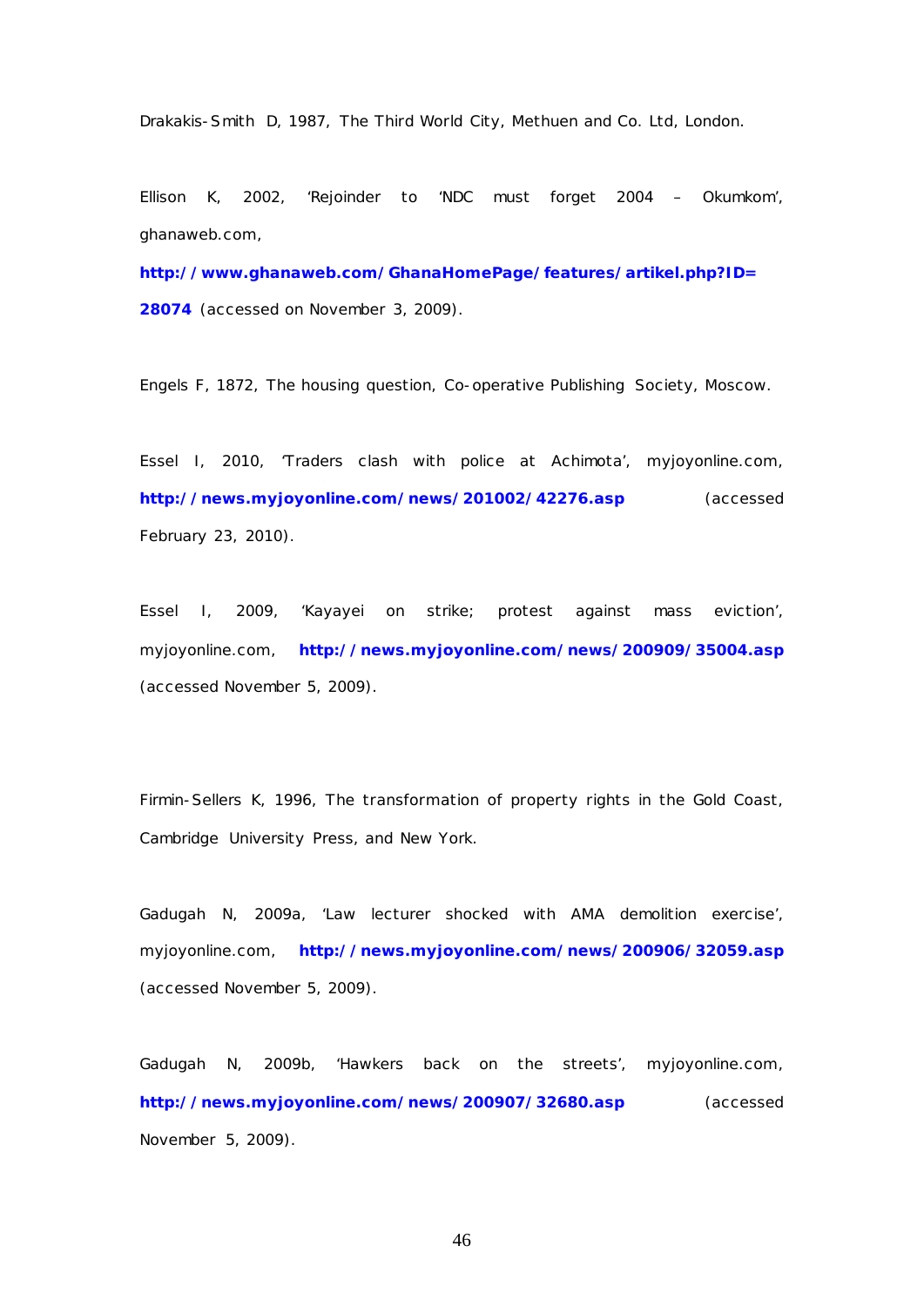Gary I, 2009, *Ghana's big test: Oil's challenge to democratic development,* Isodec Ghana and OXFAM America.

Ghana News Agency, 2010, 'New Secretariat for National Committee on Informal Economy', *The Statesman,* 27 January.

**Ghana Statistical Service (GSS), 2008,** *Ghana living standards survey. Report of the Fifth round (GLSS 5)***, Ghana Statistical Service, Accra.**

Ghanaian Times, 2009, 'Hawkers will not be allowed back on streets', *myjoyonline.com,* **<http://news.myjoyonline.com/news/20090732658.asp>** (accessed November 5, 2009).

Gilbert A, 2007, 'The return of the slum: Does language matter?', *International Journal of Urban and Regional Research,* vol.31, no.4, pp.697-713.

GNA, 2009, 'AMA to relocate Agbogbloshie market at Amasaman', *myjoyonline.com,* **<http://news.myjoyonline.com/news/200910/35921.asp>** (accessed November 5, 2009)

Grant R, 2009, *Globalizing City. Urban and Economic Transformation of Accra, Ghana,* Syracuse University Press, New York.

Grant R and Nijman J, 2003, 'The re-scaling of uneven development in Ghana and India', *Tijdschrift voor Economische en Sociale Geografie,* vol. 95, no.5, pp.467- 481.

Hart K, 1973, 'Informal income opportunities and urban employment in Ghana', *Journal of Modern African Studies,* vol. 11, no. 1, pp.61-89.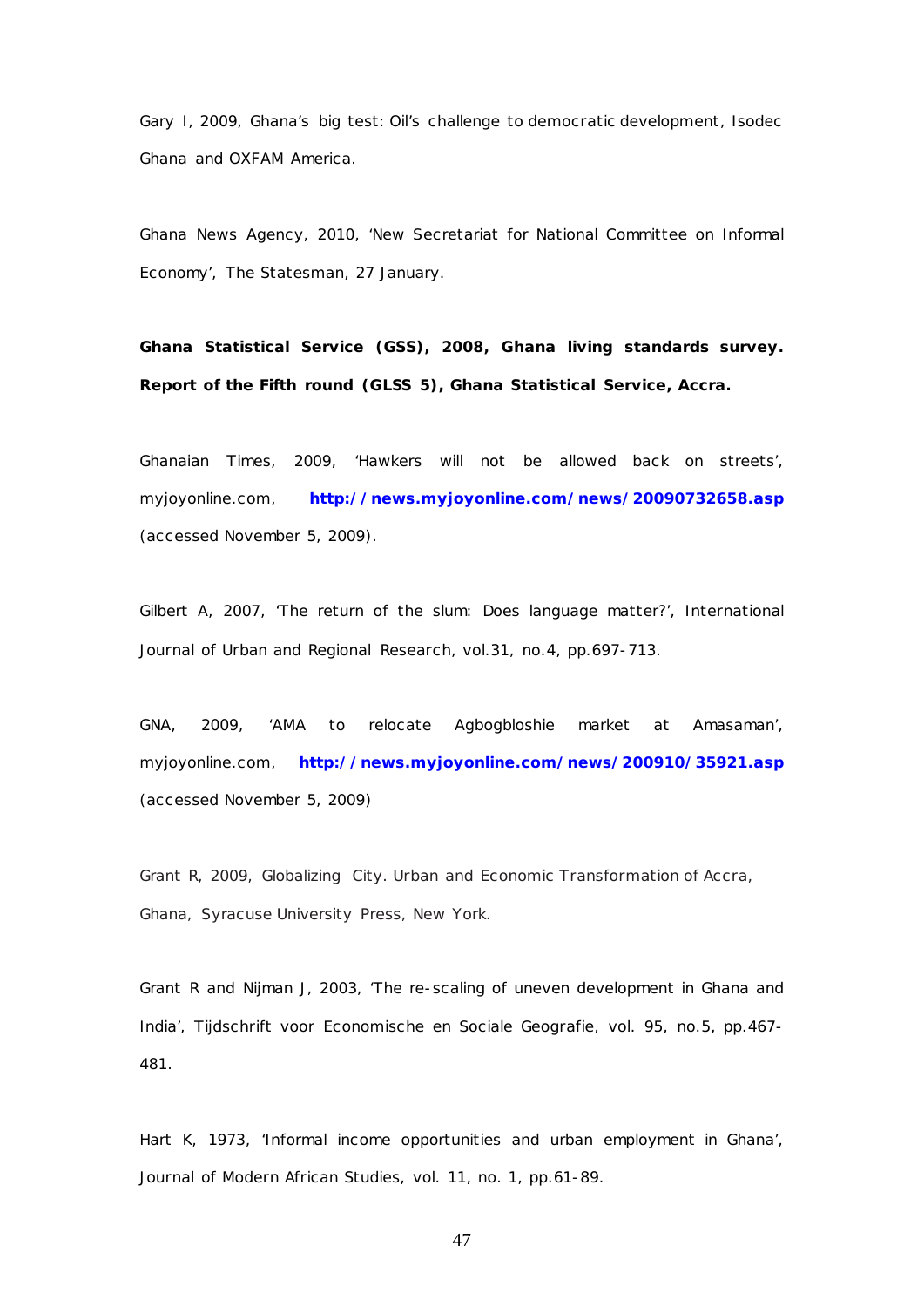Howard R, 1978, *Colonialism and Underdevelopment in Ghana,* Croom Helm, London.

Howard R, 1980, 'Formation and stratification of the peasantry in colonial Ghana', *Journal of Peasant Studies,* vol. 8, no.1, pp.61-80.

ICFTU, 2004, 'The informal economy: Women on the frontline', *Trade Union World Briefing,* no. 2, pp. 1-16.

Jafaru M, 2009, 'Quit by Dec…AMA cracks whip on Sodom and Gomorrah', *Daily Graphic ,* 20 July, 2009.

Joy FM, 1999, 'KMA passes vote of no confidence in Nana Akwasi Agyeman', **[http://www.modernghana.com/news/6116/1/kma-passes-vote-of-no](http://www.modernghana.com/news/6116/1/kma-passes-vote-of-no-confidence-in-nana-akwasi-ag.html)[confidence-in-nana-akwasi-ag.html](http://www.modernghana.com/news/6116/1/kma-passes-vote-of-no-confidence-in-nana-akwasi-ag.html)** (accessed November, 3, 2009).

Joy FM, 2009a, 'Owners of burnt Spintex stalls threaten comeback', *myjoyonline.com,* **<http://news.myjoyonline.com/news/200907/32531.asp>** (accessed November 5, 2009).

Joy FM, 2009b, 'CSIR to sue AMA boss', *myjoyonline.com,*  http://news.myjoyonline.com/news/200911/37566.asp (accessed November 15, 2009).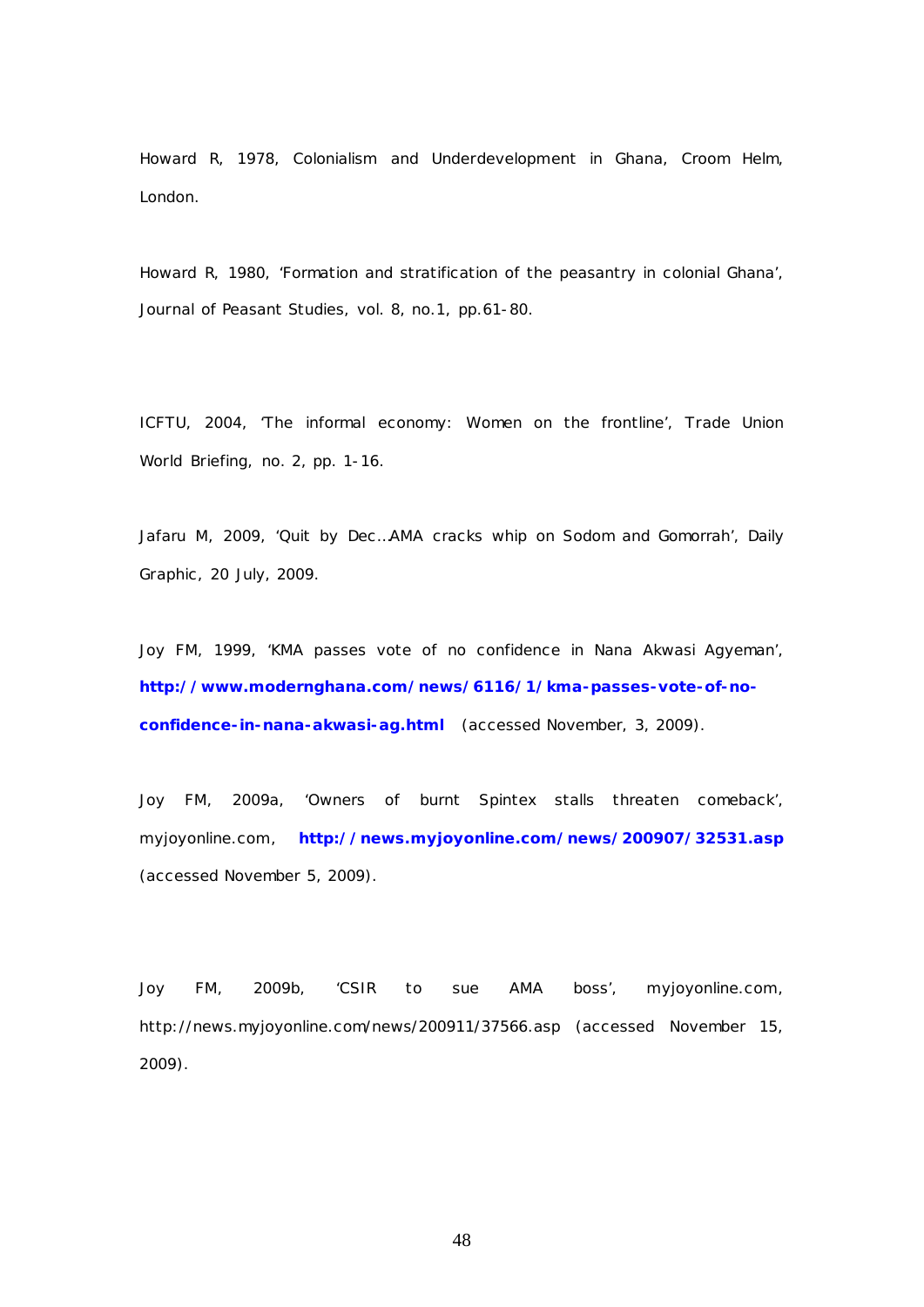Joy FM, 2009c, 'Massive demolition at James Town, Korle-Gorno', *myjoyonline.com,* **<http://news.myjoyonline.com/news/200911/38385.asp>** (accessed 11-24-09).

Joy News, 2009d, 'Sodom and Gomorrah slum dwellers institute welfare package', *myjoyonline.com,* **<http://news.myjoyonline.com/news/200910/36102.asp>** (accessed on 3 November, 2009).

Kalecki M, 1990, 'Political aspects of full employment' in Jerzy Osiatynski (Ed), *Collected Works of Michal Kalecki:* vol.1, Clarendon Press, Oxford.

**Kendie S, 1998, Employment structure and the environment in Cape Coast, Ghana',** *Singapore Journal of Transport Geography,* **vol. 19, no.1, pp. 26 – 38.**

Koomson F, 2009, 'I'm sorry, Mills tells Joy FM reporter', *myjoyonline.com,*  **<http://news.myjoyonline.com/news/200907/32532.asp>** (accessed November 3, 2009)

Larbi G, 1999, 'The New Public Management Approach and crisis states', *UNRISD D*iscussion paper No. 112.

Lithur N, 2009, 'Opinion: Demolishing Slums in Ghana: The Kenyan Example', *myjoyonline.com,* 

Mattera P, 1985, *Off the books: The rise of the underground economy,* Pluto Press, London and Sydney.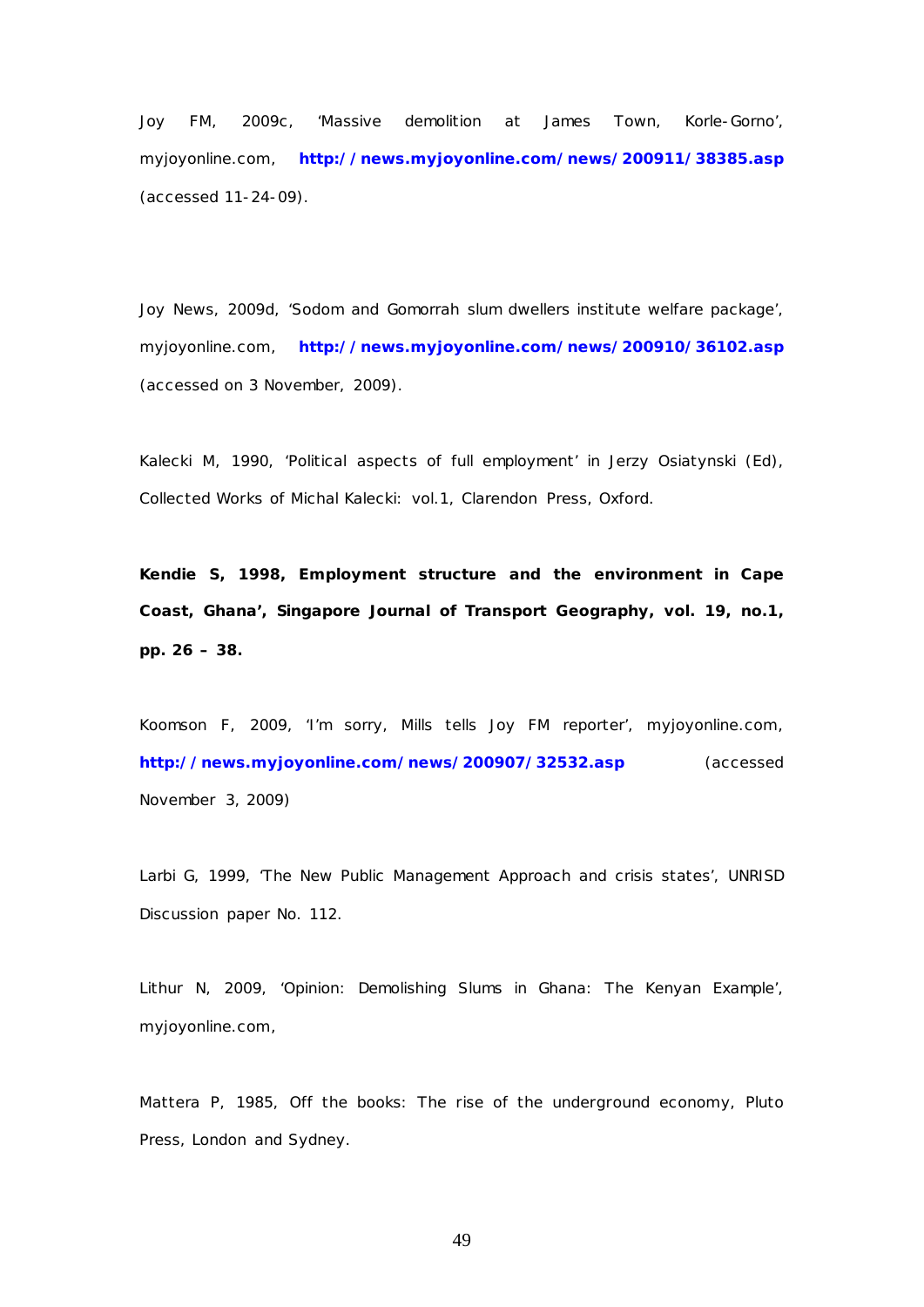Mayson S, 2009, 'A new Accra for a bitter Ghana', *myjoyonline.com,*  **<http://news.myjoyonline.com/features/200912/39400.asp>** (accessed 12- 17-09).

Mensah D, 2009, 'Decongesting Accra, government is incompetent', *myjoyonline.com,* 

**<http://news.myjoyonline.com/news/200912/39631.asp>** (accessed 12- 22-09).

Mensah O, 2006, 'Urban Space as a livelihood asset for the poor: Urban planning policies and informal street trading in the Kumasi Metropolis', dissertation submitted in partial fulfillment of the Master of Science Degree in Urban Development Planning, *Development Planning Unit, UCL,* UK.

Ministry of Finance and Economic Planning (MOFEP), 2007, *2007 Budget Statement of Ghana,* MOFEP, Accra, p. 431.

Obeng-Odoom F, 2009a, 'The Future of our cities', *Cities,* vol.26, issue 1, pp.49- 53.

Obeng-Odoom F, 2009b*,* 'Real estate agents in Ghana: A suitable case for regulation?', *Regional Studies*, First published on 27<sup>th</sup> November 2009 (iFirst), DOI:10.1080/00343400903241550.

Obeng-Odoom F, 2009c, 'Mayors in Ghana beautify their cities, while the urban poor suffer' paper published by *City Mayors* (an international think tank on cities).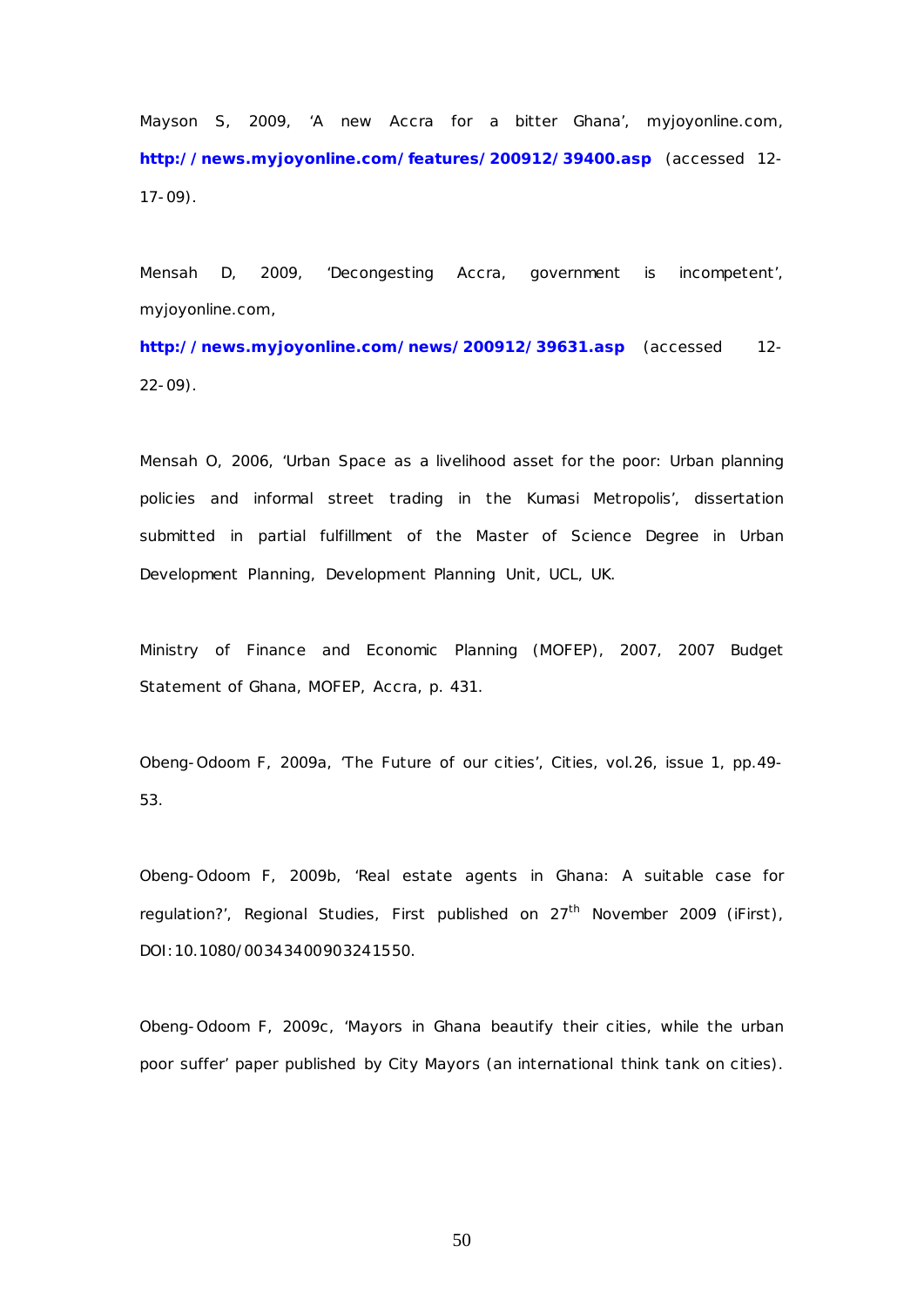Ofori B, 2007, 'The urban street commons problem: spatial regulation of informal economic units in Accra', M.Sc . thesis presented to the *College of Arts and Sciences of Ohio University*, Ohio, USA.

**Otiso K and Owusu G, 2008, 'Comparative urbanization in Ghana and Kenya in time and space',** *GeoJournal,* **vol. 71, pp. 143-157.**

Otchere-Darko G, 2009, 'Report: So who is Pro-Poor?', *The Statesman,* 22 July, 2009.

**Owusu G, Agyei-Mensah S and Lund R, 2008, 'Slums of hope and slums of despair: Mobility and livelihoods in Nima, Accra',** *Norsk Geografisk Tidsskrift - Norwegian Journal of Geography***, vol. 62, no. 3, pp. 180 — 190.**

**Peil M, 1972,** *The Ghanaian Factory Worker,* **Cambridge University Press, Oxford.**

Peprah k, 2010, 'BNI arrest KMA task force member for extortion', *Nhyira FM,*  **<http://news.myjoyonline.com/news/201001/41179.asp>** (accessed 29th January, 2010).

Peters R, 2009, 'The assault on occupancy in Surabaya: Legible and illegible landscapes in a city of passage', *Development and Change,* vol. 40, no. 5, pp. 903-925.

Potts D, 2007, 'The state and the informal in sub-Saharan African urban economies: Revisiting debates on dualism', *Crisis States Working Paper Series,*  no.2, London School of Economics and Political Science, London.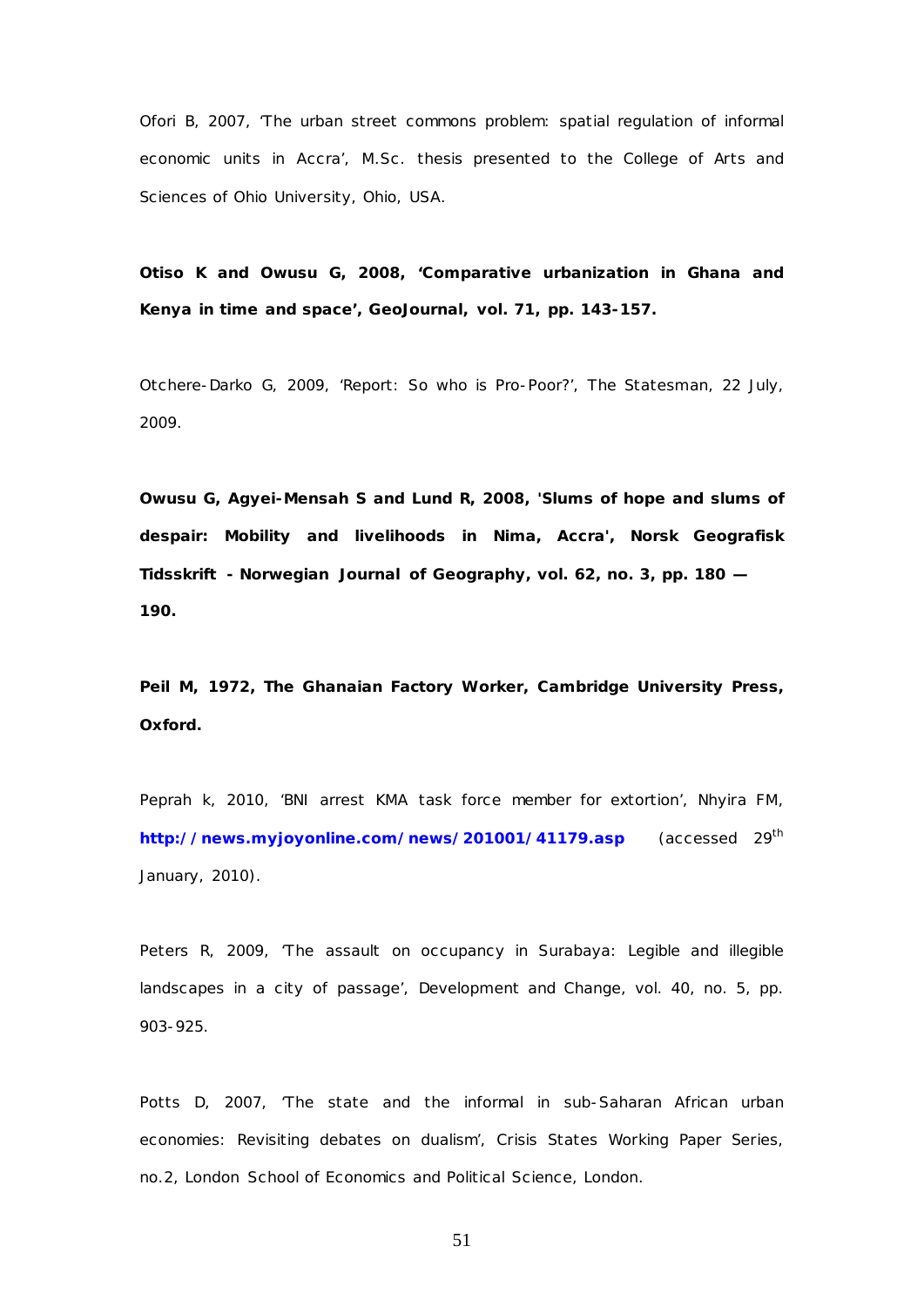Potts D, 2006, "'Restoring Order'? Operation Murambtsvina and the urban crisis in Zimbabwe", *Journal of Southern African Studies,* vol. 32, no.2, pp.273-291.

Potts D, 2005, 'Counter-urbanisation on the Zambian Copper belt? Interpretations and Implications', *Urban Studies,* vol. 52, no. 4, pp. 583-609.

Prempeh A, 2008, 'Corruption Public Institutions in Ghana: The case of the Property Tax Unit of the Kumasi Municipal [sic] Assembly', *modernghana.com,*  **[http://www.modernghana.com/newsp/193064/1/pagenum1/corruptio](http://www.modernghana.com/newsp/193064/1/pagenum1/corruption-public-institutions-in-ghana-the-case-o.html#continue) [n-public-institutions-in-ghana-the-case-o.html#continue](http://www.modernghana.com/newsp/193064/1/pagenum1/corruption-public-institutions-in-ghana-the-case-o.html#continue)** (accessed November 5, 2009).

Sandbrook R and Arn J, 1977, *The labouring poor and urban class formation: The case of Greater Accra,* Centre for Developing Area Studies, McGill.

Slum/Shack Dwellers International, 2009, 'Ghana: People's dialogue on human settlements (PD) and the Ghana Homeless People's Federation (GHPF)', SDI, Caper Town, **<http://www.sdinet.org/documents/doc1.htm>** (accessed November 1, 2009)

Stilwell F, 2006, *Political economy: the context of economic ideas,* second edition, Oxford University Press, Melbourne.

Tawiah O, 2009, 'KMA recovers cost of decongestion programme', *myjoyonline.com,* **<http://news.myjoyonline.com/news/200910/36053.asp>** (accessed November 5, 2009).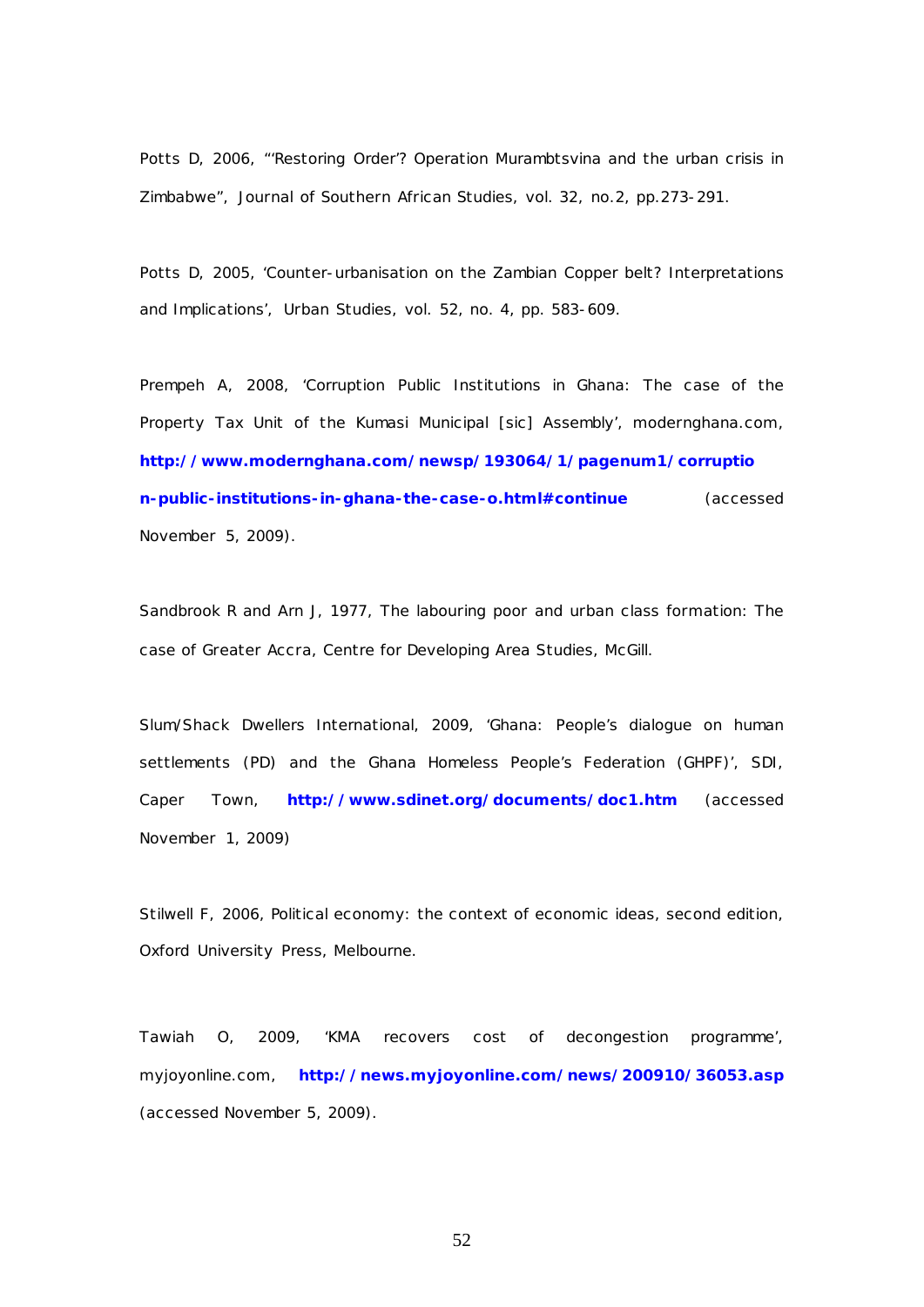The Ghanaian Chronicle*,* 2009, 'Massive fraud at KMA', *myjoyonline.com,*  **<http://news.myjoyonline.com/news/200911/37218.asp>** (accessed November 5, 2009).

The Ghanaian Chronicle, 2010, 'Ashaiman hawkers threaten to return to the streets….Accuse assembly of nepotism', *The Ghanaian Chronicle,* vol. 19, edition no. 3, January  $7<sup>th</sup>$ .

The Statesman, 2007, 'The informal sector in Ghana', *The Statesman,* 30 April, 2007.

The Statesman, 2006, 'Preventing future Sodoms and Gomorrahs', *The Statesman,* 21 July, 2006.

Thiele B, 2003, 'RE Pending forced evictions of 30,000 dwellers in Accra', Centre on Housing Rights and Evictions, Duluth.

**Tipple G and Speak S, 2009,** *The hidden millions: homelessness in developing countries,* **Routledge, London and New York.**

Tipple G, 2006, "Employment and work conditions in home-based enterprises in four developing countries: do they constitute 'decent work'?" *Work, Employment and Society*, vol. 20, no. 1, pp. 167-179.

Tipple G, 1995, 'Dear Mr. President, housing is good for development', *Norsk Geografisk Tidsschrift*, vol. 49, no. 4, pp. 175-86.

Tipple G, 1994, 'Employment from housing: a resource for rapidly growing urban populations', *Cities*, vol. 11, no. 6, pp. 372-6.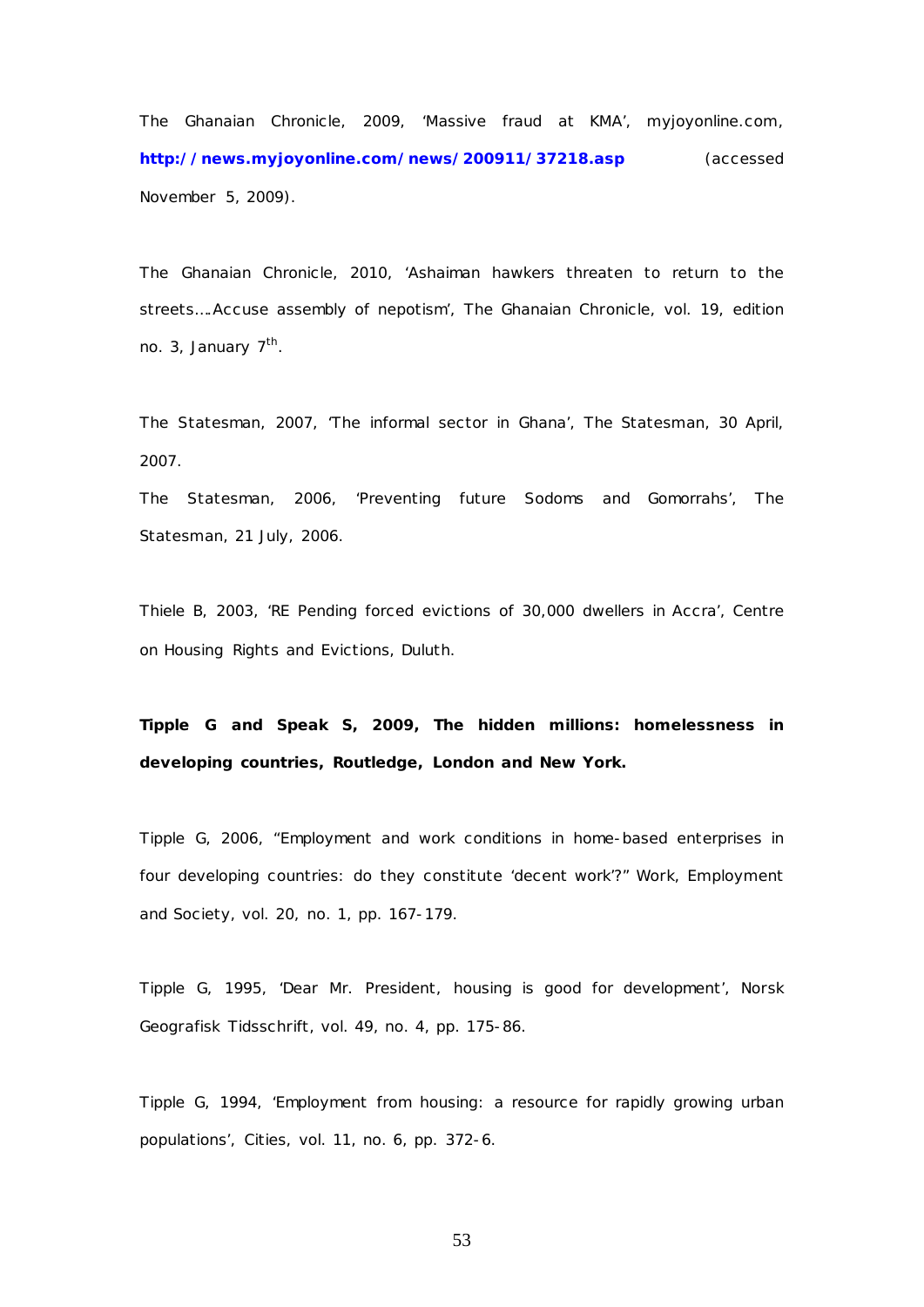Trager L, 1987, 'A re-examination of the urban informal sector in West Africa', *Canadian Journal of African Studies,* vol. 21, no.2, pp.238-255.

Turner J, 1976, *Housing by people: Towards autonomy in building environments,*  Marion Boyars, London.

Twum C, 2010, 'Squatters battle it out with AMA, Police….over demolition of unauthorized structures', *The Ghanaian Chronicle,* vol.19, Edition no. 34, 22 February 2010.

UN, 2008, *The Millennium Development Goals Report 2008,* New York, Geneva.

**UN Committee of Economic, Social and Cultural Rights, 1997,** *General Comment 7: The right to adequate housing (Art.11.1): forced evictions. The right to adequate housing (art. 11.1 of the Covenant): forced evictions,* **UN, Geneva.**

UN-Habitat, 1998, 'Urban Indicators 98', UN*-Habitat,* **[www.urbanobservatory.org](http://www.urbanobservatory.org/)** (accessed 1-07-09).

UN-Habitat, 2009, *Ghana Urban Profile*, UN-Habitat, Nairobi.

**UN-Habitat, 2008a,** *State of the World's Cities 2008/9: Harmonious Cities,* **Earthscan Limited, Sterling.**

**UN-Habitat, 2008b,** *State of African Cities 2008: A framework for addressing urban challenges in Africa,* **UN-Habitat, Nairobi.**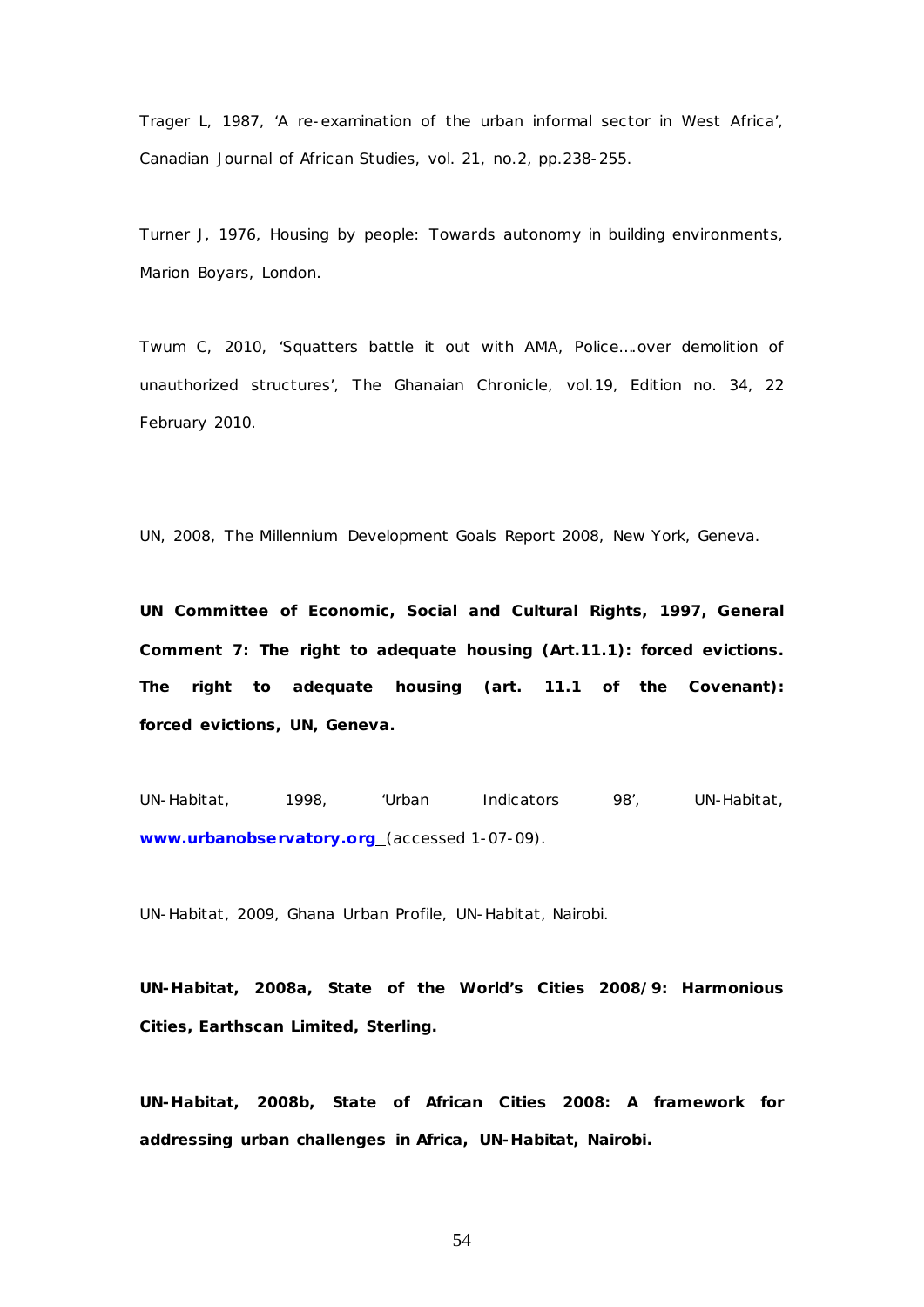UN-Habitat, 2007, *Forced evictions – Towards Solutions? Second Report of the Advisory Group on Forced evictions to the Executive Director of UN-Habitat,*  Advisory Group on Forced evictions, Kenya.

UN-Habitat. 2003, *Slums of the world: The face of urban poverty in the new millennium?*, UN-Habitat, Nairobi.

UN-Habitat, 2004, *The state of the world's cities 2004/2005,* Earthscan, London.

Yankson N, 2009, 'Ghana, Sodom Flex Muscles against evictions', *International Alliance of Inhabitants,*  **[http://www.habitants.org/news/local\\_info/ghana\\_sodom\\_flex\\_muscles](http://www.habitants.org/news/local_info/ghana_sodom_flex_muscles_agains%20evictions) [\\_agains evictions](http://www.habitants.org/news/local_info/ghana_sodom_flex_muscles_agains%20evictions)** (accessed on 3-10-09)

Yankson P, 2000, 'Houses and residential neighbourhoods as work places in urban areas: The case of selected low income residential areas in Greater Accra Metropolitan Area (GAMA), Ghana', *Singapore Journal of Tropical Geography,* vol. 21, no.2, pp. 200-214.

Yahya S, 2006, 'unmaking the slums: Emerging rules, roles, and repertoires', *Stetson Law Review,* vol. 36, pp. 121-147.

Yeboah I, 1998, 'What's informal about the informal sector? Culture and the construction of development in Sub-Saharan Africa', *East African Geographical Review,* vol. 20, No. 1, pp.1-10.